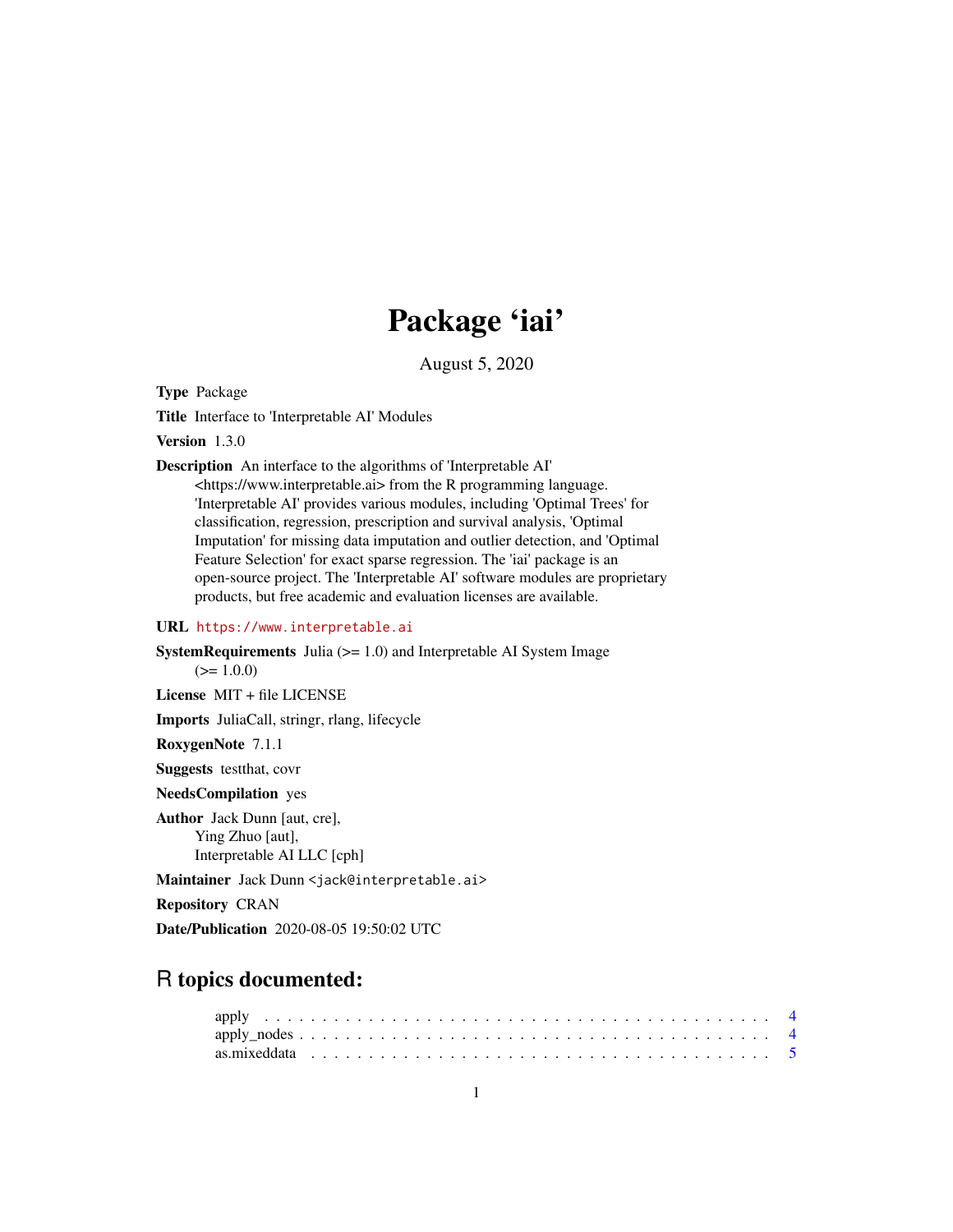|             | 5        |
|-------------|----------|
|             | 6        |
|             | 6        |
| fit         | 7        |
|             | 7        |
|             | 8        |
|             | 9        |
|             | 9        |
|             | 10       |
|             | 11       |
|             | 11       |
|             | 12       |
|             | 12       |
| get learner | 13       |
|             | 13       |
|             | 14       |
|             | -14      |
|             | 15       |
|             | 15       |
|             | 16       |
|             |          |
|             | 16<br>17 |
|             |          |
|             | 17       |
|             | 18       |
|             | 18       |
|             | 19       |
|             | 19       |
|             | 20       |
|             | 20       |
|             | 21       |
|             | 21       |
|             | 22       |
|             | 22       |
|             | 23       |
|             | 23       |
|             | 24       |
|             | 24       |
|             | 25       |
|             | 25       |
|             | 26       |
|             | 26       |
|             | 27       |
|             | 27       |
|             | 28       |
|             | 28       |
|             | 29       |
|             | 29       |
|             | 30       |
|             |          |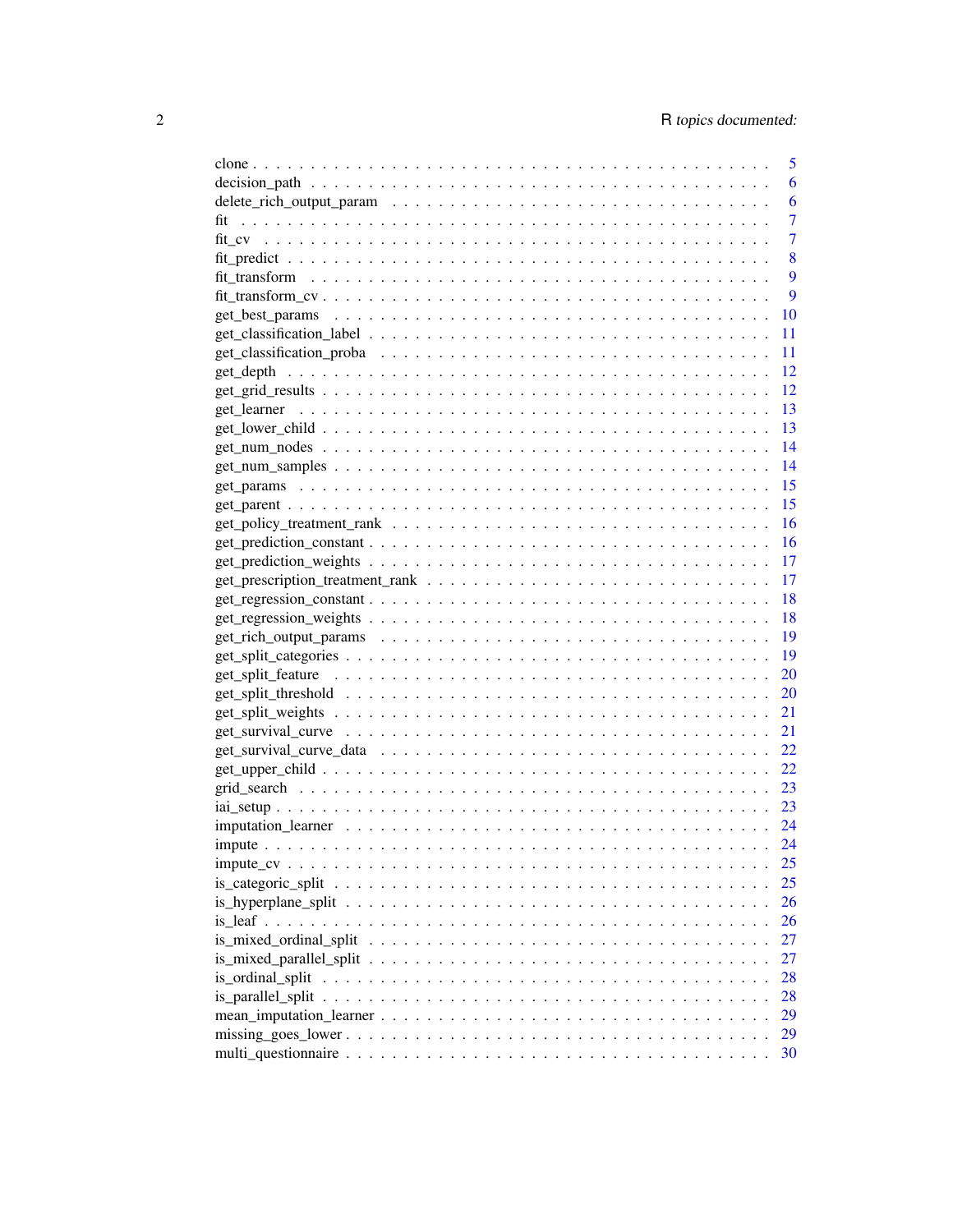|               | 30       |
|---------------|----------|
|               | 31       |
|               | 32       |
|               | 32       |
|               | 33       |
|               | 34       |
|               | 34       |
|               | 35       |
|               | 35       |
|               | 36       |
|               | 37       |
|               | 37       |
|               | 38       |
|               | 38       |
|               |          |
|               |          |
|               |          |
|               |          |
|               |          |
|               |          |
|               |          |
|               |          |
|               |          |
|               |          |
|               | 44       |
|               | 44       |
|               | 45       |
|               | 45       |
|               | 46       |
|               | 46       |
|               | 47       |
|               | 47       |
|               | 48       |
|               |          |
|               |          |
|               | 49       |
|               | 50       |
|               |          |
| set threshold | 50<br>51 |
|               |          |
|               | 51       |
|               | 52       |
|               | 52       |
| transform     | 53       |
|               | 53       |
|               | 54       |
| write dot     | 55       |
|               | 55       |
|               | 56       |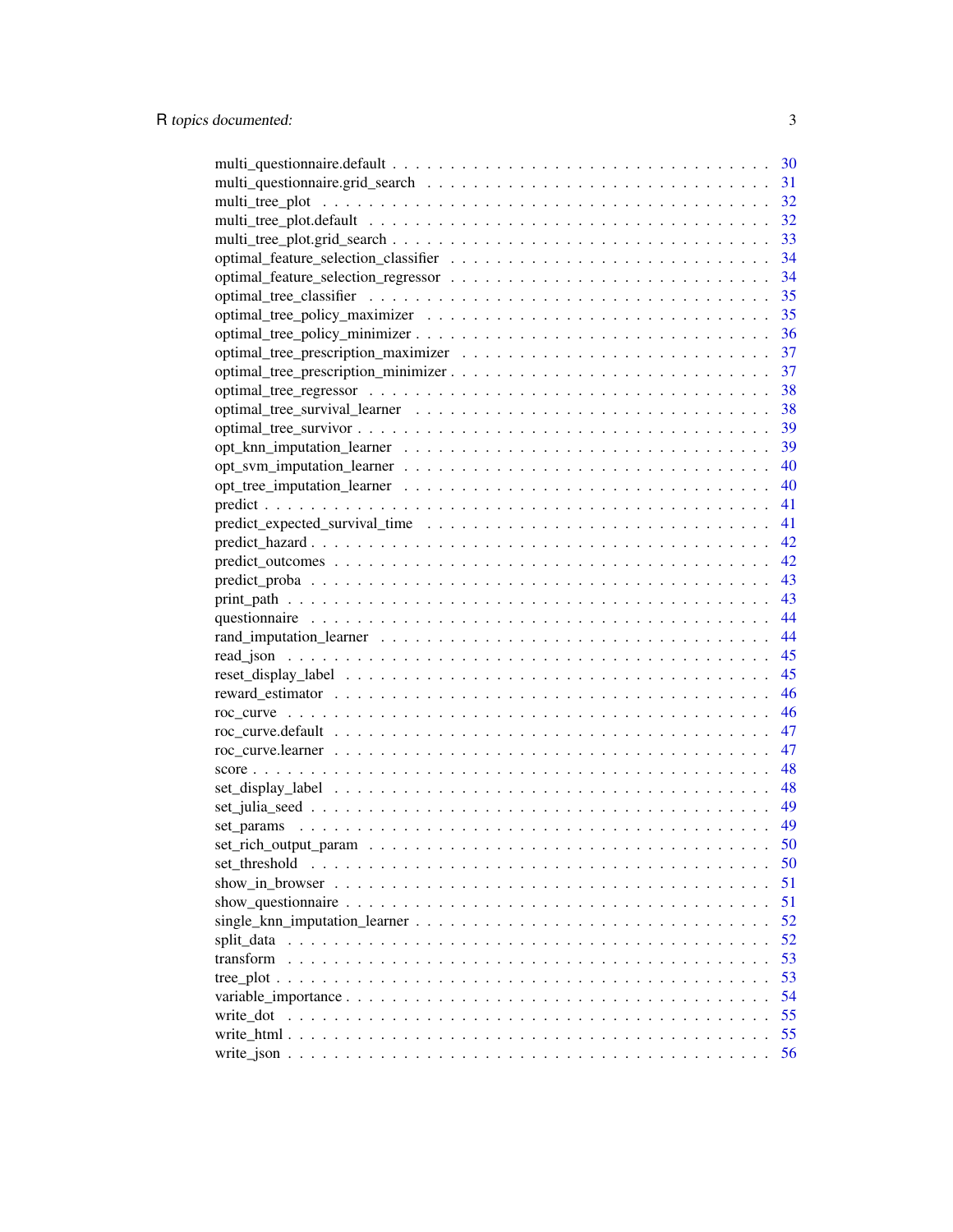## <span id="page-3-0"></span>4 apply\_nodes

| Index |  |  |  |  |  |  |  |  |  |  |  |  |  |  |  |  | 58 |
|-------|--|--|--|--|--|--|--|--|--|--|--|--|--|--|--|--|----|

apply *Return the leaf index in a tree model into which each point in the features falls*

## Description

Julia Equivalent: [IAI.apply](https://docs.interpretable.ai/v2.0.0/IAITrees/reference/#IAI.apply)

## Usage

apply(lnr, X)

## Arguments

| lnr | The learner or grid to query. |
|-----|-------------------------------|
|     | The features of the data.     |

## Examples

## Not run: iai::apply(lnr, X)

| apply_nodes | Return the indices of the points in the features that fall into each node |
|-------------|---------------------------------------------------------------------------|
|             | of a trained tree model                                                   |

## Description

Julia Equivalent: [IAI.apply\\_nodes](https://docs.interpretable.ai/v2.0.0/IAITrees/reference/#IAI.apply_nodes)

## Usage

apply\_nodes(lnr, X)

## Arguments

| 1 <sub>nr</sub> | The learner or grid to query. |
|-----------------|-------------------------------|
|                 | The features of the data.     |

## Examples

## Not run: iai::apply\_nodes(lnr, X)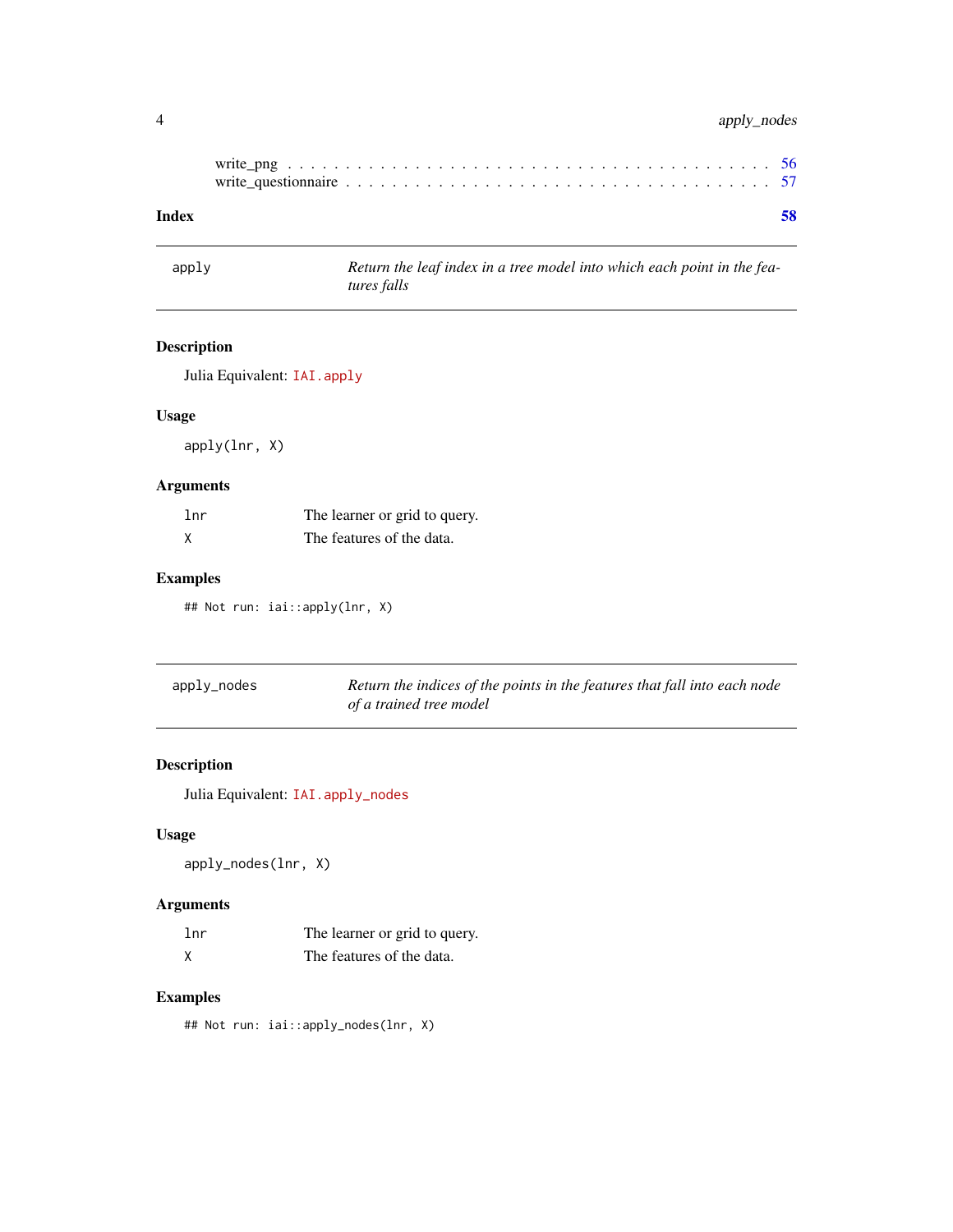<span id="page-4-0"></span>

Julia Equivalent: [IAI.make\\_mixed\\_data](https://docs.interpretable.ai/v2.0.0/IAIBase/reference/#IAI.make_mixed_data)

#### Usage

```
as.mixeddata(values, categorical_levels, ordinal_levels = c())
```
#### Arguments

values The vector of values to convert categorical\_levels The values in values to treat as categoric levels ordinal\_levels (optional) The values in values to treat as ordinal levels, in the order supplied

#### Examples

```
df <- iris
set.seed(1)
df$mixed <- rnorm(150)
df$mixed[1:5] <- NA # Insert some missing values
df$mixed[6:10] <- "Not graded"
df$mixed <- iai::as.mixeddata(df$mixed, c("Not graded"))
```
clone *Return an unfitted copy of a learner with the same parameters*

## Description

Julia Equivalent: [IAI.clone](https://docs.interpretable.ai/v2.0.0/IAIBase/reference/#IAI.clone)

#### Usage

clone(lnr)

#### Arguments

lnr The learner to copy.

#### Examples

## Not run: new\_lnr <- iai::clone(lnr)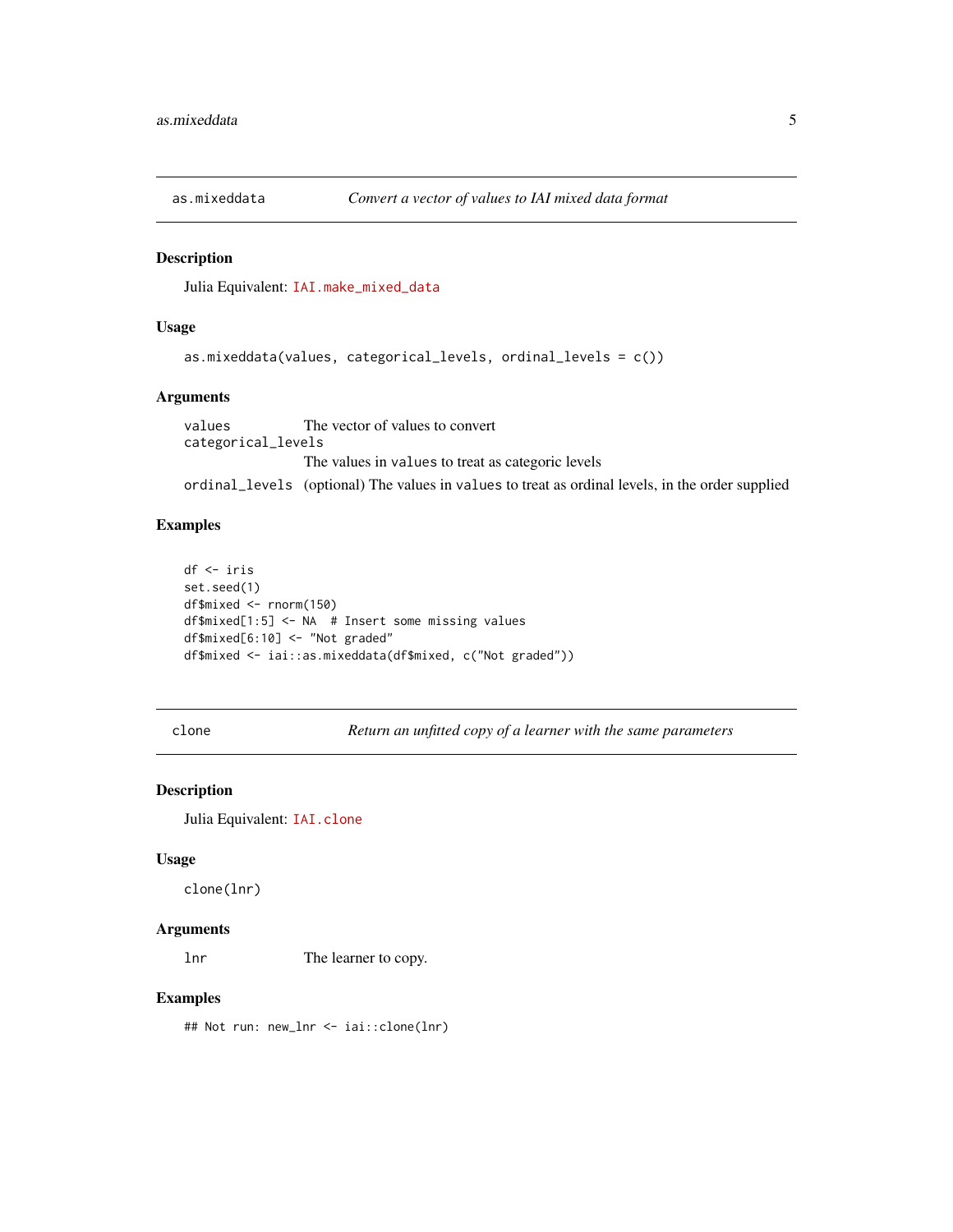<span id="page-5-0"></span>

Julia Equivalent: [IAI.decision\\_path](https://docs.interpretable.ai/v2.0.0/IAITrees/reference/#IAI.decision_path)

#### Usage

```
decision_path(lnr, X)
```
## Arguments

| lnr | The learner or grid to query. |
|-----|-------------------------------|
|     | The features of the data.     |

## Examples

## Not run: iai::decision\_path(lnr, X)

delete\_rich\_output\_param

*Delete a global rich output parameter*

## Description

Julia Equivalent: [IAI.delete\\_rich\\_output\\_param!](https://docs.interpretable.ai/v2.0.0/IAIBase/reference/#IAI.delete_rich_output_param!)

### Usage

```
delete_rich_output_param(key)
```
#### Arguments

key The parameter to delete.

## Examples

## Not run: iai::delete\_rich\_output\_param("simple\_layout")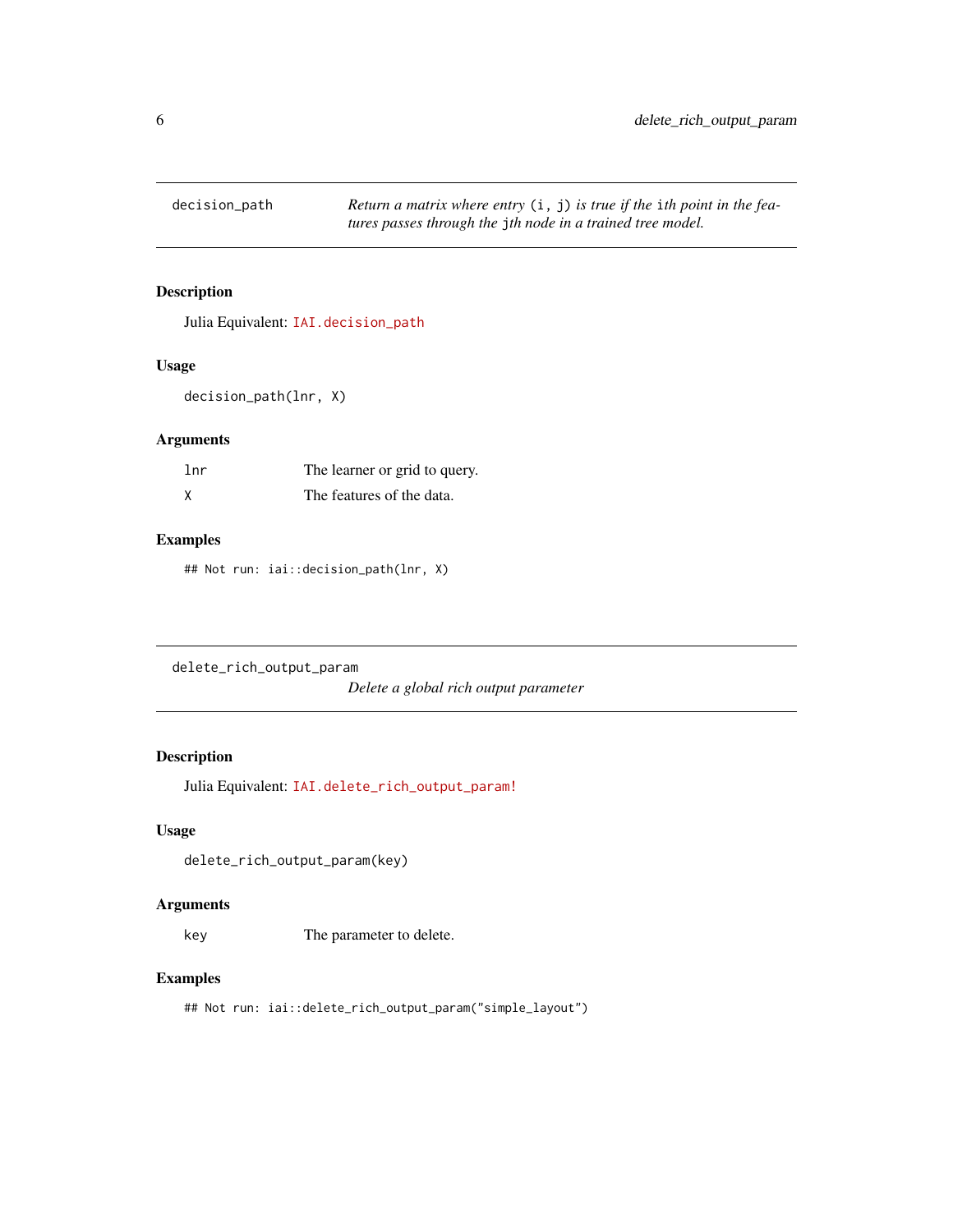<span id="page-6-0"></span>

Julia Equivalent: [IAI.fit!](https://docs.interpretable.ai/v2.0.0/IAIBase/reference/#IAI.fit!)

## Usage

fit(lnr,  $X, \ldots$ )

## Arguments

| lnr                     | The learner or grid to fit.                                                      |
|-------------------------|----------------------------------------------------------------------------------|
| X.                      | The features of the data.                                                        |
| $\cdot$ $\cdot$ $\cdot$ | Other parameters, including zero or more target vectors as required by the prob- |
|                         | lem type. Refer to the Julia documentation for available parameters.             |

## Examples

```
X \leftarrow \text{iris}[, 1:4]y <- iris$Species
grid <- iai::grid_search(
    iai::optimal_tree_classifier(max_depth = 1),
\mathcal{L}iai::fit(grid, X, y)
```
fit\_cv *Fits a grid search to the training data with cross-validation*

## Description

Julia Equivalent: [IAI.fit\\_cv!](https://docs.interpretable.ai/v2.0.0/IAIBase/reference/#IAI.fit_cv!)

#### Usage

fit\_cv(grid, X, ...)

## Arguments

| grid     | The grid to fit.                                                                                                                                         |
|----------|----------------------------------------------------------------------------------------------------------------------------------------------------------|
| X        | The features of the data.                                                                                                                                |
| $\cdots$ | Other parameters, including zero or more target vectors as required by the prob-<br>lem type. Refer to the Julia documentation for available parameters. |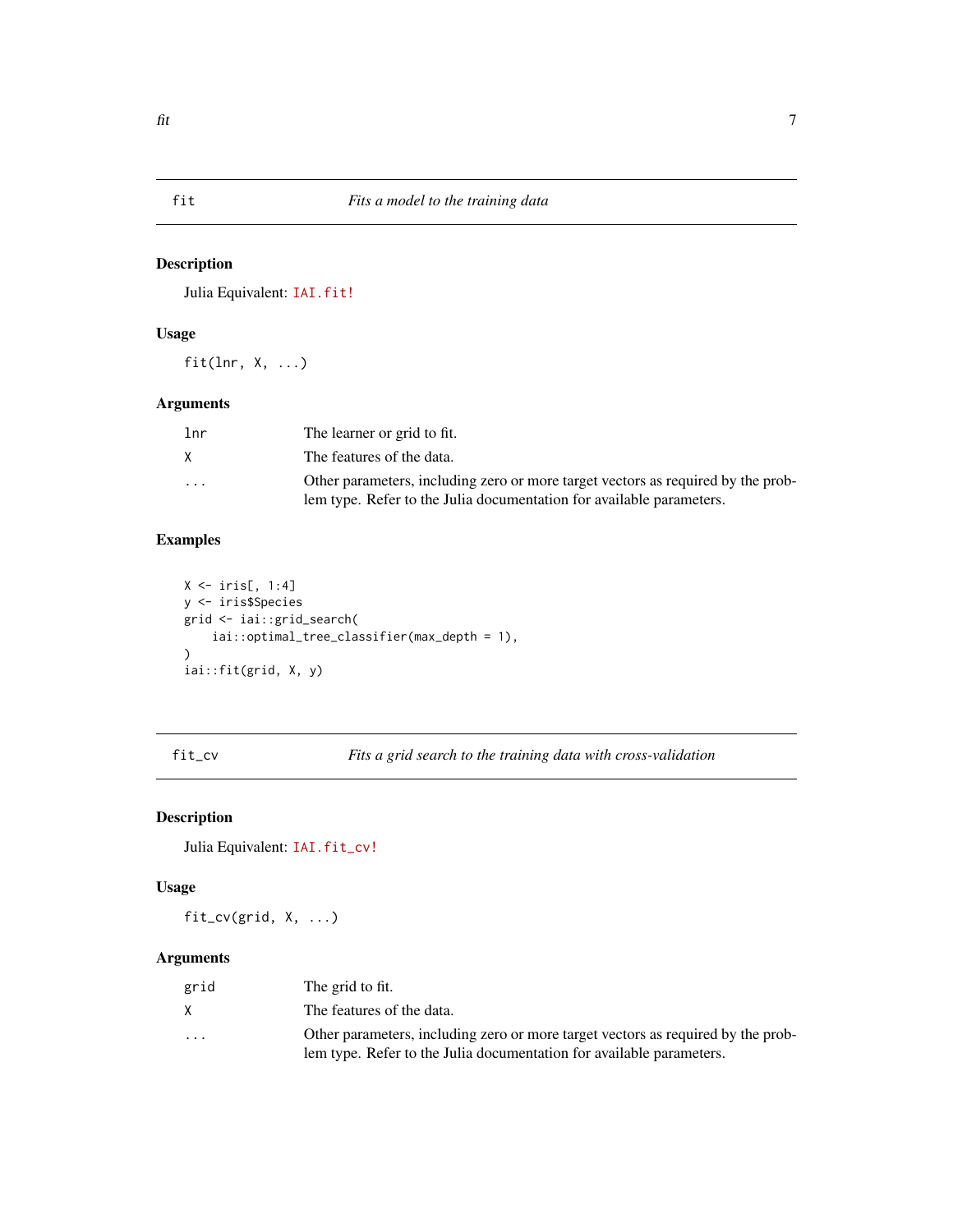## Examples

```
X \leftarrow \text{iris}[, 1:4]y <- iris$Species
grid <- iai::grid_search(
    iai::optimal_tree_classifier(max_depth = 1),
\mathcal{L}iai::fit_cv(grid, X, y)
```

| fit_predict | Fit a reward estimation model on features, treatments and outcomes |
|-------------|--------------------------------------------------------------------|
|             | and return predicted counterfactual rewards for each observation.  |

## Description

Julia Equivalent: [IAI.fit\\_predict!](https://docs.interpretable.ai/v2.0.0/IAIBase/reference/#IAI.fit_predict!)

## Usage

```
fit_predict(lnr, X, treatments, outcomes)
```
## Arguments

| 1 <sub>nr</sub> | The learner or grid to use for imputation        |
|-----------------|--------------------------------------------------|
| X               | The features of the data.                        |
| treatments      | The treatment applied to each point in the data. |
| outcomes        | The outcome observed for each point in the data. |

## Examples

```
X <- iris
X[1, 1] <- NA
grid <- iai::grid_search(
    iai::imputation_learner(),
    method = c("opt_knn", "opt_tree"),
)
iai::fit_transform(grid, X)
```
<span id="page-7-0"></span>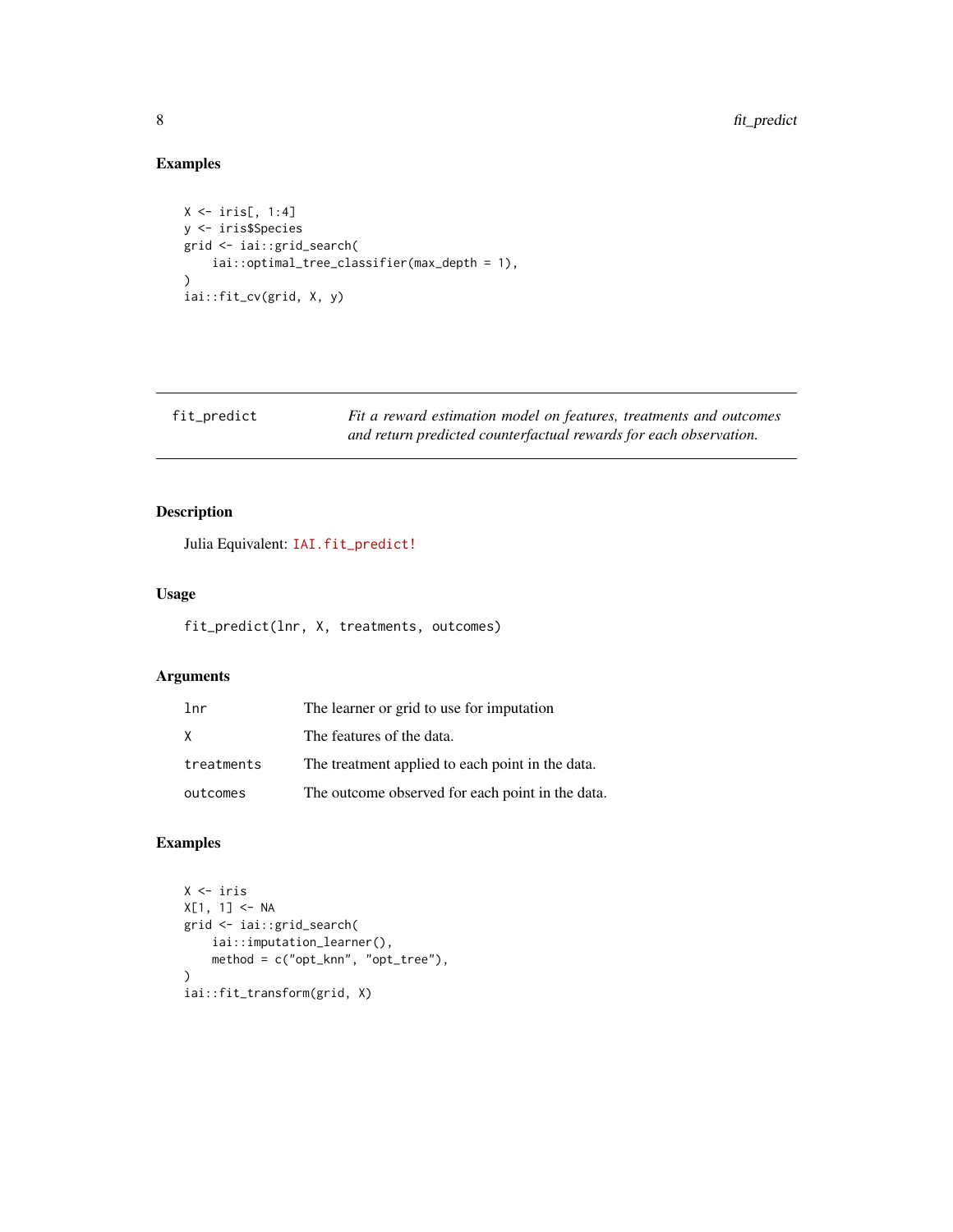<span id="page-8-0"></span>

Similar to calling [fit](https://docs.interpretable.ai/v2.0.0/IAI-R/reference/#iai::fit) followed by [transform](https://docs.interpretable.ai/v2.0.0/IAI-R/reference/#iai::transform)

## Usage

```
fit_transform(lnr, X, ...)
```
## Arguments

| lnr      | The learner or grid to use for imputation                  |
|----------|------------------------------------------------------------|
|          | The features of the data.                                  |
| $\cdots$ | Refer to the Julia documentation for available parameters. |

### Details

Julia Equivalent: [IAI.fit\\_transform!](https://docs.interpretable.ai/v2.0.0/IAIBase/reference/#IAI.fit_transform!)

## Examples

```
X <- iris
X[1, 1] <- NA
grid <- iai::grid_search(
    iai::imputation_learner(),
    method = c("opt_knn", "opt_tree"),
\lambdaiai::fit_transform(grid, X)
```

| fit_transform_cv | Train a grid using cross-validation with features and impute all miss- |
|------------------|------------------------------------------------------------------------|
|                  | ing values in these features                                           |

## Description

Julia Equivalent: [IAI.fit\\_transform\\_cv!](https://docs.interpretable.ai/v2.0.0/IAIBase/reference/#IAI.fit_transform_cv!)

## Usage

fit\_transform\_cv(grid, X, ...)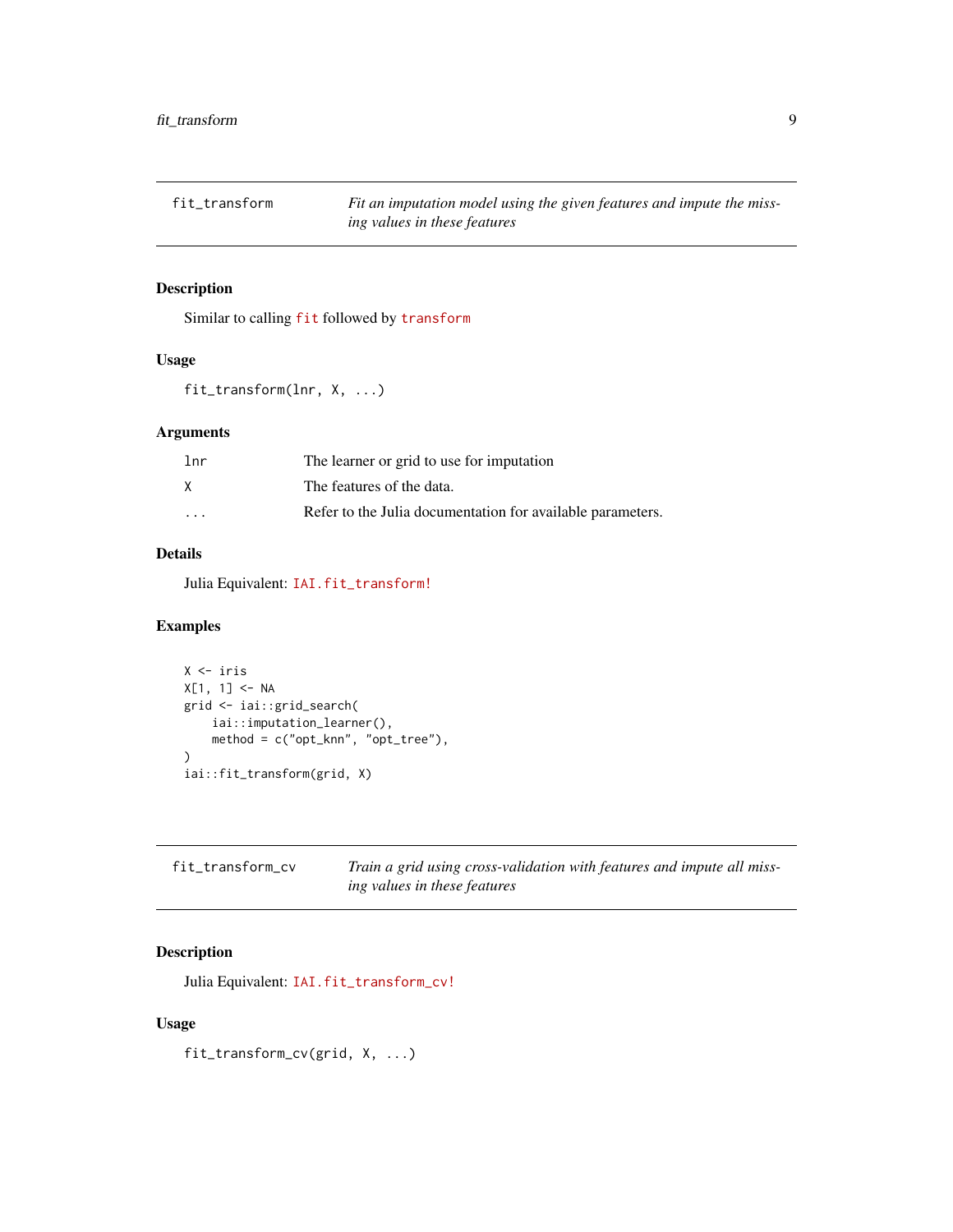## <span id="page-9-0"></span>Arguments

| grid    | The grid to use for imputation                             |
|---------|------------------------------------------------------------|
| X       | The features of the data.                                  |
| $\cdot$ | Refer to the Julia documentation for available parameters. |

## Examples

```
X <- iris
X[1, 1] <- NA
grid <- iai::grid_search(
    iai::imputation_learner(),
    method = c("opt_knn", "opt_tree"),
)
iai::fit_transform_cv(grid, X)
```
get\_best\_params *Return the best parameter combination from a grid*

## Description

Julia Equivalent: [IAI.get\\_best\\_params](https://docs.interpretable.ai/v2.0.0/IAIBase/reference/#IAI.get_best_params)

## Usage

```
get_best_params(grid)
```
## Arguments

grid The grid search to query.

## Examples

## Not run: iai::get\_best\_params(grid)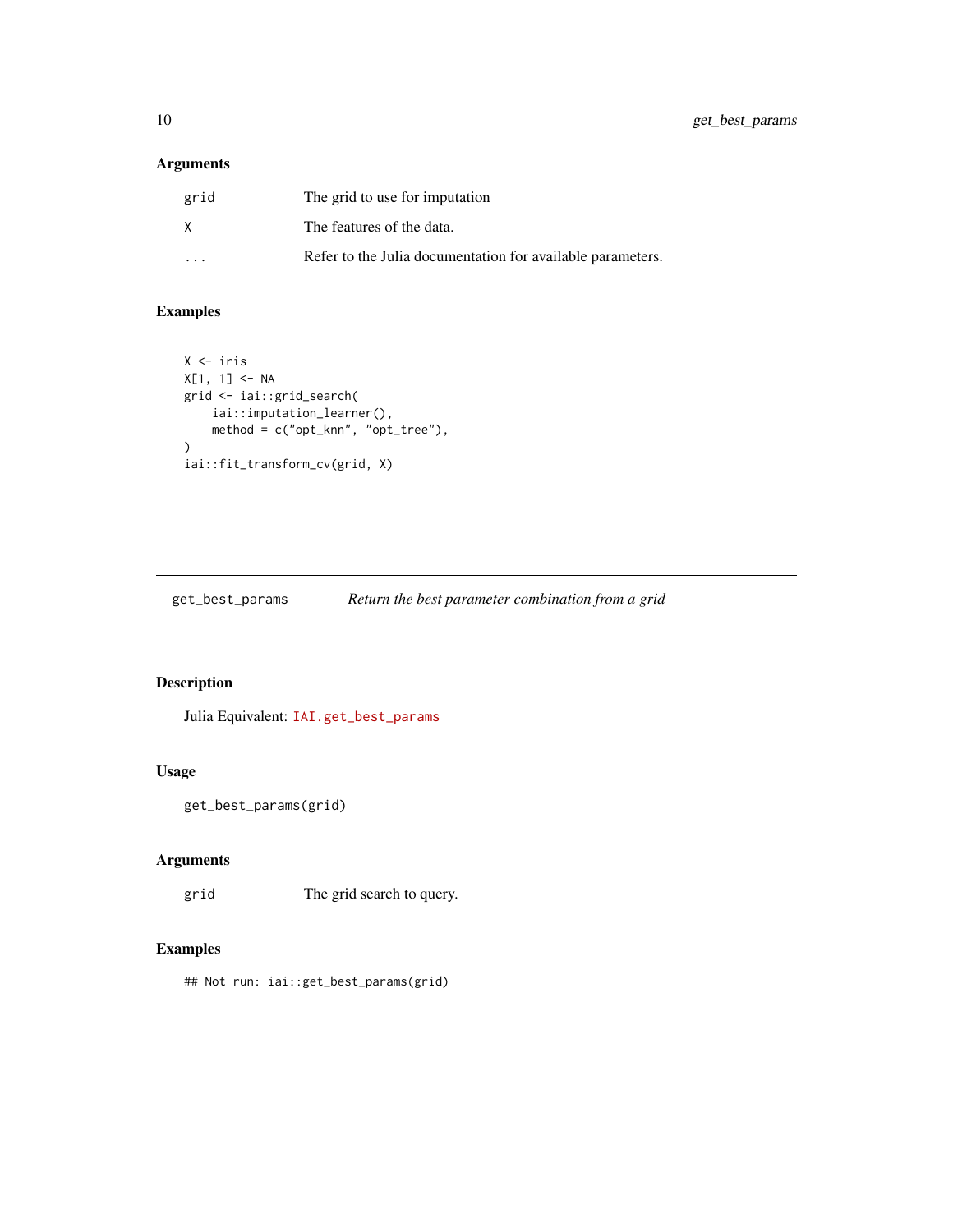<span id="page-10-0"></span>get\_classification\_label

*Return the predicted label at a node of a tree*

### Description

Julia Equivalent: [IAI.get\\_classification\\_label](https://docs.interpretable.ai/v2.0.0/IAITrees/reference/#IAI.get_classification_label)

### Usage

get\_classification\_label(lnr, node\_index)

#### Arguments

| lnr        | The learner to query.          |
|------------|--------------------------------|
| node_index | The node in the tree to query. |

## Examples

## Not run: iai::get\_classification\_label(lnr, 1)

```
get_classification_proba
```
*Return the predicted probabilities of class membership at a node of a tree*

### Description

Julia Equivalent: [IAI.get\\_classification\\_proba](https://docs.interpretable.ai/v2.0.0/IAITrees/reference/#IAI.get_classification_proba)

## Usage

get\_classification\_proba(lnr, node\_index)

## Arguments

| 1 <sub>nr</sub> | The learner to query.          |
|-----------------|--------------------------------|
| node_index      | The node in the tree to query. |

## Examples

## Not run: iai::get\_classification\_proba(lnr, 1)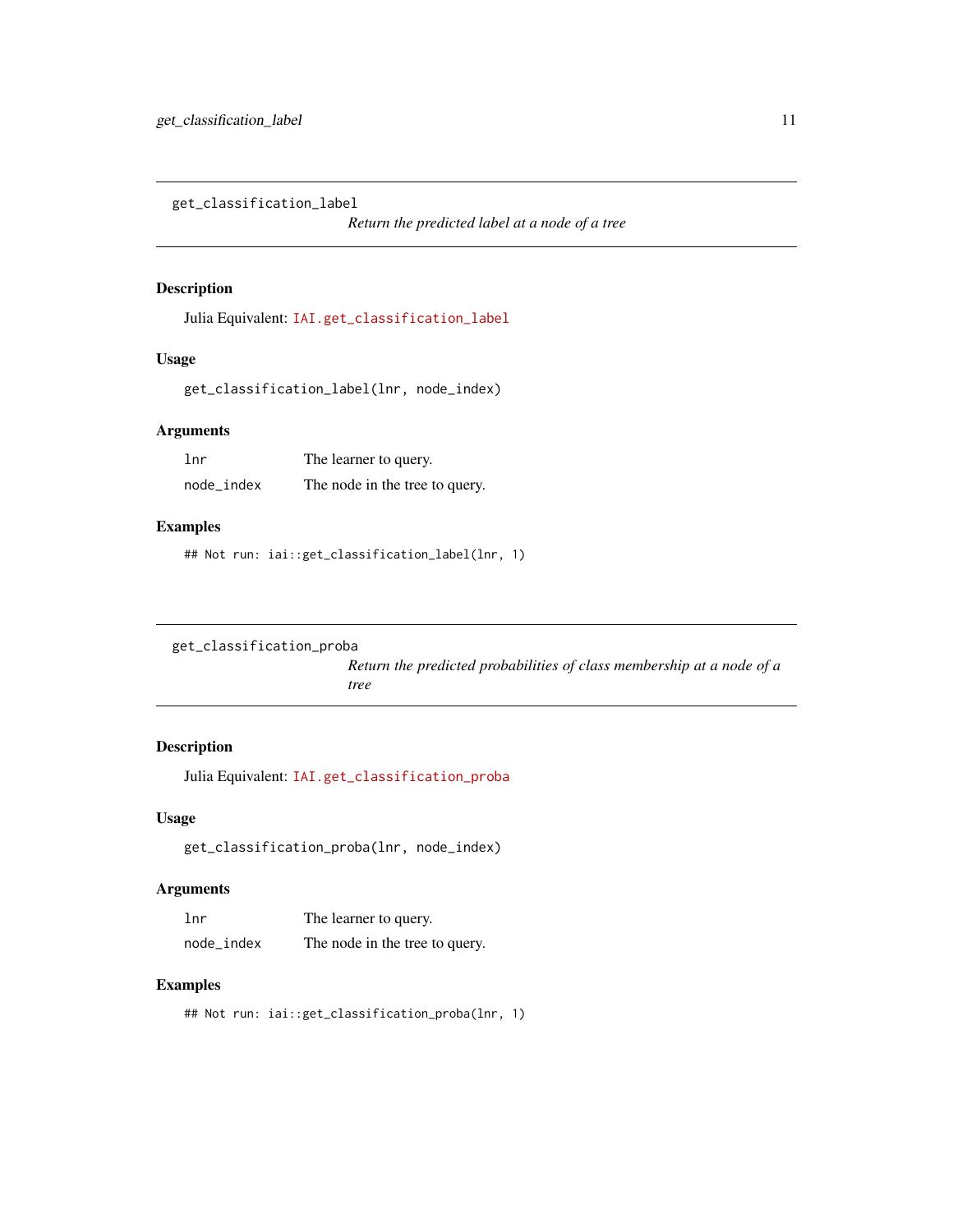<span id="page-11-0"></span>

Julia Equivalent: [IAI.get\\_depth](https://docs.interpretable.ai/v2.0.0/IAITrees/reference/#IAI.get_depth)

## Usage

get\_depth(lnr, node\_index)

## Arguments

| 1 <sub>nr</sub> | The learner to query.          |
|-----------------|--------------------------------|
| node_index      | The node in the tree to query. |

## Examples

## Not run: iai::get\_depth(lnr, 1)

get\_grid\_results *Return a summary of the results from the grid search*

## Description

Julia Equivalent: [IAI.get\\_grid\\_results](https://docs.interpretable.ai/v2.0.0/IAIBase/reference/#IAI.get_grid_results)

## Usage

```
get_grid_results(grid)
```
## Arguments

grid The grid search to query.

## Examples

## Not run: iai::get\_grid\_results(grid)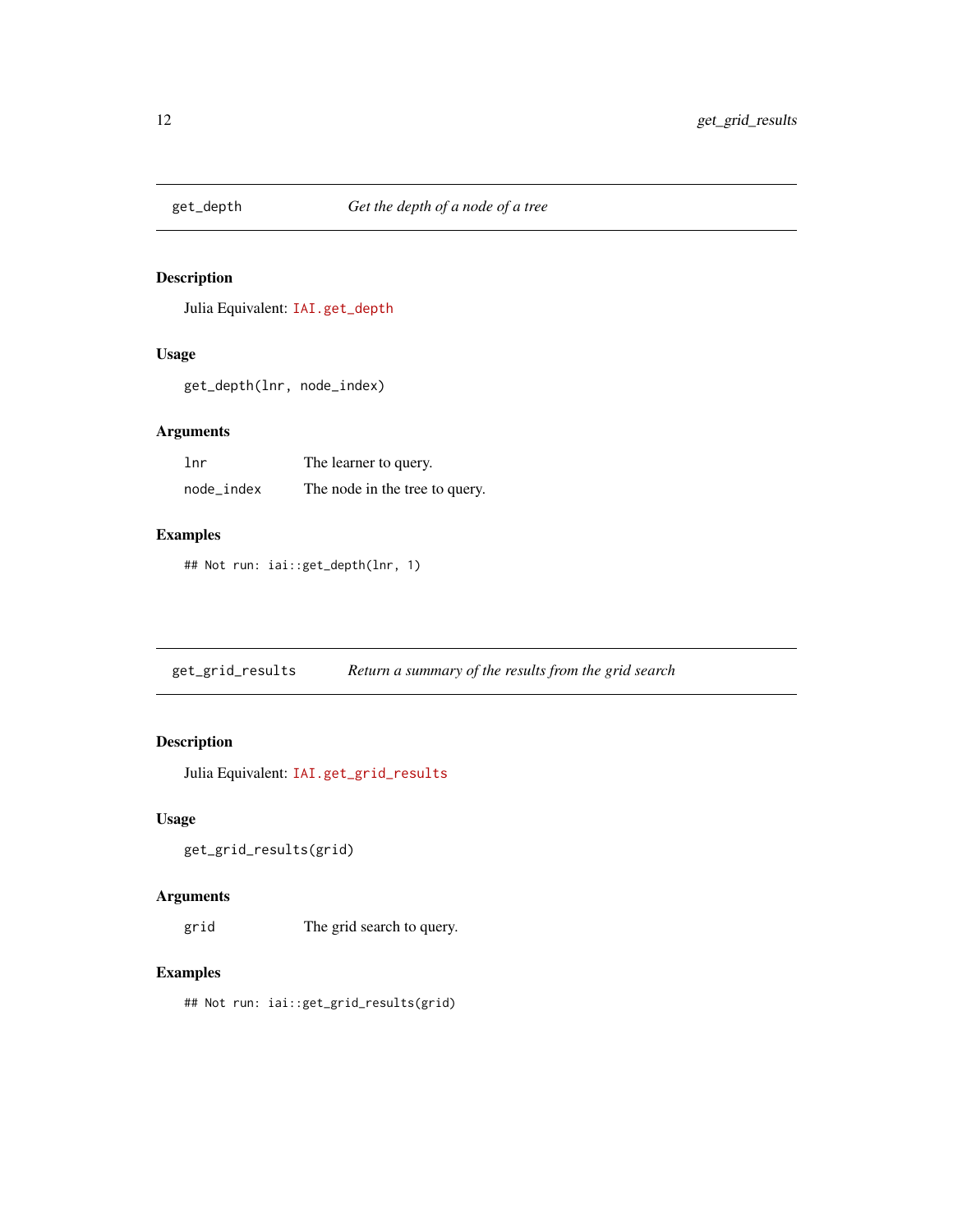<span id="page-12-0"></span>

Julia Equivalent: [IAI.get\\_learner](https://docs.interpretable.ai/v2.0.0/IAIBase/reference/#IAI.get_learner)

## Usage

get\_learner(grid)

## Arguments

grid The grid to query.

## Examples

## Not run: lnr <- iai::get\_learner(grid)

get\_lower\_child *Get the index of the lower child at a split node of a tree*

## Description

Julia Equivalent: [IAI.get\\_lower\\_child](https://docs.interpretable.ai/v2.0.0/IAITrees/reference/#IAI.get_lower_child)

## Usage

get\_lower\_child(lnr, node\_index)

## Arguments

| lnr        | The learner to query.          |
|------------|--------------------------------|
| node_index | The node in the tree to query. |

## Examples

## Not run: iai::get\_lower\_child(lnr, 1)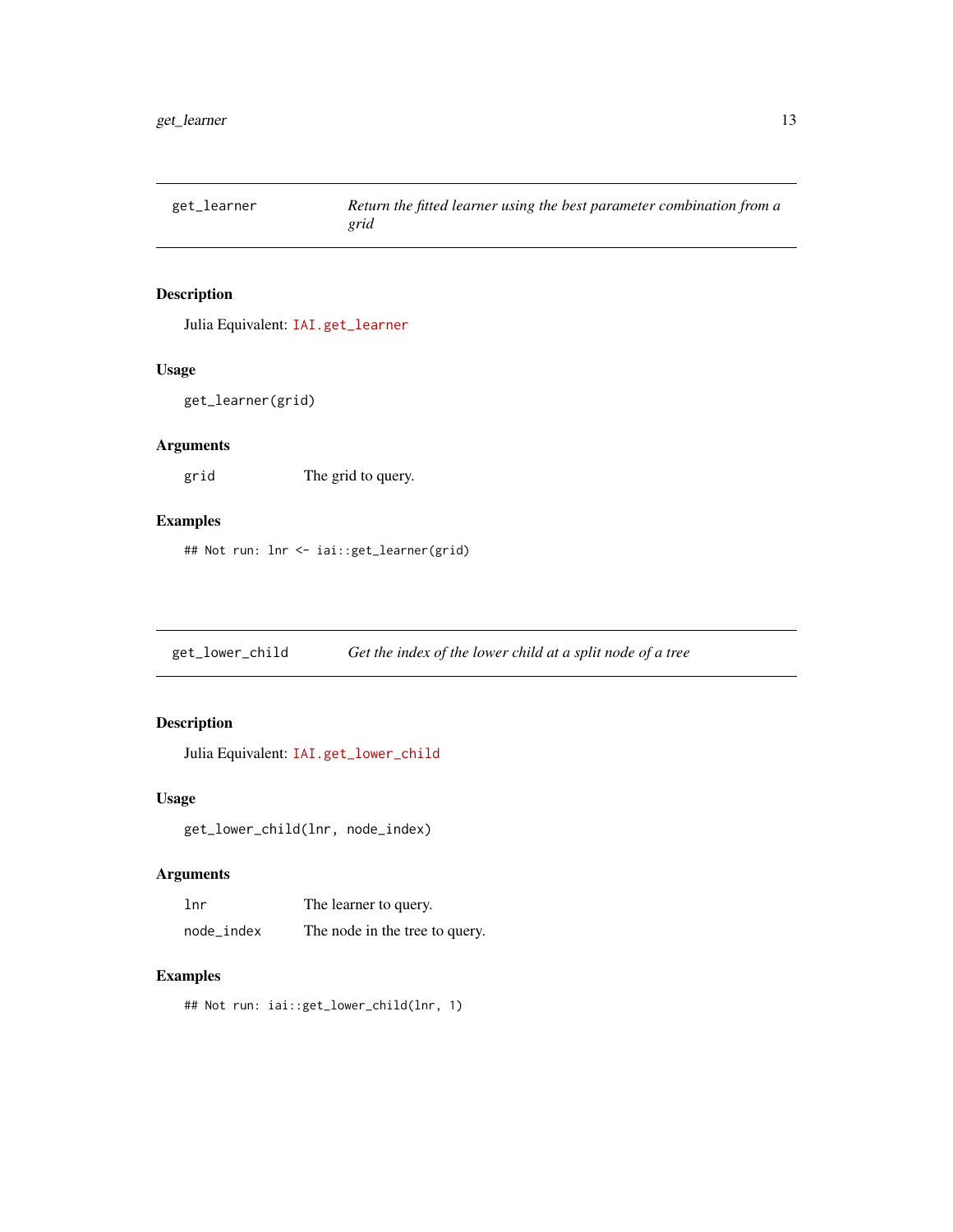<span id="page-13-0"></span>

Julia Equivalent: [IAI.get\\_num\\_nodes](https://docs.interpretable.ai/v2.0.0/IAITrees/reference/#IAI.get_num_nodes)

### Usage

```
get_num_nodes(lnr)
```
## Arguments

lnr The learner to query.

## Examples

## Not run: iai::get\_num\_nodes(lnr)

get\_num\_samples *Get the number of training points contained in a node of a tree*

## Description

Julia Equivalent: [IAI.get\\_num\\_samples](https://docs.interpretable.ai/v2.0.0/IAITrees/reference/#IAI.get_num_samples)

#### Usage

get\_num\_samples(lnr, node\_index)

### Arguments

| 1 <sub>nr</sub> | The learner to query.          |
|-----------------|--------------------------------|
| node_index      | The node in the tree to query. |

## Examples

## Not run: iai::get\_num\_samples(lnr, 1)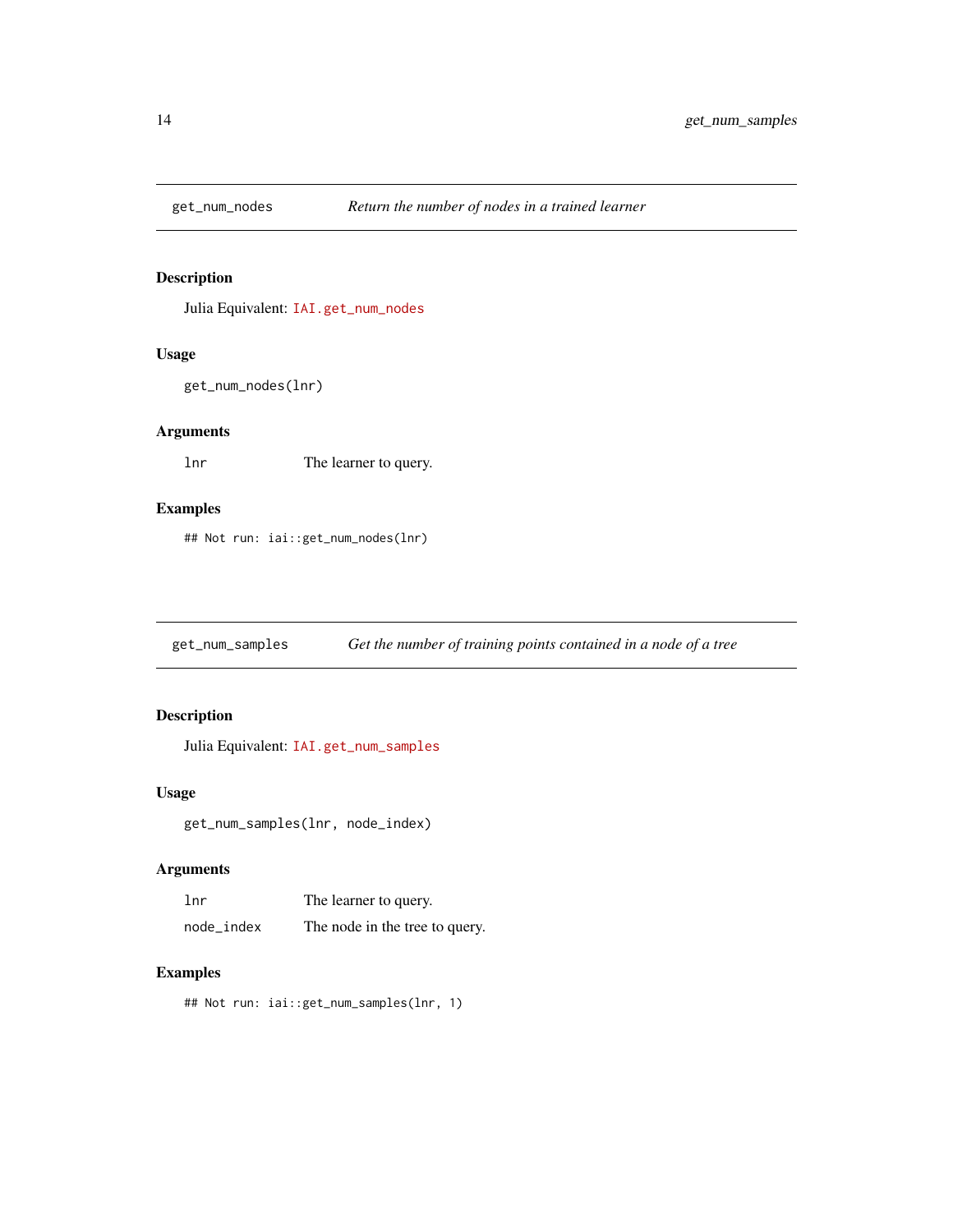<span id="page-14-0"></span>

Julia Equivalent: [IAI.get\\_params](https://docs.interpretable.ai/v2.0.0/IAIBase/reference/#IAI.get_params)

## Usage

get\_params(lnr)

## Arguments

lnr The learner to query.

## Examples

## Not run: iai::get\_params(lnr)

get\_parent *Get the index of the parent node at a node of a tree*

## Description

Julia Equivalent: [IAI.get\\_parent](https://docs.interpretable.ai/v2.0.0/IAITrees/reference/#IAI.get_parent)

## Usage

get\_parent(lnr, node\_index)

## Arguments

| 1 <sub>nr</sub> | The learner to query.          |
|-----------------|--------------------------------|
| node_index      | The node in the tree to query. |

## Examples

## Not run: iai::get\_parent(lnr, 2)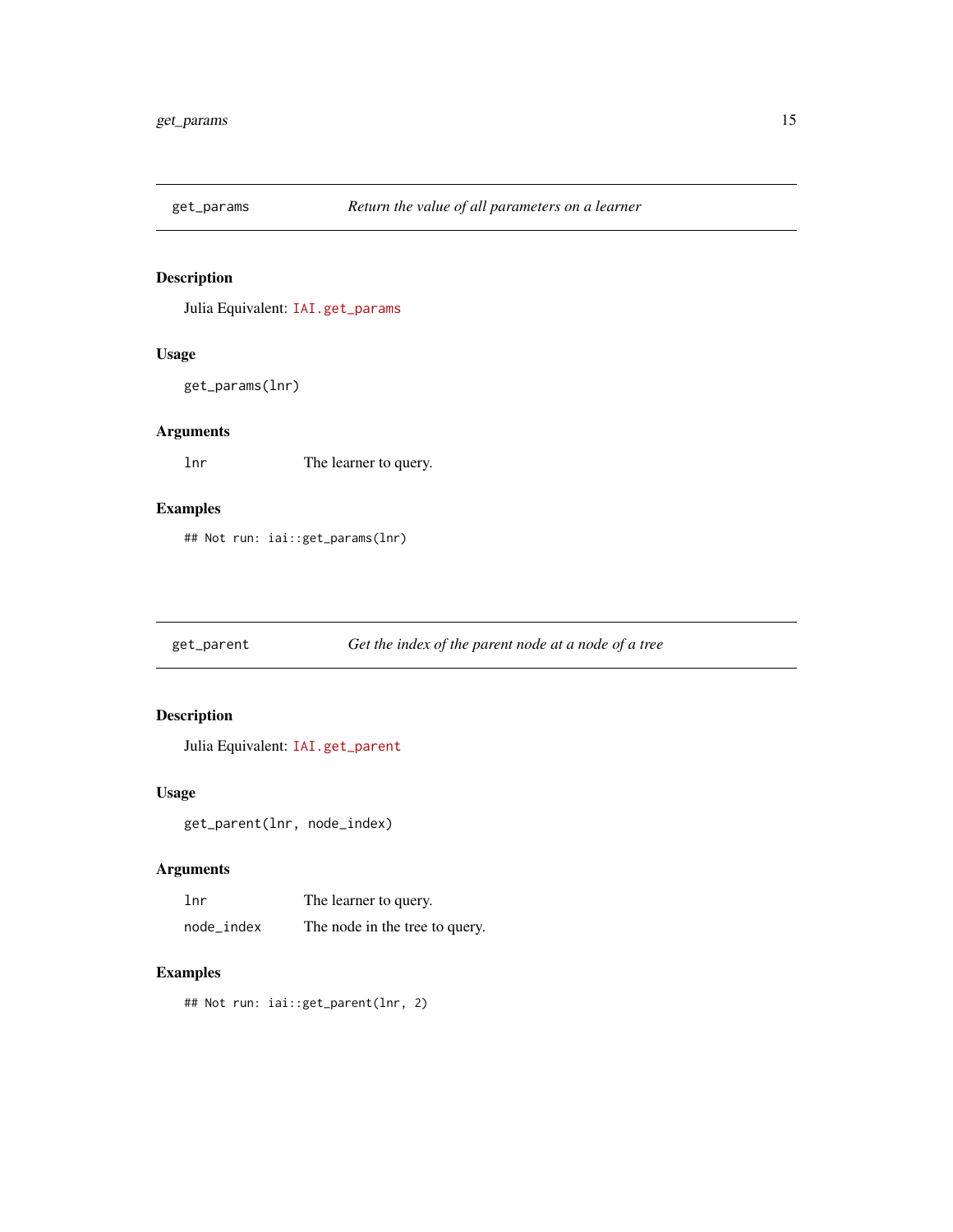```
get_policy_treatment_rank
```
*Return the treatments ordered from most effective to least effective at a node of a tree*

## Description

Julia Equivalent: [IAI.get\\_policy\\_treatment\\_rank](https://docs.interpretable.ai/v2.0.0/IAITrees/reference/#IAI.get_policy_treatment_rank)

## Usage

get\_policy\_treatment\_rank(lnr, node\_index)

## Arguments

| 1 <sub>nr</sub> | The learner to query.          |
|-----------------|--------------------------------|
| node_index      | The node in the tree to query. |

### IAI Compatibility

Requires IAI version 2.0 or higher.

## Examples

## Not run: iai::get\_policy\_treatment\_rank(lnr, 1)

get\_prediction\_constant

*Return the constant term in the prediction in the trained learner*

## Description

Julia Equivalent: [IAI.get\\_prediction\\_constant](https://docs.interpretable.ai/v2.0.0/OptimalFeatureSelection/reference/#IAI.get_prediction_constant)

### Usage

get\_prediction\_constant(lnr)

## Arguments

lnr The learner to query.

## IAI Compatibility

Requires IAI version 1.1 or higher.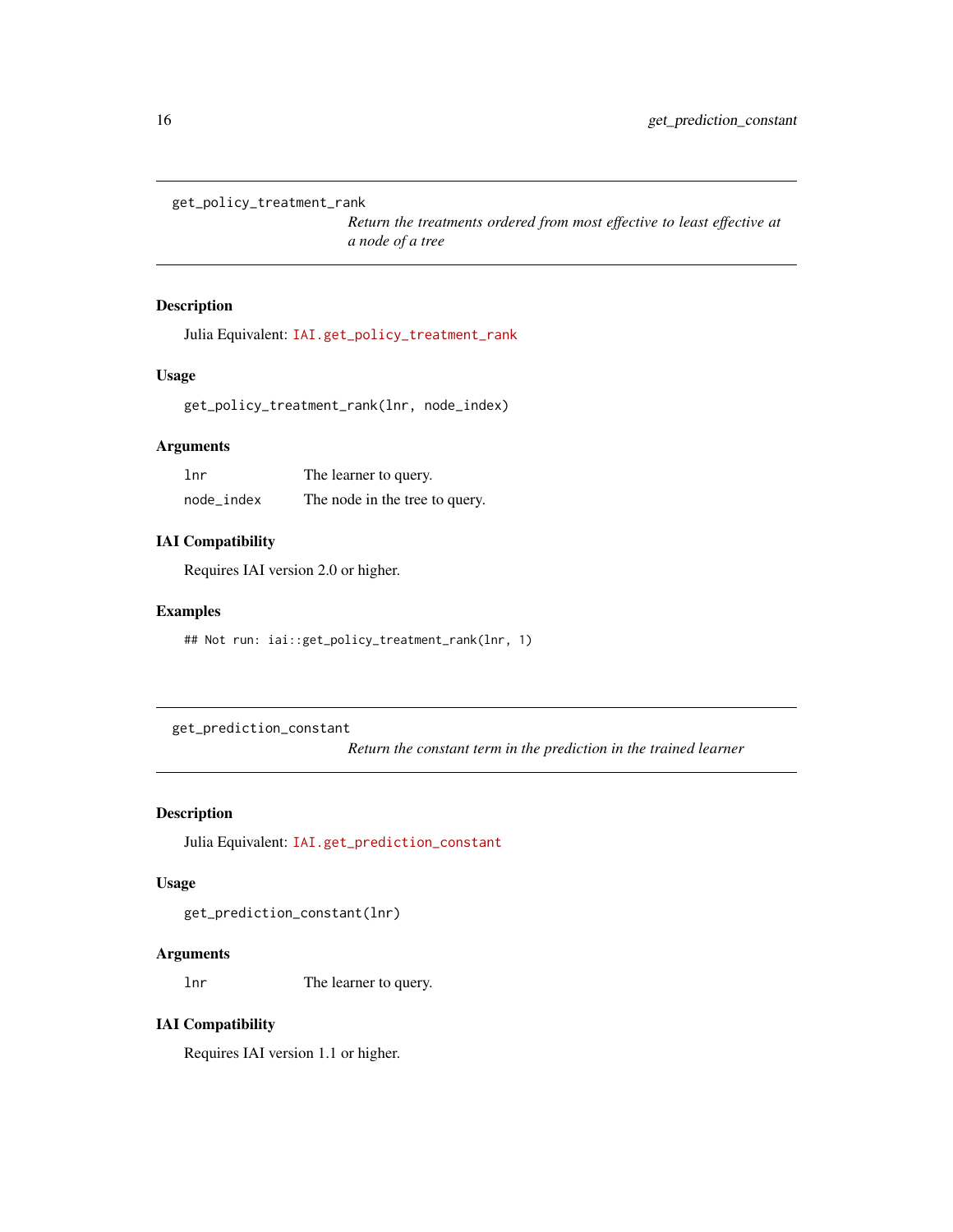## <span id="page-16-0"></span>Examples

## Not run: iai::get\_prediction\_constant(lnr)

```
get_prediction_weights
```
*Return the weights for numeric and categoric features used for prediction in the trained learner*

## Description

Julia Equivalent: [IAI.get\\_prediction\\_weights](https://docs.interpretable.ai/v2.0.0/OptimalFeatureSelection/reference/#IAI.get_prediction_weights)

## Usage

get\_prediction\_weights(lnr)

## Arguments

lnr The learner to query.

## IAI Compatibility

Requires IAI version 1.1 or higher.

## Examples

## Not run: iai::get\_prediction\_weights(lnr)

get\_prescription\_treatment\_rank

*Return the treatments ordered from most effective to least effective at a node of a tree*

## Description

Julia Equivalent: [IAI.get\\_prescription\\_treatment\\_rank](https://docs.interpretable.ai/v2.0.0/IAITrees/reference/#IAI.get_prescription_treatment_rank)

#### Usage

get\_prescription\_treatment\_rank(lnr, node\_index)

## Arguments

| lnr        | The learner to query.          |
|------------|--------------------------------|
| node_index | The node in the tree to query. |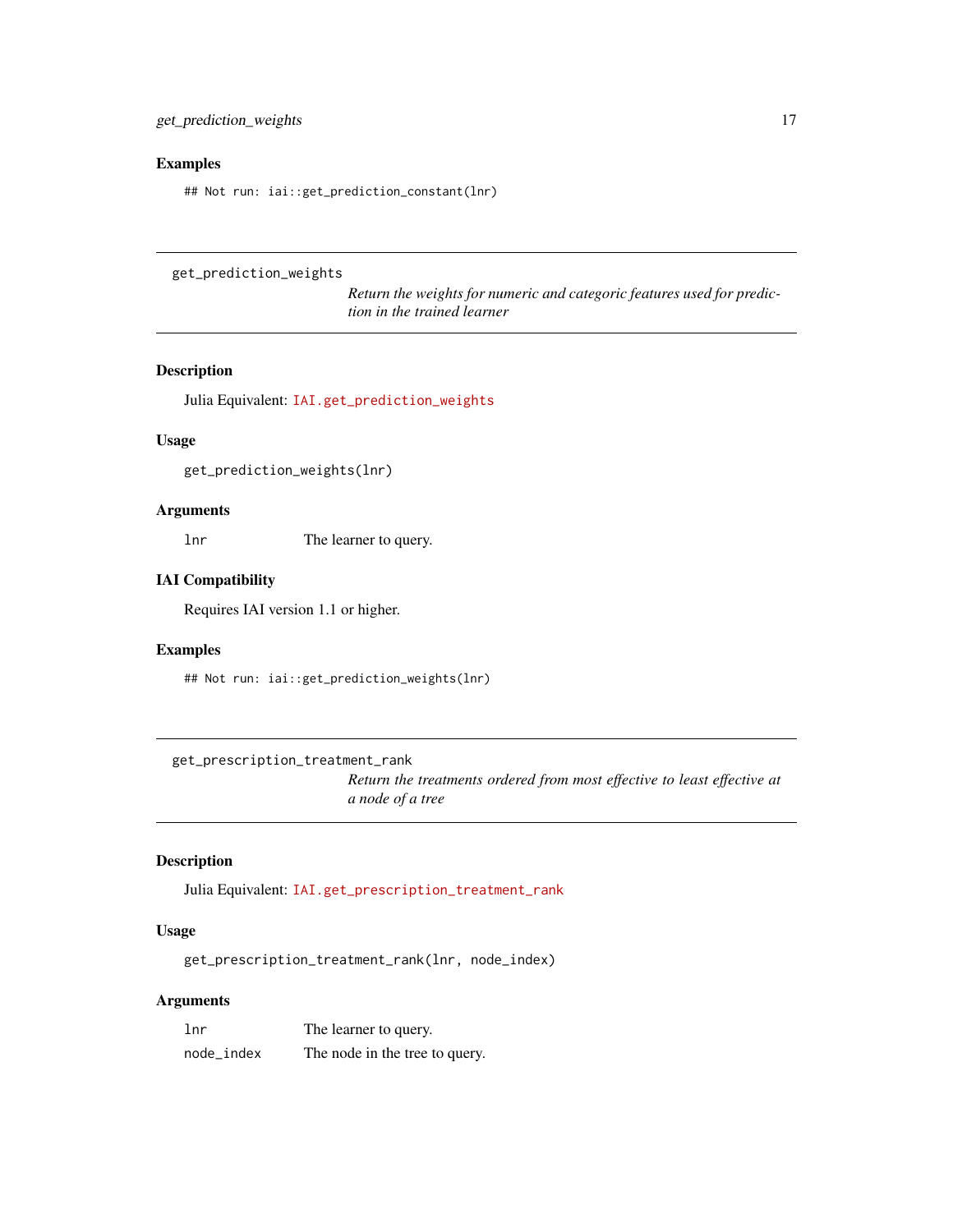#### <span id="page-17-0"></span>Examples

## Not run: iai::get\_prescription\_treatment\_rank(lnr, 1)

```
get_regression_constant
```
*Return the constant term in the regression prediction at a node of a tree*

## Description

Julia Equivalent: [IAI.get\\_regression\\_constant](https://docs.interpretable.ai/v2.0.0/IAITrees/reference/#IAITrees-API-Reference-1) (for regression or prescription tree learners as appropriate)

#### Usage

get\_regression\_constant(lnr, node\_index, ...)

#### Arguments

| 1 <sub>nr</sub> | The learner to query.                              |
|-----------------|----------------------------------------------------|
| node index      | The node in the tree to query.                     |
| $\cdots$        | If a prescription problem, the treatment to query. |

## Examples

```
## Not run:
iai::get_regression_constant(lnr, 1)
iai::get_regression_constant(lnr, 1, "A")
```
## End(Not run)

get\_regression\_weights

*Return the weights for each feature in the regression prediction at a node of a tree*

## Description

Julia Equivalent: [IAI.get\\_regression\\_weights](https://docs.interpretable.ai/v2.0.0/IAITrees/reference/#IAITrees-API-Reference-1) (for regression or prescription tree learners as appropriate)

#### Usage

```
get_regression_weights(lnr, node_index, ...)
```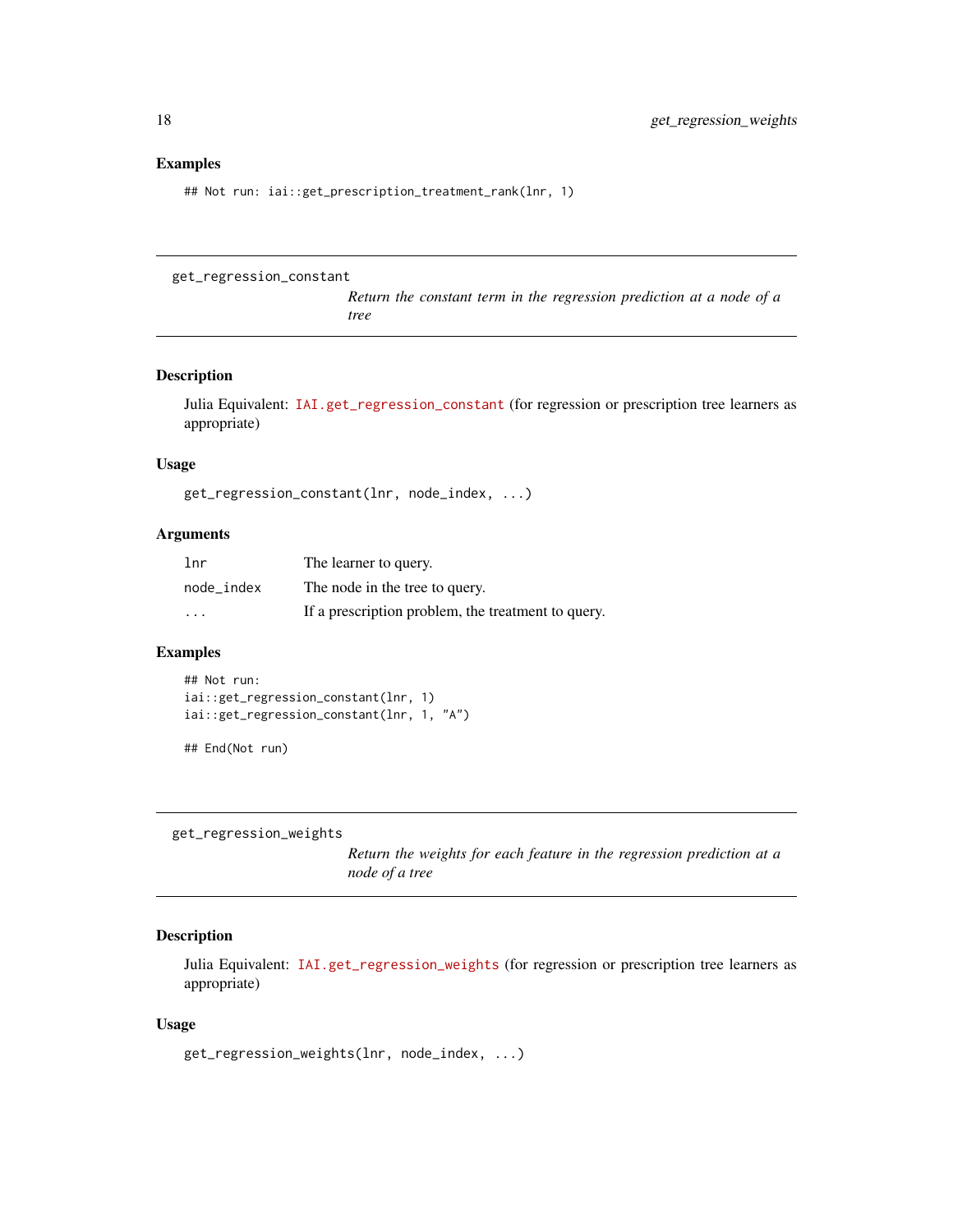#### <span id="page-18-0"></span>Arguments

| lnr        | The learner to query.                              |
|------------|----------------------------------------------------|
| node index | The node in the tree to query.                     |
| $\cdot$    | If a prescription problem, the treatment to query. |

## Examples

```
## Not run:
iai::get_regression_weights(lnr, 1)
iai::get_regression_weights(lnr, 1, "A")
```
## End(Not run)

get\_rich\_output\_params

*Return the current global rich output parameter settings*

## Description

Julia Equivalent: [IAI.get\\_rich\\_output\\_params](https://docs.interpretable.ai/v2.0.0/IAIBase/reference/#IAI.get_rich_output_params)

### Usage

```
get_rich_output_params()
```
### Examples

## Not run: iai::get\_rich\_output\_params()

get\_split\_categories *Return the categoric/ordinal information used in the split at a node of a tree*

## Description

Julia Equivalent: [IAI.get\\_split\\_categories](https://docs.interpretable.ai/v2.0.0/IAITrees/reference/#IAI.get_split_categories)

#### Usage

get\_split\_categories(lnr, node\_index)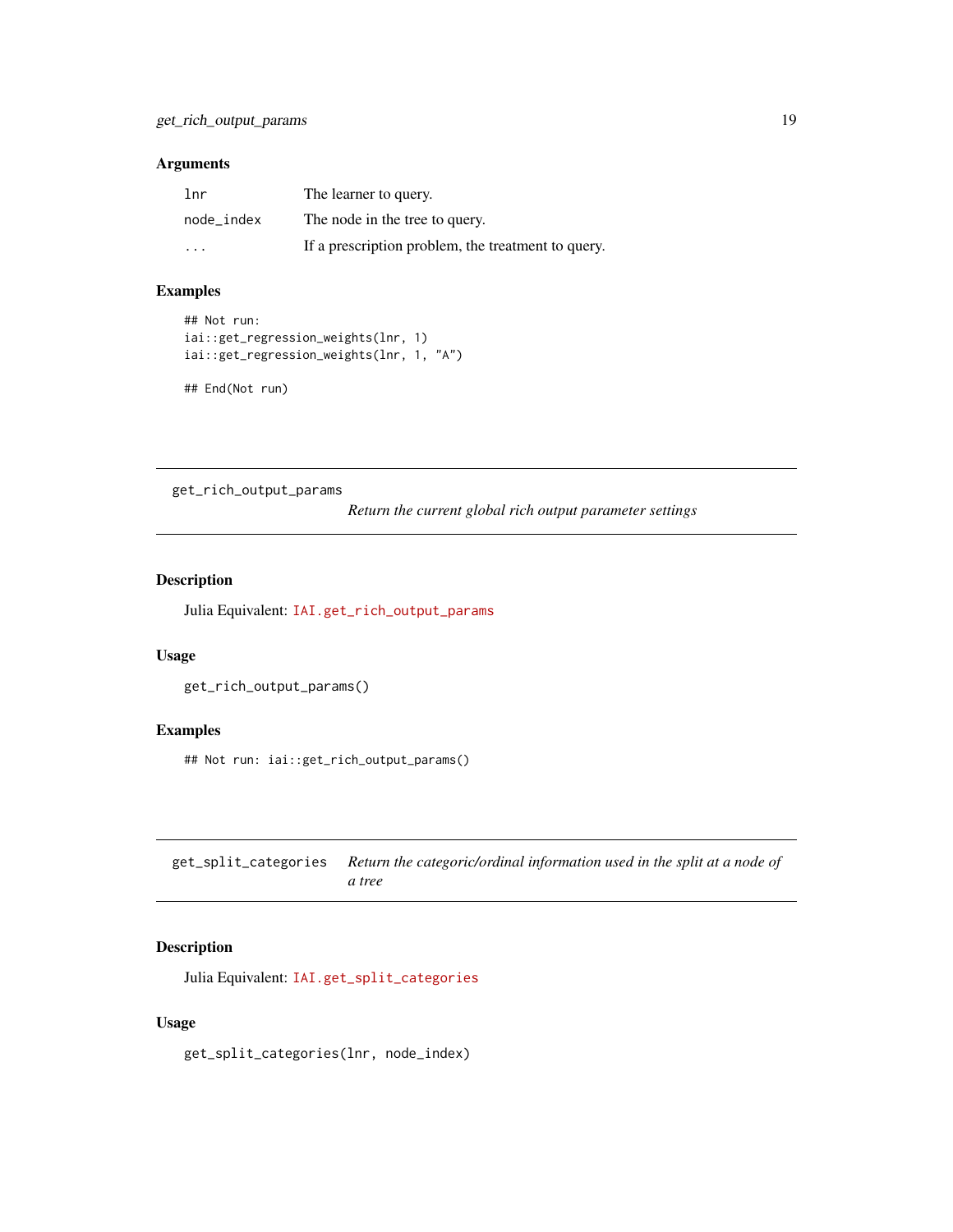#### <span id="page-19-0"></span>Arguments

| 1 <sub>nr</sub> | The learner to query.          |
|-----------------|--------------------------------|
| node_index      | The node in the tree to query. |

### Examples

```
## Not run: iai::get_split_categories(lnr, 1)
```
get\_split\_feature *Return the feature used in the split at a node of a tree*

## Description

Julia Equivalent: [IAI.get\\_split\\_feature](https://docs.interpretable.ai/v2.0.0/IAITrees/reference/#IAI.get_split_feature)

## Usage

get\_split\_feature(lnr, node\_index)

## Arguments

| 1 <sub>nr</sub> | The learner to query.          |
|-----------------|--------------------------------|
| node_index      | The node in the tree to query. |

## Examples

```
## Not run: iai::get_split_feature(lnr, 1)
```
get\_split\_threshold *Return the threshold used in the split at a node of a tree*

## Description

Julia Equivalent: [IAI.get\\_split\\_threshold](https://docs.interpretable.ai/v2.0.0/IAITrees/reference/#IAI.get_split_threshold)

## Usage

get\_split\_threshold(lnr, node\_index)

## Arguments

| lnr        | The learner to query.          |
|------------|--------------------------------|
| node index | The node in the tree to query. |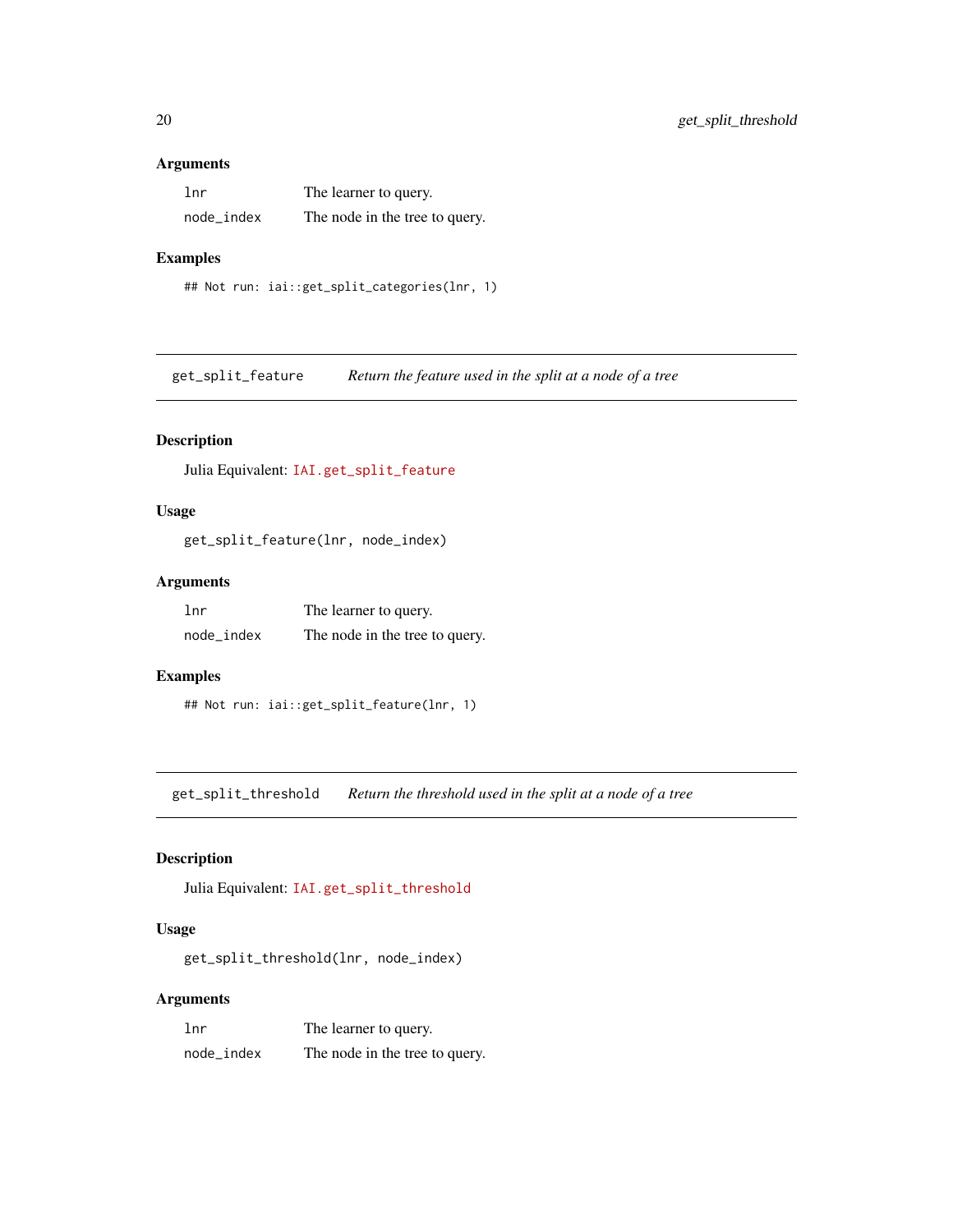<span id="page-20-0"></span>get\_split\_weights 21

### Examples

## Not run: iai::get\_split\_threshold(lnr, 1)

get\_split\_weights *Return the weights for numeric and categoric features used in the hyperplane split at a node of a tree*

### Description

Julia Equivalent: [IAI.get\\_split\\_weights](https://docs.interpretable.ai/v2.0.0/IAITrees/reference/#IAI.get_split_weights)

## Usage

get\_split\_weights(lnr, node\_index)

## Arguments

| 1 <sub>nr</sub> | The learner to query.          |
|-----------------|--------------------------------|
| node_index      | The node in the tree to query. |

## Examples

## Not run: iai::get\_split\_weights(lnr, 1)

get\_survival\_curve *Return the survival curve at a node of a tree*

## Description

Julia Equivalent: [IAI.get\\_survival\\_curve](https://docs.interpretable.ai/v2.0.0/IAITrees/reference/#IAI.get_survival_curve)

## Usage

```
get_survival_curve(lnr, node_index)
```
#### Arguments

| 1 <sub>nr</sub> | The learner to query.          |
|-----------------|--------------------------------|
| node_index      | The node in the tree to query. |

## Examples

## Not run: iai::get\_survival\_curve(lnr, 1)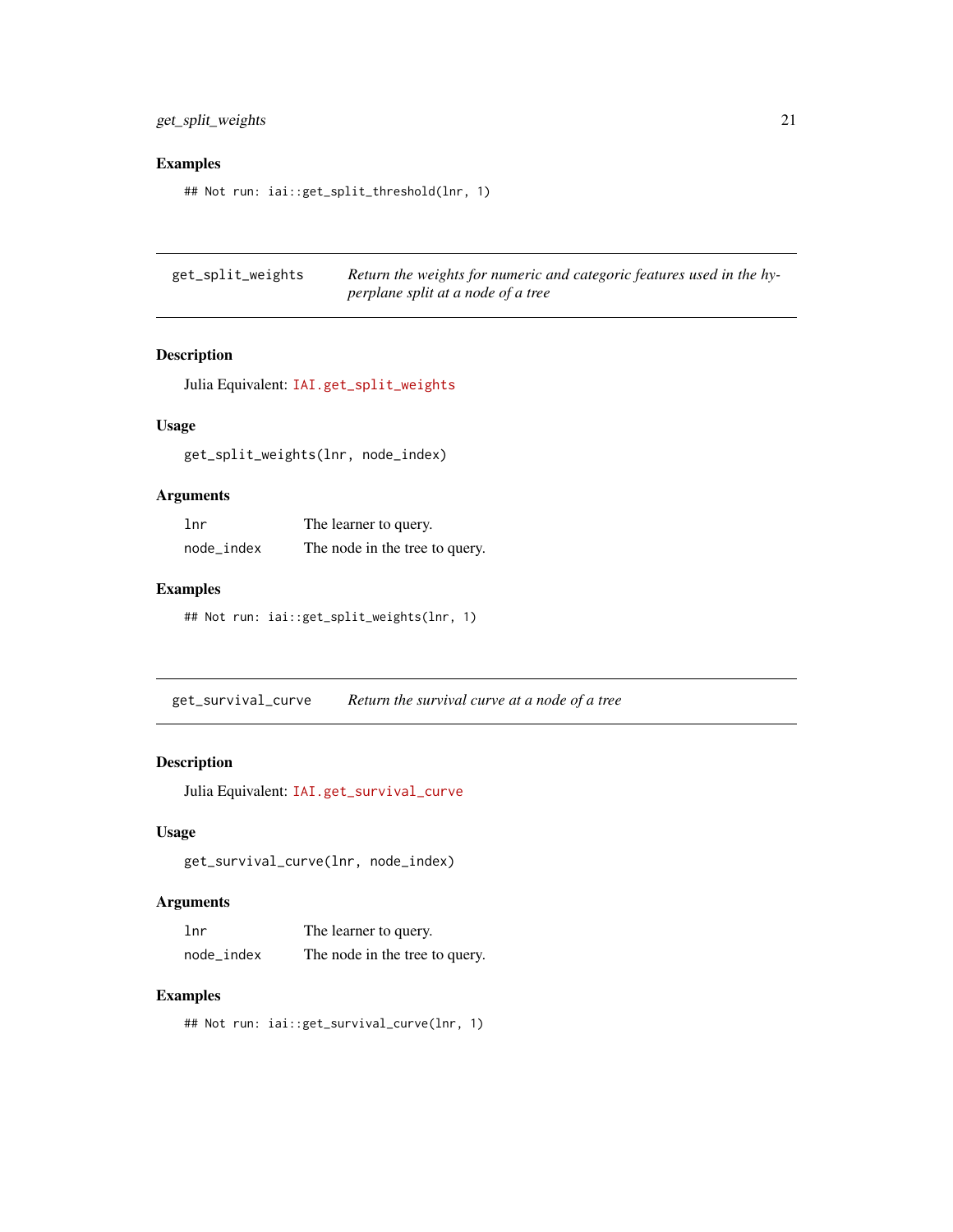<span id="page-21-0"></span>get\_survival\_curve\_data

*Extract the underlying data from a survival curve (as returned by* R*hrefhttps://docs.interpretable.ai/v2.0.0/IAI-R/reference/#iai::predict*predict *or* R*hrefhttps://docs.interpretable.ai/v2.0.0/IAI-R/reference/#iai::get\_survival\_curve*get\_survival\_curve

#### Description

The data is returned as a list with two keys: times containing the time for each breakpoint on the curve, and coefs containing the probability for each breakpoint on the curve.

## Usage

get\_survival\_curve\_data(curve)

#### Arguments

curve The curve to query.

## Details

Julia Equivalent: [IAI.get\\_survival\\_curve\\_data](https://docs.interpretable.ai/v2.0.0/IAIBase/reference/#IAI.get_survival_curve_data)

#### Examples

## Not run: iai::get\_survival\_curve\_data(curve)

get\_upper\_child *Get the index of the upper child at a split node of a tree*

## Description

Julia Equivalent: [IAI.get\\_upper\\_child](https://docs.interpretable.ai/v2.0.0/IAITrees/reference/#IAI.get_upper_child)

#### Usage

get\_upper\_child(lnr, node\_index)

#### Arguments

| lnr        | The learner to query.          |
|------------|--------------------------------|
| node_index | The node in the tree to query. |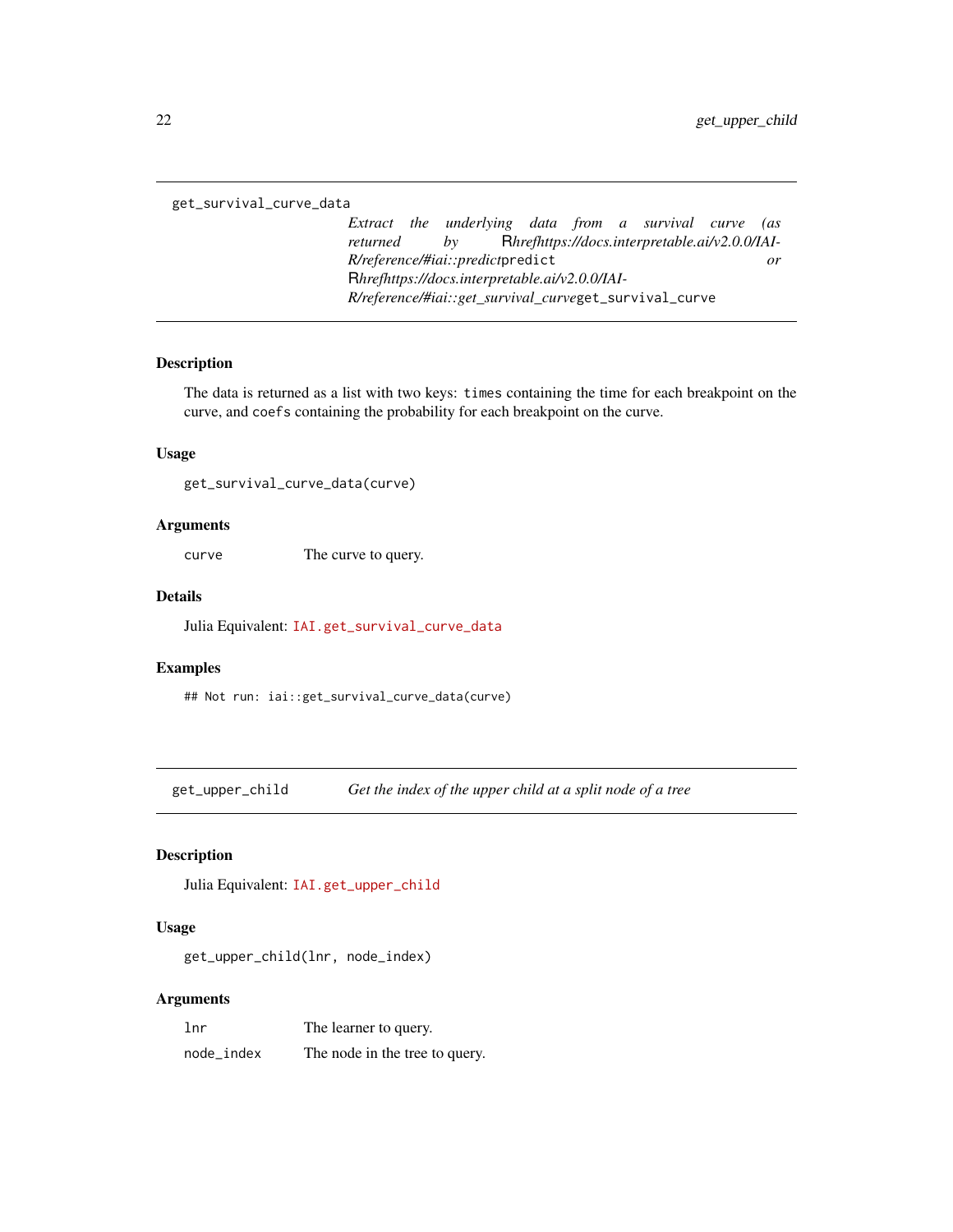## <span id="page-22-0"></span>grid\_search 23

## Examples

## Not run: iai::get\_upper\_child(lnr, 1)

## grid\_search *Controls grid search over parameter combinations*

## Description

Julia Equivalent: [IAI.GridSearch](https://docs.interpretable.ai/v2.0.0/IAIBase/reference/#IAI.GridSearch)

#### Usage

grid\_search(lnr, ...)

## Arguments

| 1 <sub>nr</sub> | The learner to use when validating. |
|-----------------|-------------------------------------|
| $\cdot$         | The parameters to validate over.    |

## Examples

```
grid <- iai::grid_search(
     iai::optimal_tree_classifier(
         random_seed = 1,
    ),
    max\_depth = 1:5,
\overline{\phantom{a}}
```
iai\_setup *Initialize Julia and the IAI package.*

## Description

This needs to be done in every R session before calling 'iai' functions

## Usage

iai\_setup(...)

## Arguments

... All parameters are passed through to [JuliaCall::julia\\_setup](https://www.rdocumentation.org/packages/JuliaCall/topics/julia_setup)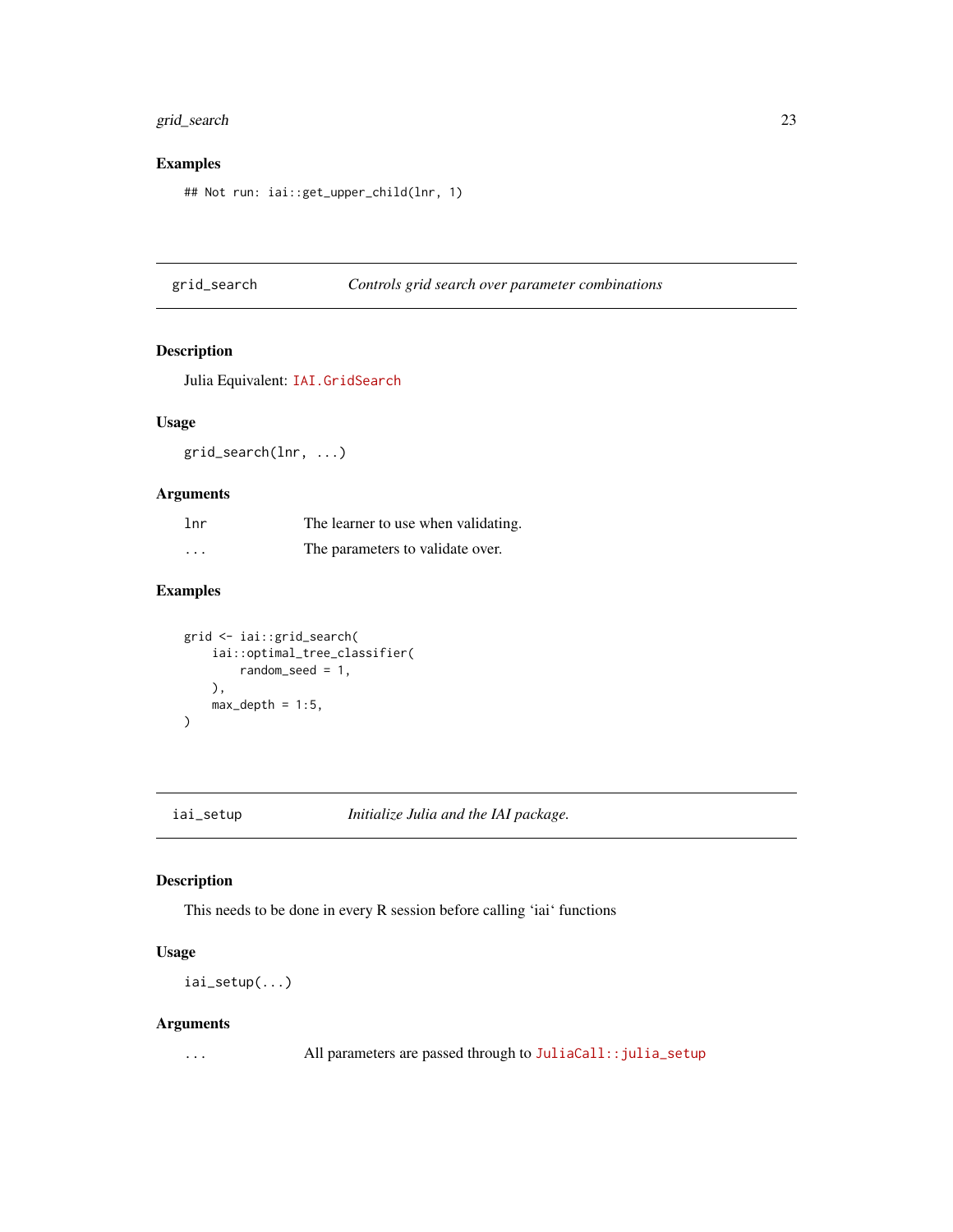## Examples

```
## Not run: iai::iai_setup()
```
imputation\_learner *Generic learner for imputing missing values*

## Description

Julia Equivalent: [IAI.ImputationLearner](https://docs.interpretable.ai/v2.0.0/OptImpute/reference/#IAI.ImputationLearner)

## Usage

```
imputation_learner(method = "opt_knn", ...)
```
## Arguments

| method                  | (optional) Specifies the imputation method to use.                                                                              |
|-------------------------|---------------------------------------------------------------------------------------------------------------------------------|
| $\cdot$ $\cdot$ $\cdot$ | Use keyword arguments to set parameters on the resulting learner. Refer to the<br>Julia documentation for available parameters. |

## Examples

## Not run: lnr <- iai::imputation\_learner(method = "opt\_tree")

| impute | Impute missing values using either a specified method or through val- |
|--------|-----------------------------------------------------------------------|
|        | idation                                                               |

## Description

Julia Equivalent: [IAI.impute](https://docs.interpretable.ai/v2.0.0/OptImpute/reference/#IAI.impute)

## Usage

 $impute(X, ...)$ 

## Arguments

|   | The dataframe in which to impute missing values.           |
|---|------------------------------------------------------------|
| . | Refer to the Julia documentation for available parameters. |

<span id="page-23-0"></span>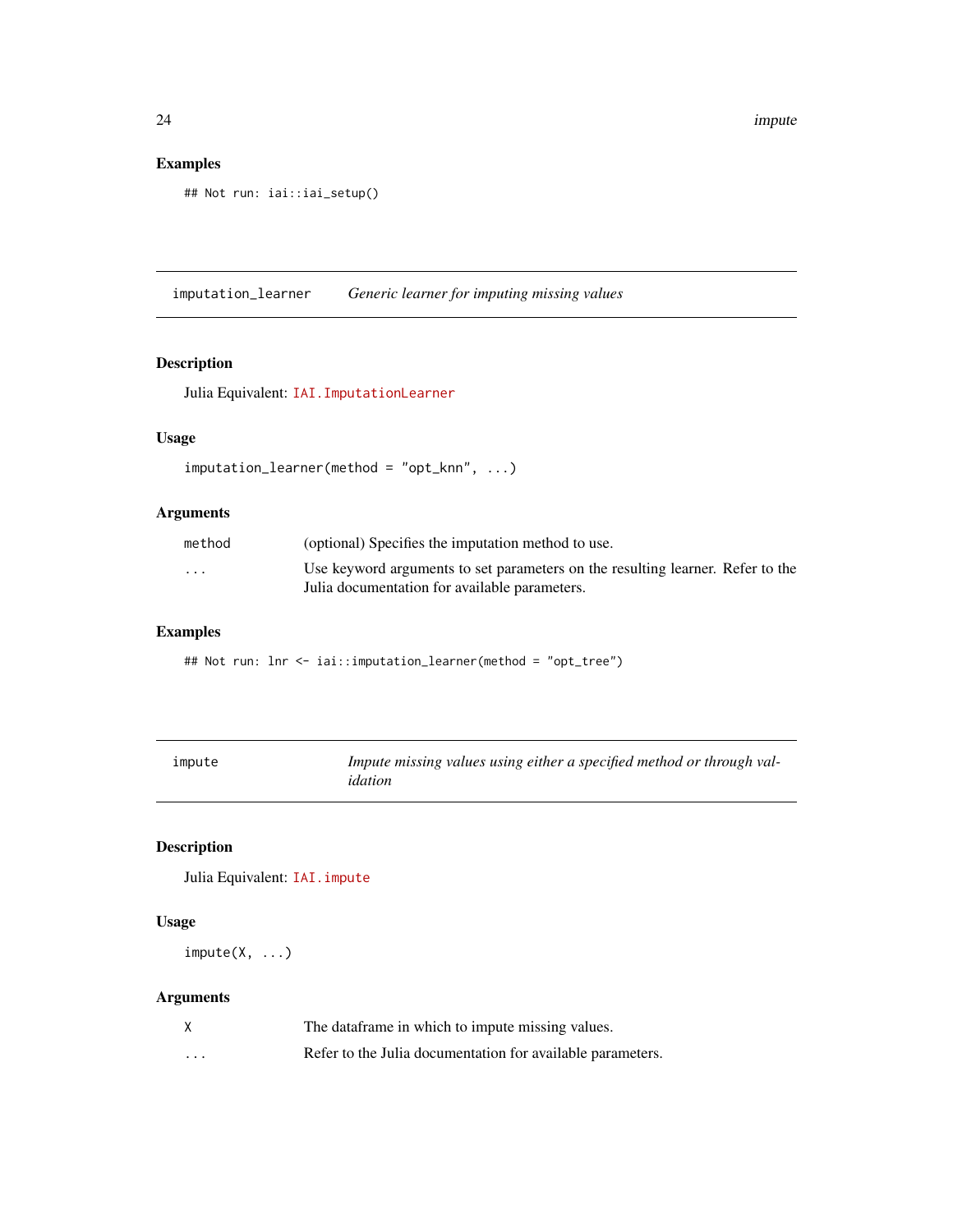## <span id="page-24-0"></span>impute\_cv 25

## Examples

```
X <- iris
X[1, 1] <- NA
iai::impute(X)
```
impute\_cv *Impute missing values using cross validation*

## Description

Julia Equivalent: [IAI.impute\\_cv](https://docs.interpretable.ai/v2.0.0/OptImpute/reference/#IAI.impute_cv)

### Usage

impute\_cv(X, ...)

## Arguments

|         | The dataframe in which to impute missing values.           |
|---------|------------------------------------------------------------|
| $\cdot$ | Refer to the Julia documentation for available parameters. |

## Examples

X <- iris X[1, 1] <- NA iai::impute\_cv(X, list(method = c("opt\_knn", "opt\_tree")))

is\_categoric\_split *Check if a node of a tree applies a categoric split*

## Description

Julia Equivalent: [IAI.is\\_categoric\\_split](https://docs.interpretable.ai/v2.0.0/IAITrees/reference/#IAI.is_categoric_split)

## Usage

is\_categoric\_split(lnr, node\_index)

## Arguments

| lnr        | The learner to query.          |
|------------|--------------------------------|
| node_index | The node in the tree to query. |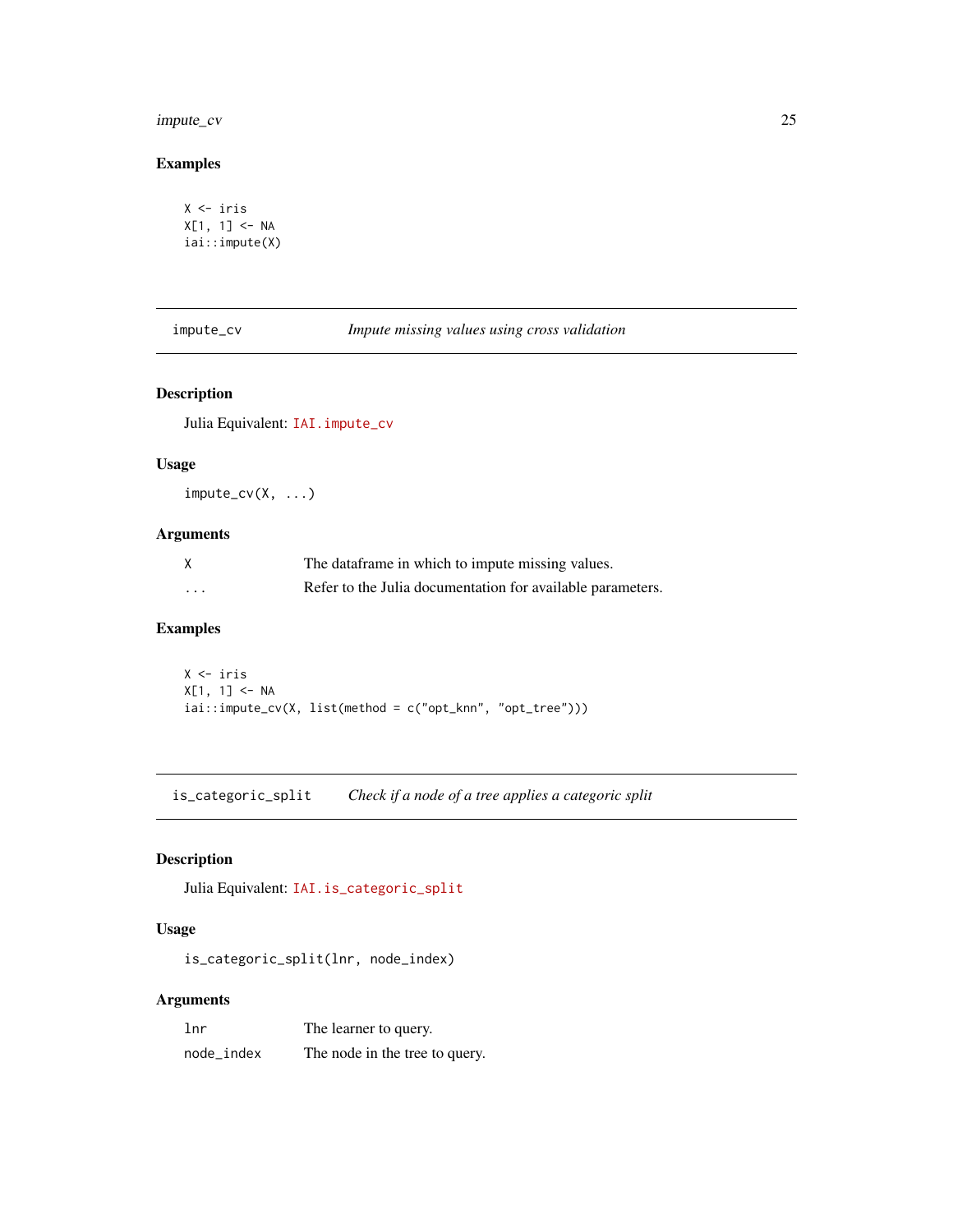## <span id="page-25-0"></span>Examples

```
## Not run: iai::is_categoric_split(lnr, 1)
```
is\_hyperplane\_split *Check if a node of a tree applies a hyperplane split*

## Description

Julia Equivalent: [IAI.is\\_hyperplane\\_split](https://docs.interpretable.ai/v2.0.0/IAITrees/reference/#IAI.is_hyperplane_split)

## Usage

is\_hyperplane\_split(lnr, node\_index)

## Arguments

| 1 <sub>nr</sub> | The learner to query.          |
|-----------------|--------------------------------|
| node_index      | The node in the tree to query. |

## Examples

## Not run: iai::is\_hyperplane\_split(lnr, 1)

is\_leaf *Check if a node of a tree is a leaf*

## Description

Julia Equivalent: [IAI.is\\_leaf](https://docs.interpretable.ai/v2.0.0/IAITrees/reference/#IAI.is_leaf)

### Usage

is\_leaf(lnr, node\_index)

#### Arguments

| lnr        | The learner to query.          |
|------------|--------------------------------|
| node_index | The node in the tree to query. |

## Examples

## Not run: iai::is\_leaf(lnr, 1)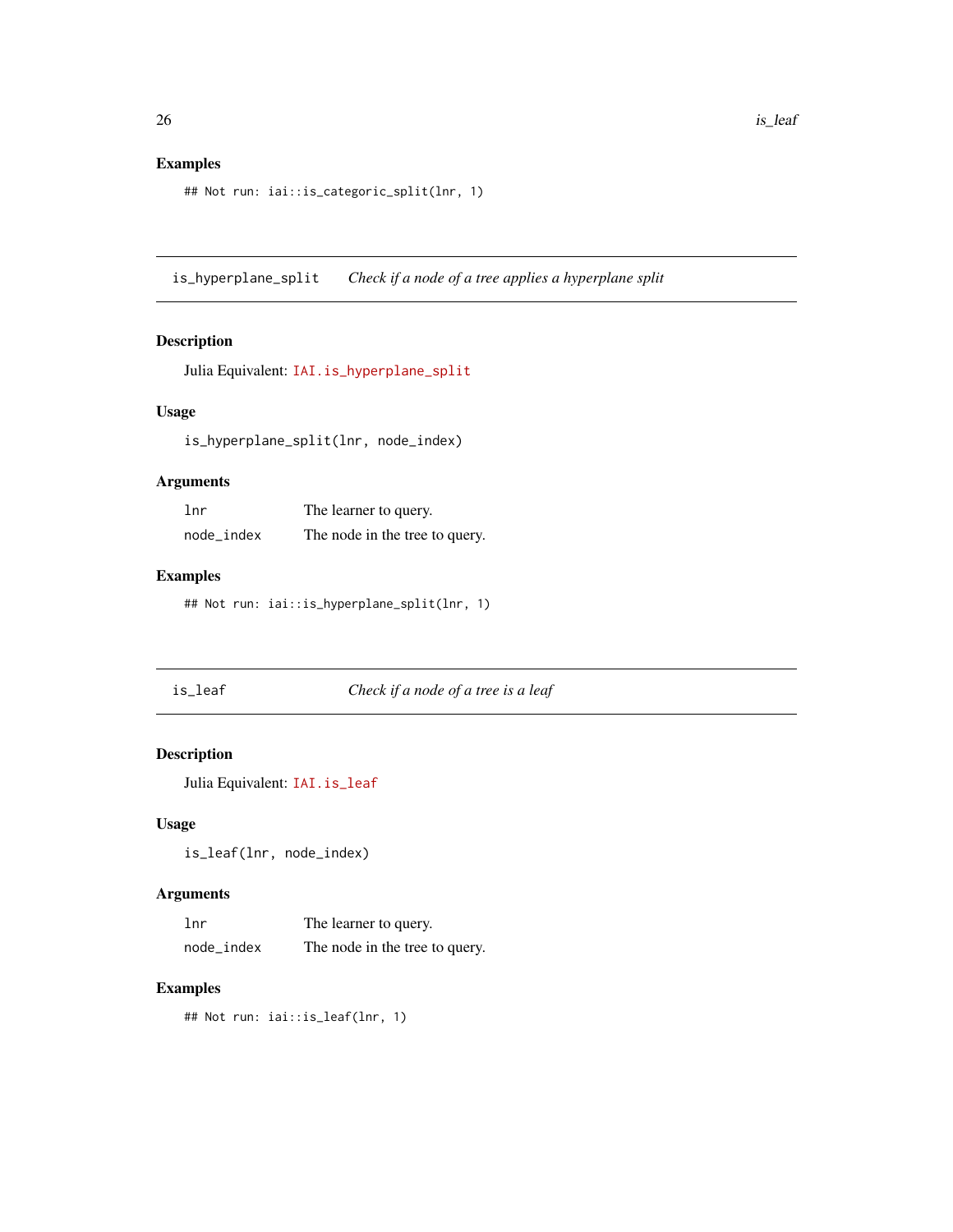<span id="page-26-0"></span>is\_mixed\_ordinal\_split

*Check if a node of a tree applies a mixed ordinal/categoric split*

## Description

Julia Equivalent: [IAI.is\\_mixed\\_ordinal\\_split](https://docs.interpretable.ai/v2.0.0/IAITrees/reference/#IAI.is_mixed_ordinal_split)

### Usage

is\_mixed\_ordinal\_split(lnr, node\_index)

## Arguments

| lnr        | The learner to query.          |
|------------|--------------------------------|
| node_index | The node in the tree to query. |

### Examples

## Not run: iai::is\_mixed\_ordinal\_split(lnr, 1)

is\_mixed\_parallel\_split

*Check if a node of a tree applies a mixed parallel/categoric split*

## Description

Julia Equivalent: [IAI.is\\_mixed\\_parallel\\_split](https://docs.interpretable.ai/v2.0.0/IAITrees/reference/#IAI.is_mixed_parallel_split)

## Usage

is\_mixed\_parallel\_split(lnr, node\_index)

## Arguments

| 1 <sub>nr</sub> | The learner to query.          |
|-----------------|--------------------------------|
| node index      | The node in the tree to query. |

## Examples

## Not run: iai::is\_mixed\_parallel\_split(lnr, 1)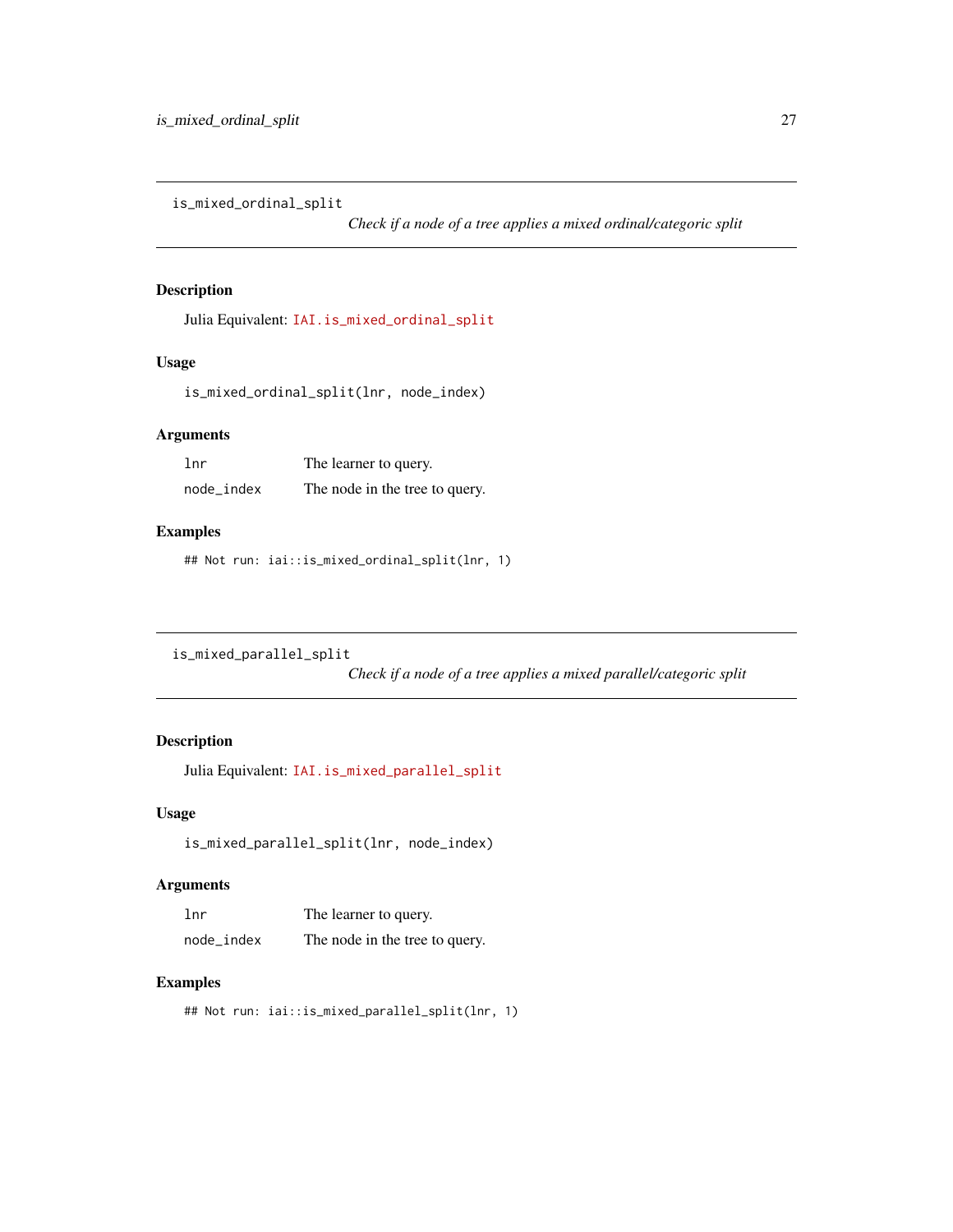<span id="page-27-0"></span>is\_ordinal\_split *Check if a node of a tree applies a ordinal split*

## Description

Julia Equivalent: [IAI.is\\_ordinal\\_split](https://docs.interpretable.ai/v2.0.0/IAITrees/reference/#IAI.is_ordinal_split)

## Usage

is\_ordinal\_split(lnr, node\_index)

## Arguments

| lnr        | The learner to query.          |
|------------|--------------------------------|
| node_index | The node in the tree to query. |

## Examples

## Not run: iai::is\_ordinal\_split(lnr, 1)

is\_parallel\_split *Check if a node of a tree applies a parallel split*

## Description

Julia Equivalent: [IAI.is\\_parallel\\_split](https://docs.interpretable.ai/v2.0.0/IAITrees/reference/#IAI.is_parallel_split)

## Usage

```
is_parallel_split(lnr, node_index)
```
#### Arguments

| 1 <sub>nr</sub> | The learner to query.          |
|-----------------|--------------------------------|
| node_index      | The node in the tree to query. |

#### Examples

```
## Not run: iai::is_parallel_split(lnr, 1)
```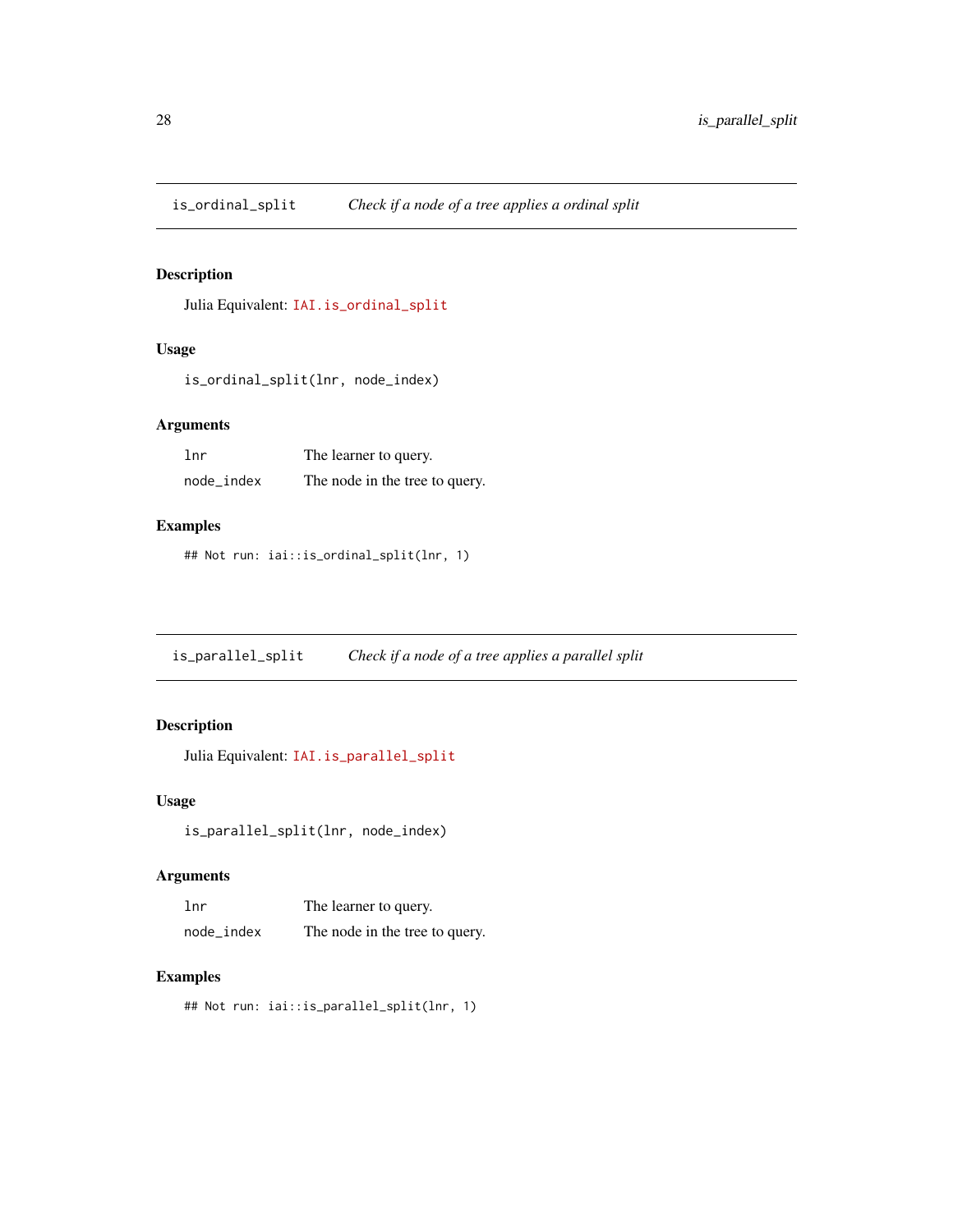<span id="page-28-0"></span>mean\_imputation\_learner

*Learner for conducting mean imputation*

### Description

Julia Equivalent: [IAI.MeanImputationLearner](https://docs.interpretable.ai/v2.0.0/OptImpute/reference/#IAI.MeanImputationLearner)

#### Usage

mean\_imputation\_learner(...)

## Arguments

... Use keyword arguments to set parameters on the resulting learner. Refer to the Julia documentation for available parameters.

## Examples

## Not run: lnr <- iai::mean\_imputation\_learner()

| missing_goes_lower | Check if points with missing values go to the lower child at a split node |
|--------------------|---------------------------------------------------------------------------|
|                    | of of a tree                                                              |

## Description

Julia Equivalent: [IAI.missing\\_goes\\_lower](https://docs.interpretable.ai/v2.0.0/IAITrees/reference/#IAI.missing_goes_lower)

#### Usage

missing\_goes\_lower(lnr, node\_index)

#### Arguments

| 1 <sub>nr</sub> | The learner to query.          |
|-----------------|--------------------------------|
| node_index      | The node in the tree to query. |

#### Examples

## Not run: iai::missing\_goes\_lower(lnr, 1)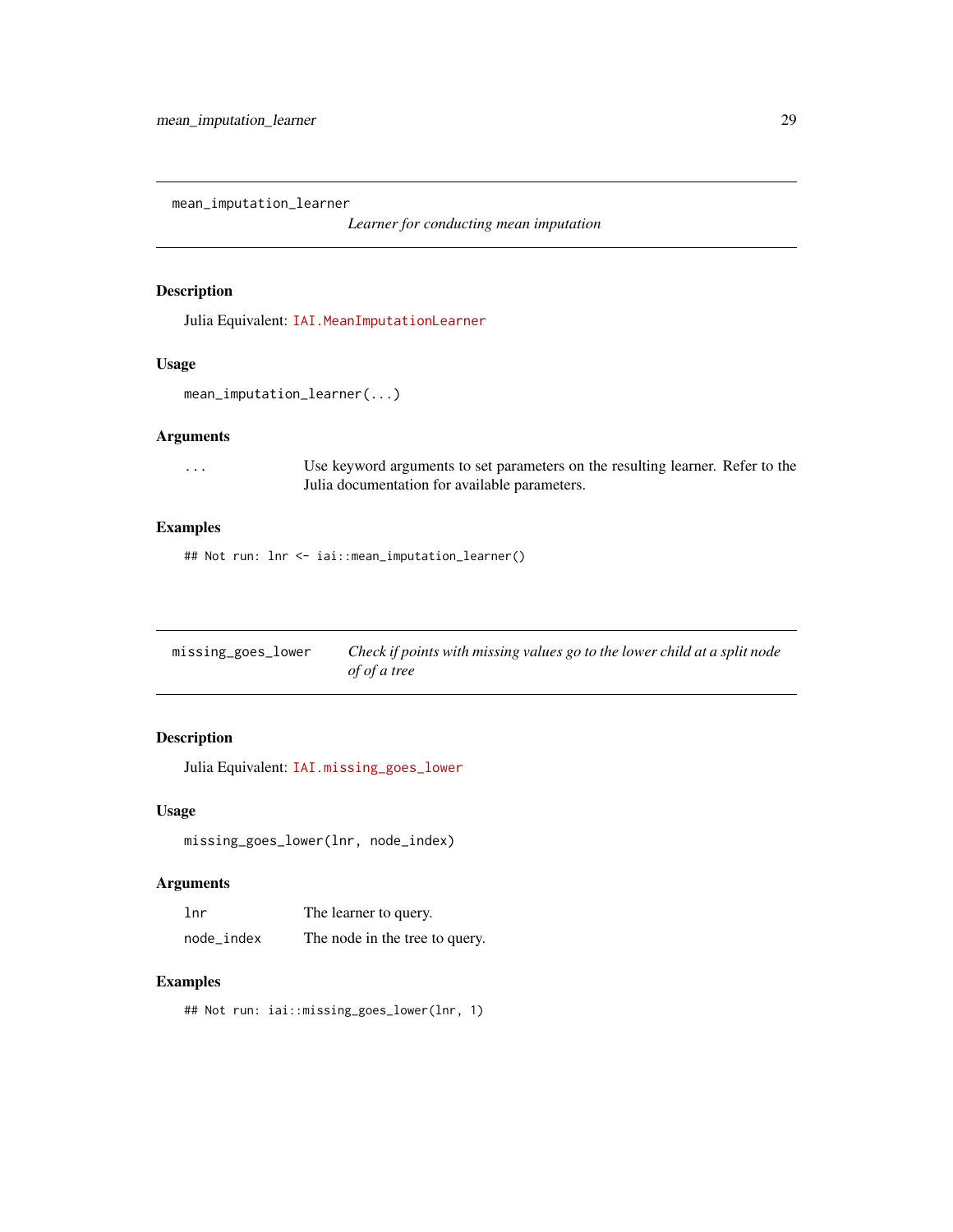<span id="page-29-0"></span>multi\_questionnaire *Generic function for constructing an interactive questionnaire using multiple tree learners*

## Description

Julia Equivalent: [IAI.MultiQuestionnaire](https://docs.interpretable.ai/v2.0.0/IAITrees/reference/#IAI.MultiQuestionnaire)

## Usage

multi\_questionnaire(obj, ...)

## Arguments

| obi                  | The object controlling which method is used     |
|----------------------|-------------------------------------------------|
| $\ddot{\phantom{0}}$ | Arguments depending on the specific method used |

multi\_questionnaire.default

*Construct an interactive questionnaire using multiple tree learners as specified by questions*

#### Description

Julia Equivalent: [IAI.MultiQuestionnaire](https://docs.interpretable.ai/v2.0.0/IAITrees/reference/#IAI.MultiQuestionnaire)

## Usage

```
## Default S3 method:
multi_questionnaire(obj, ...)
```
## Arguments

| obi                  | The questions to visualize. Refer to the Julia documentation on multi-learner |
|----------------------|-------------------------------------------------------------------------------|
|                      | visualizations for more information.                                          |
| $\ddot{\phantom{0}}$ | Additional arguments (unused)                                                 |

## IAI Compatibility

Requires IAI version 1.1 or higher.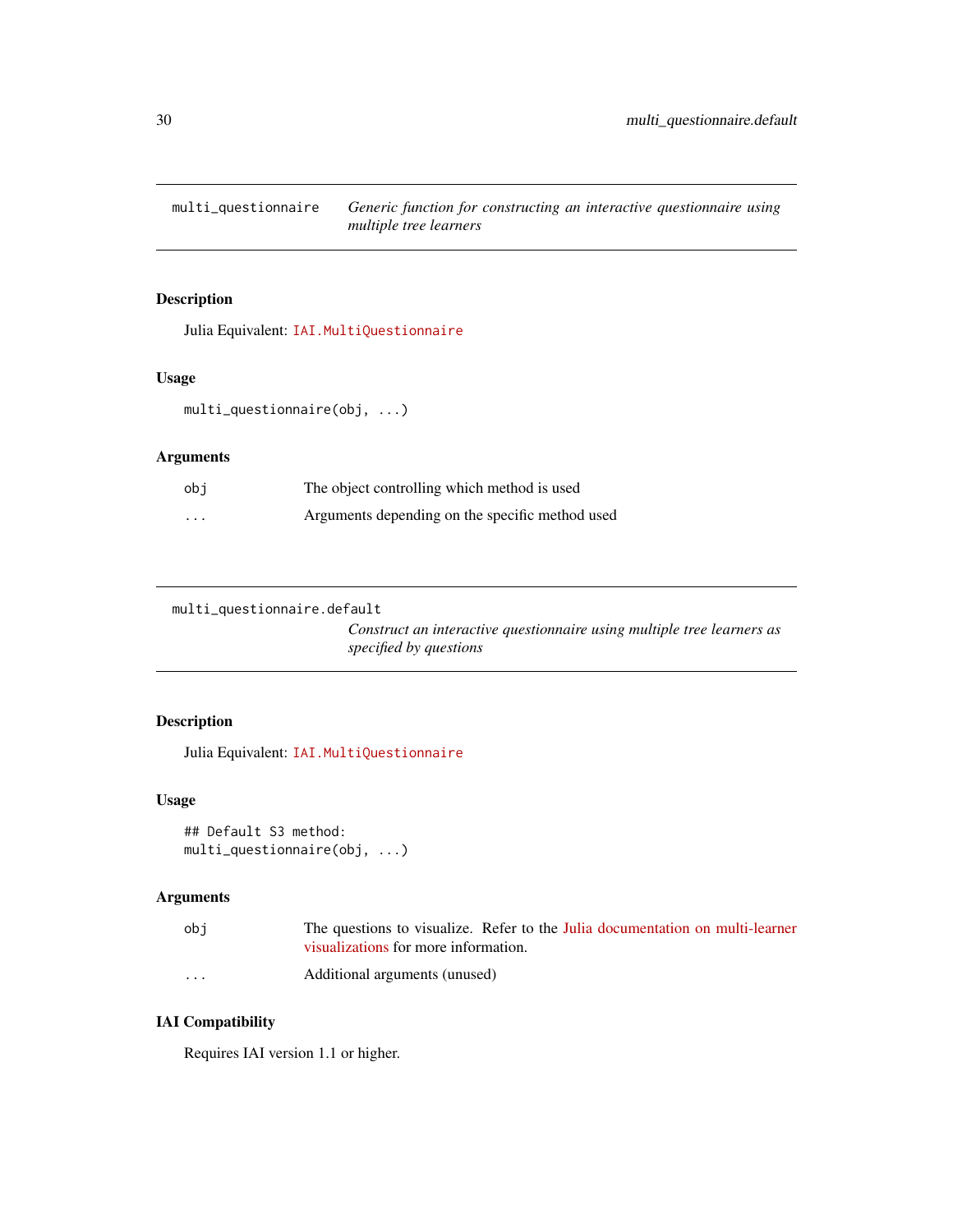## <span id="page-30-0"></span>Examples

```
## Not run:
iai::multi_questionnaire(list("Questionnaire for" = list(
   "first learner" = lnr1,
   "second learner" = lnr2
)))
## End(Not run)
```
multi\_questionnaire.grid\_search

*Construct an interactive tree questionnaire using multiple tree learners from the results of a grid search*

## Description

Julia Equivalent: [IAI.MultiQuestionnaire](https://docs.interpretable.ai/v2.0.0/IAITrees/reference/#IAI.MultiQuestionnaire)

### Usage

```
## S3 method for class 'grid_search'
multi_questionnaire(obj, ...)
```
## Arguments

| obi      | The grid to visualize.        |
|----------|-------------------------------|
| $\cdots$ | Additional arguments (unused) |

## IAI Compatibility

Requires IAI version 2.0 or higher.

### Examples

## Not run: iai::multi\_questionnaire(grid)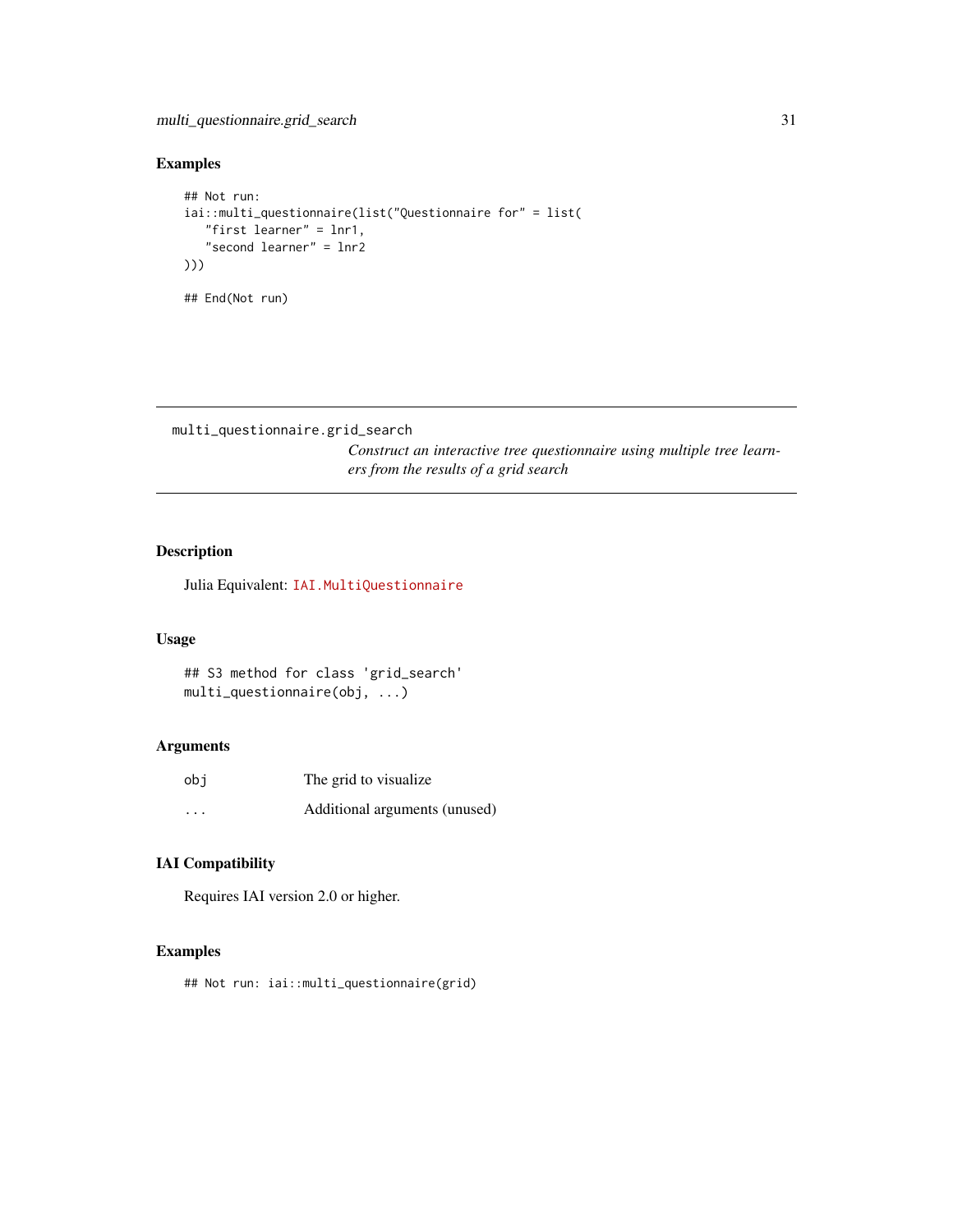<span id="page-31-0"></span>

Julia Equivalent: [IAI.MultiTreePlot](https://docs.interpretable.ai/v2.0.0/IAITrees/reference/#IAI.MultiTreePlot)

## Usage

multi\_tree\_plot(obj, ...)

## Arguments

| obi      | The object controlling which method is used     |
|----------|-------------------------------------------------|
| $\cdots$ | Arguments depending on the specific method used |

multi\_tree\_plot.default

*Construct an interactive tree visualization of multiple tree learners as specified by questions*

## Description

Julia Equivalent: [IAI.MultiTreePlot](https://docs.interpretable.ai/v2.0.0/IAITrees/reference/#IAI.MultiTreePlot)

## Usage

```
## Default S3 method:
multi_tree_plot(obj, ...)
```
## Arguments

| ob i                 | The questions to visualize. Refer to the Julia documentation on multi-learner |
|----------------------|-------------------------------------------------------------------------------|
|                      | visualizations for more information.                                          |
| $\ddot{\phantom{0}}$ | Additional arguments (unused)                                                 |

## IAI Compatibility

Requires IAI version 1.1 or higher.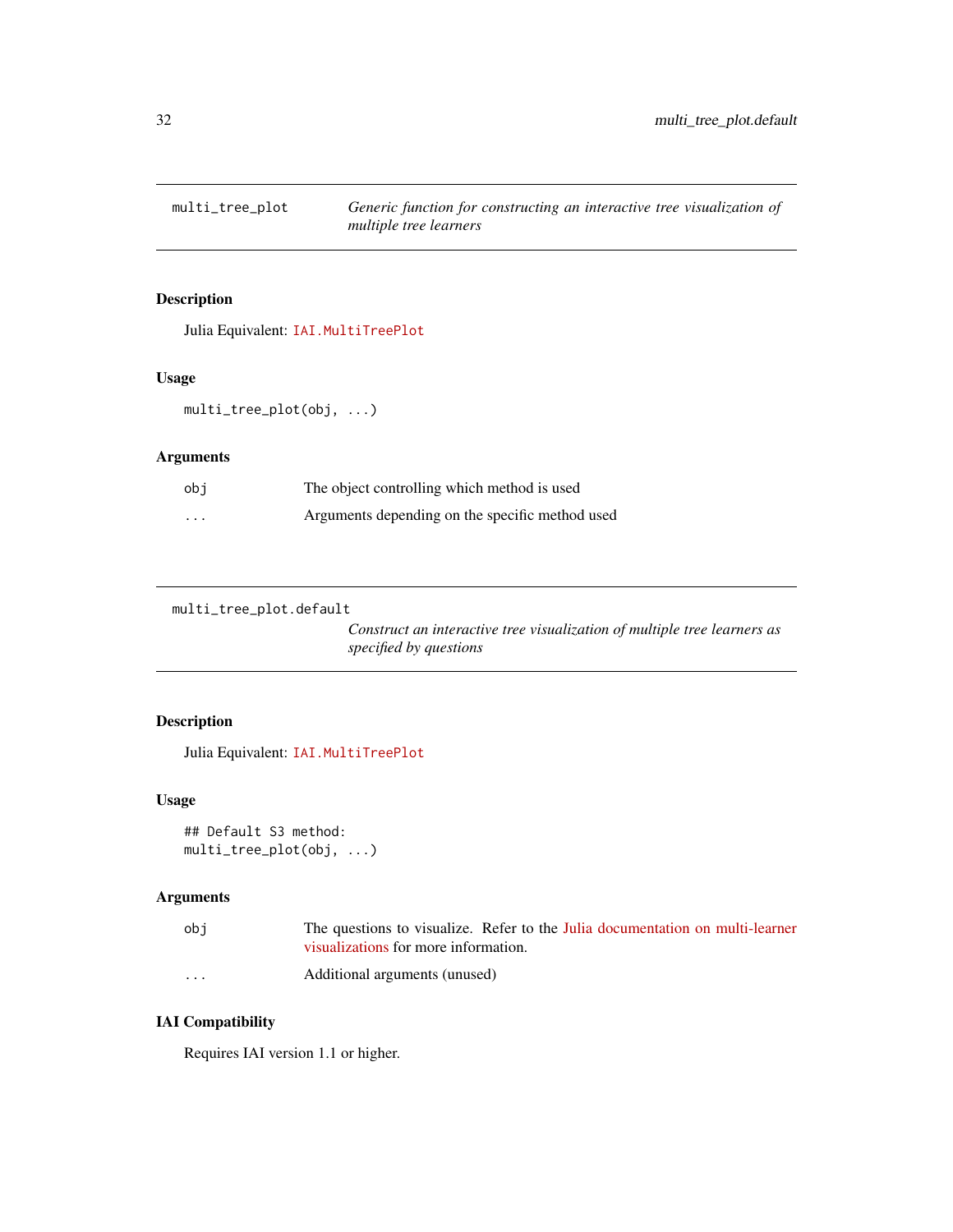## <span id="page-32-0"></span>Examples

```
## Not run:
iai::multi_tree_plot(list("Visualizing" = list(
   "first learner" = lnr1,
   "second learner" = lnr2
)))
## End(Not run)
```

```
multi_tree_plot.grid_search
```
*Construct an interactive tree visualization of multiple tree learners from the results of a grid search*

## Description

Julia Equivalent: [IAI.MultiTreePlot](https://docs.interpretable.ai/v2.0.0/IAITrees/reference/#IAI.MultiTreePlot)

### Usage

```
## S3 method for class 'grid_search'
multi_tree_plot(obj, ...)
```
## Arguments

| obi      | The grid to visualize.        |
|----------|-------------------------------|
| $\cdots$ | Additional arguments (unused) |

## IAI Compatibility

Requires IAI version 2.0 or higher.

### Examples

## Not run: iai::multi\_tree\_plot(grid)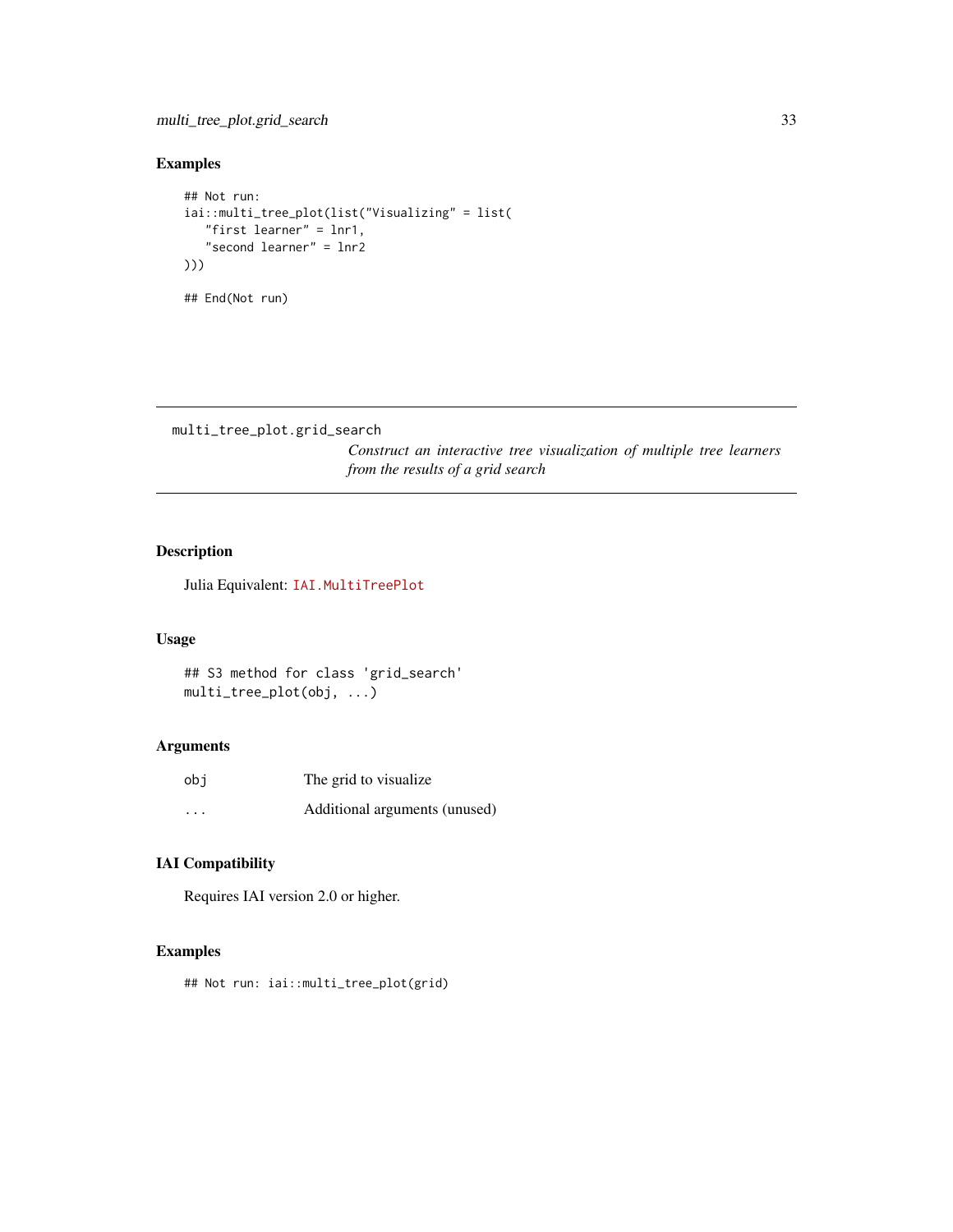<span id="page-33-0"></span>optimal\_feature\_selection\_classifier

*Learner for conducting Optimal Feature Selection on classification problems*

## Description

Julia Equivalent: [IAI.OptimalFeatureSelectionClassifier](https://docs.interpretable.ai/v2.0.0/OptimalFeatureSelection/reference/#IAI.OptimalFeatureSelectionClassifier)

#### Usage

```
optimal_feature_selection_classifier(...)
```
#### Arguments

... Use keyword arguments to set parameters on the resulting learner. Refer to the Julia documentation for available parameters.

## IAI Compatibility

Requires IAI version 1.1 or higher.

#### Examples

## Not run: lnr <- iai::optimal\_feature\_selection\_classifier()

optimal\_feature\_selection\_regressor

*Learner for conducting Optimal Feature Selection on regression problems*

#### Description

Julia Equivalent: [IAI.OptimalFeatureSelectionRegressor](https://docs.interpretable.ai/v2.0.0/OptimalFeatureSelection/reference/#IAI.OptimalFeatureSelectionRegressor)

#### Usage

```
optimal_feature_selection_regressor(...)
```
#### Arguments

... Use keyword arguments to set parameters on the resulting learner. Refer to the Julia documentation for available parameters.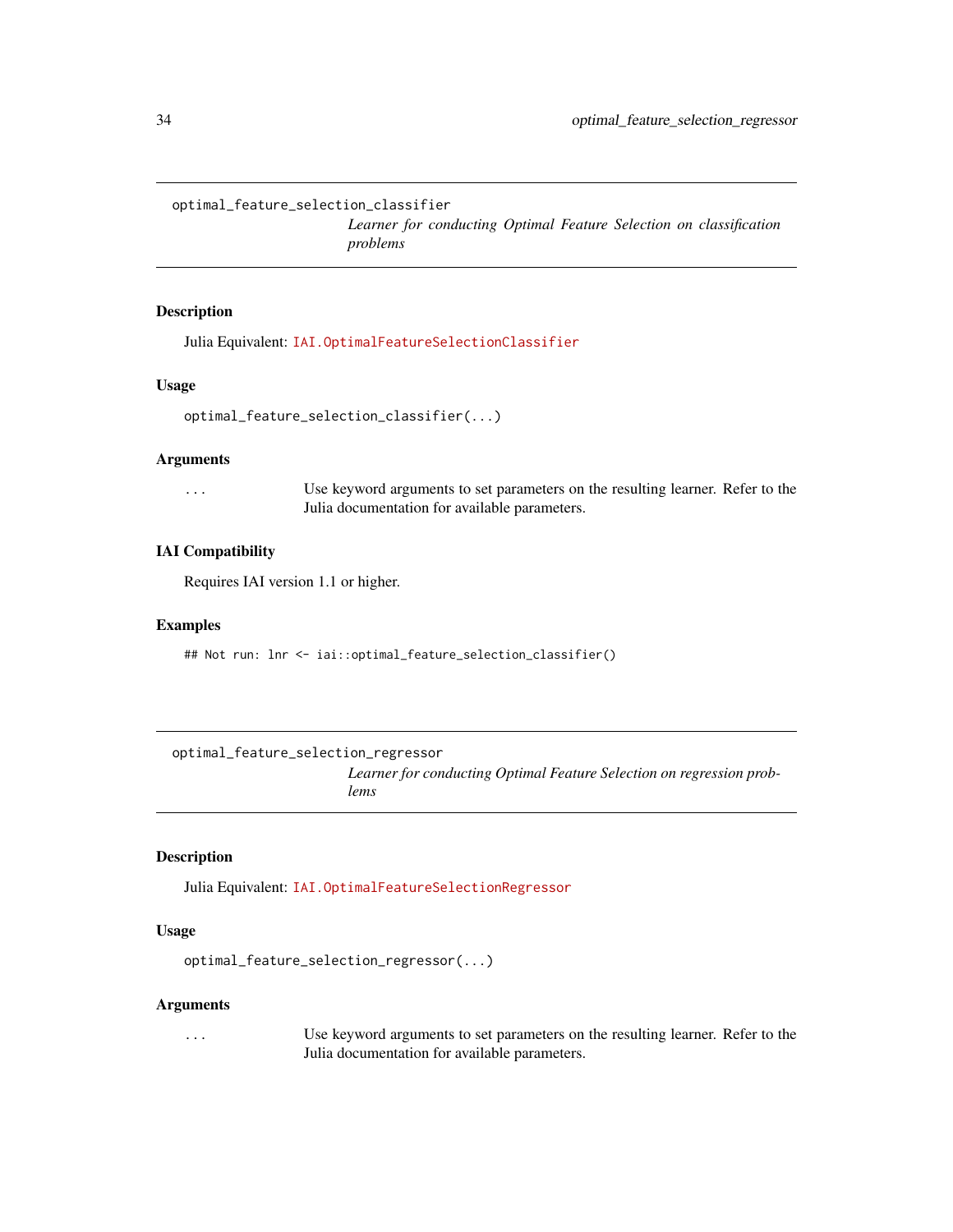#### <span id="page-34-0"></span>IAI Compatibility

Requires IAI version 1.1 or higher.

#### Examples

```
## Not run: lnr <- iai::optimal_feature_selection_regressor()
```
optimal\_tree\_classifier

*Learner for training Optimal Classification Trees*

## Description

Julia Equivalent: [IAI.OptimalTreeClassifier](https://docs.interpretable.ai/v2.0.0/OptimalTrees/reference/#IAI.OptimalTreeClassifier)

### Usage

optimal\_tree\_classifier(...)

#### Arguments

... Use keyword arguments to set parameters on the resulting learner. Refer to the Julia documentation for available parameters.

### Examples

## Not run: lnr <- iai::optimal\_tree\_classifier()

optimal\_tree\_policy\_maximizer

*Learner for training Optimal Policy Trees where the policy should aim to maximize outcomes*

## Description

Julia Equivalent: [IAI.OptimalTreePolicyMaximizer](https://docs.interpretable.ai/v2.0.0/OptimalTrees/reference/#IAI.OptimalTreePolicyMaximizer)

#### Usage

```
optimal_tree_policy_maximizer(...)
```
#### Arguments

... Use keyword arguments to set parameters on the resulting learner. Refer to the Julia documentation for available parameters.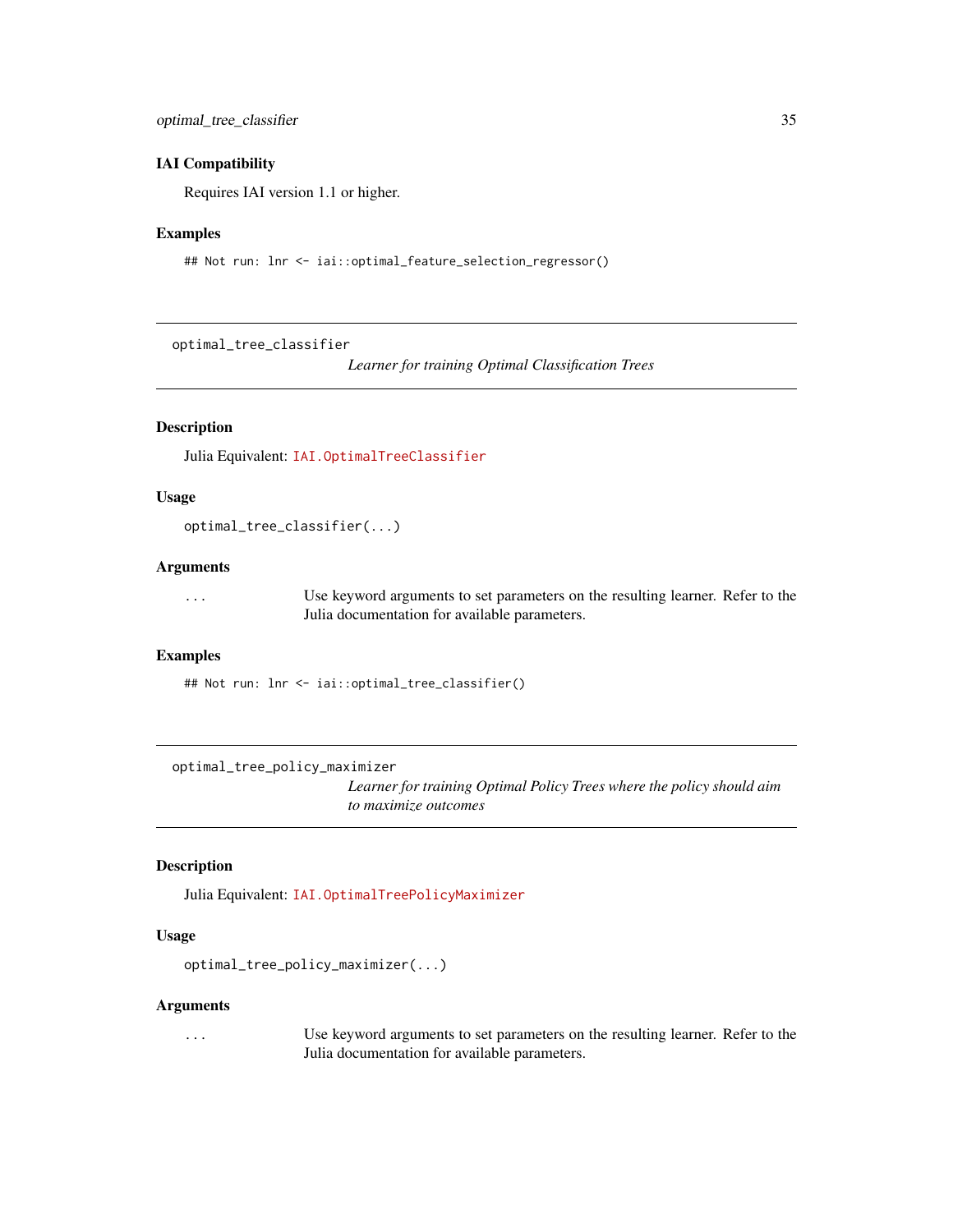## IAI Compatibility

Requires IAI version 2.0 or higher.

## Examples

## Not run: lnr <- iai::optimal\_tree\_policy\_maximizer()

optimal\_tree\_policy\_minimizer

*Learner for training Optimal Policy Trees where the policy should aim to minimize outcomes*

## Description

Julia Equivalent: [IAI.OptimalTreePolicyMinimizer](https://docs.interpretable.ai/v2.0.0/OptimalTrees/reference/#IAI.OptimalTreePolicyMinimizer)

#### Usage

```
optimal_tree_policy_minimizer(...)
```
### Arguments

... Use keyword arguments to set parameters on the resulting learner. Refer to the Julia documentation for available parameters.

### IAI Compatibility

Requires IAI version 2.0 or higher.

## Examples

## Not run: lnr <- iai::optimal\_tree\_policy\_minimizer()

<span id="page-35-0"></span>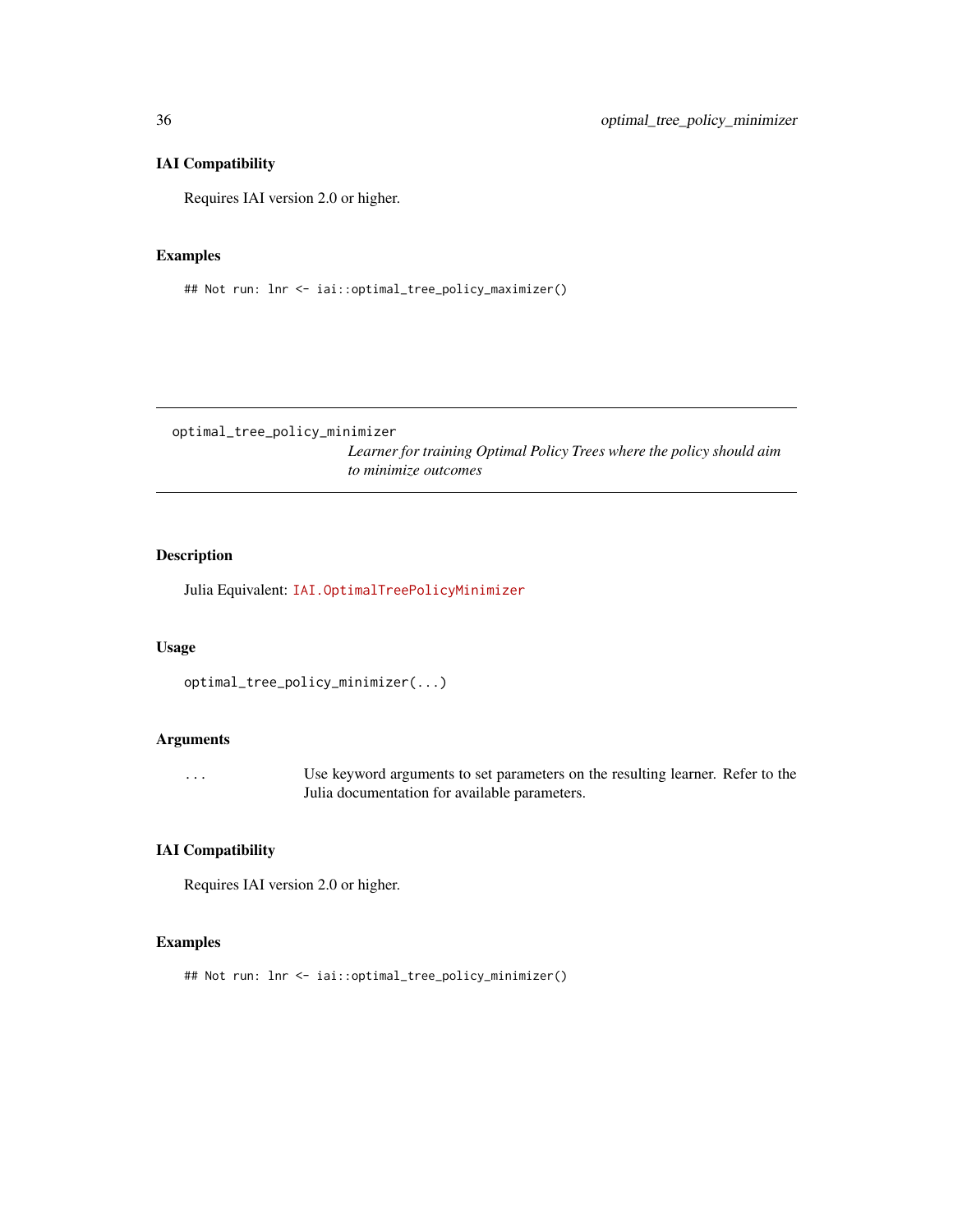<span id="page-36-0"></span>optimal\_tree\_prescription\_maximizer

*Learner for training Optimal Prescriptive Trees where the prescriptions should aim to maximize outcomes*

#### Description

Julia Equivalent: [IAI.OptimalTreePrescriptionMaximizer](https://docs.interpretable.ai/v2.0.0/OptimalTrees/reference/#IAI.OptimalTreePrescriptionMaximizer)

### Usage

```
optimal_tree_prescription_maximizer(...)
```
#### Arguments

... Use keyword arguments to set parameters on the resulting learner. Refer to the Julia documentation for available parameters.

#### Examples

## Not run: lnr <- iai::optimal\_tree\_prescription\_maximizer()

optimal\_tree\_prescription\_minimizer

*Learner for training Optimal Prescriptive Trees where the prescriptions should aim to minimize outcomes*

#### Description

Julia Equivalent: [IAI.OptimalTreePrescriptionMinimizer](https://docs.interpretable.ai/v2.0.0/OptimalTrees/reference/#IAI.OptimalTreePrescriptionMinimizer)

#### Usage

```
optimal_tree_prescription_minimizer(...)
```
## Arguments

... Use keyword arguments to set parameters on the resulting learner. Refer to the Julia documentation for available parameters.

#### Examples

## Not run: lnr <- iai::optimal\_tree\_prescription\_minimizer()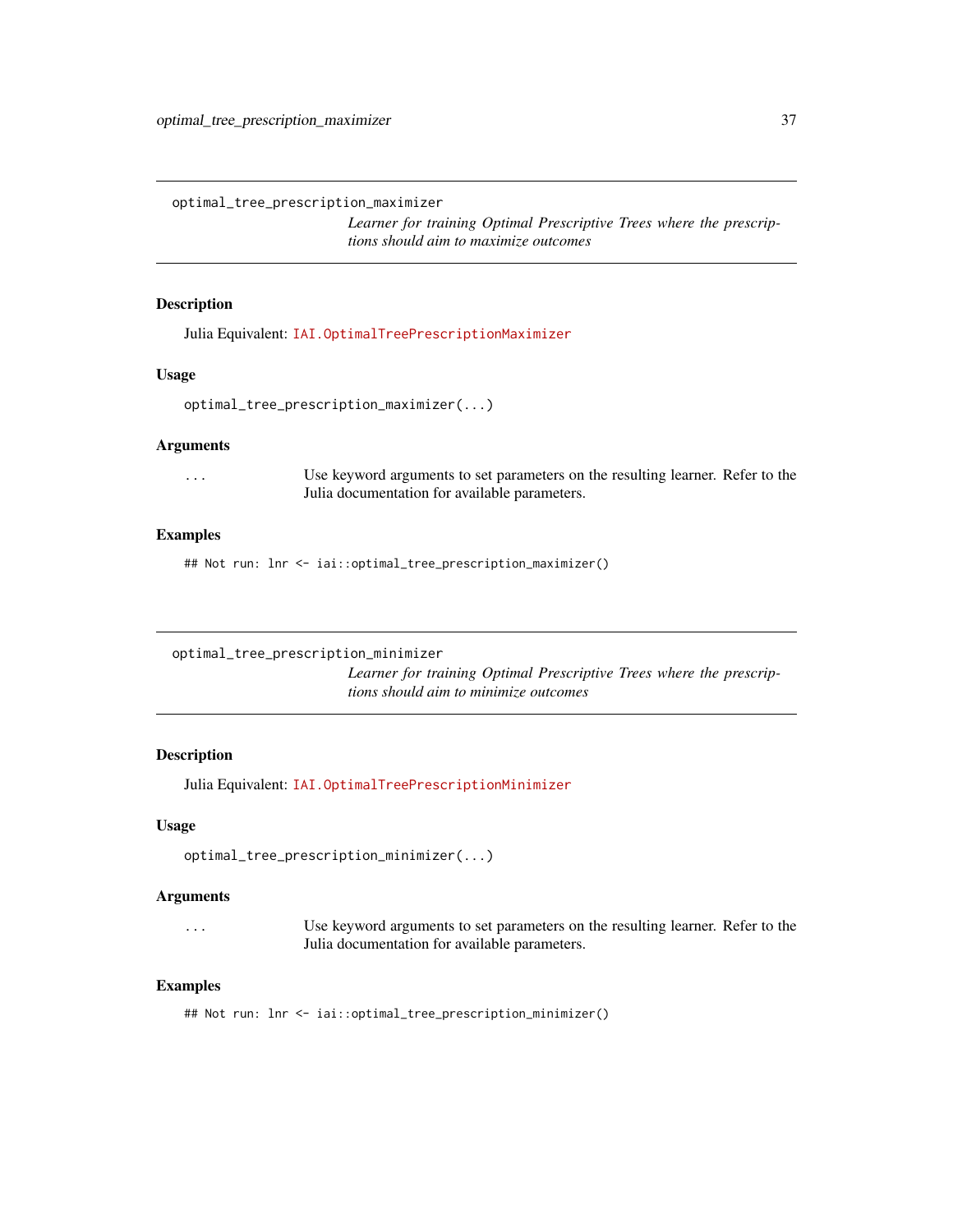<span id="page-37-0"></span>optimal\_tree\_regressor

*Learner for training Optimal Regression Trees*

## Description

Julia Equivalent: [IAI.OptimalTreeRegressor](https://docs.interpretable.ai/v2.0.0/OptimalTrees/reference/#IAI.OptimalTreeRegressor)

#### Usage

optimal\_tree\_regressor(...)

#### Arguments

... Use keyword arguments to set parameters on the resulting learner. Refer to the Julia documentation for available parameters.

## Examples

## Not run: lnr <- iai::optimal\_tree\_regressor()

<span id="page-37-1"></span>optimal\_tree\_survival\_learner

*Learner for training Optimal Survival Trees*

## Description

Julia Equivalent: [IAI.OptimalTreeSurvivalLearner](https://docs.interpretable.ai/v2.0.0/OptimalTrees/reference/#IAI.OptimalTreeSurvivalLearner)

#### Usage

optimal\_tree\_survival\_learner(...)

## Arguments

... Use keyword arguments to set parameters on the resulting learner. Refer to the Julia documentation for available parameters.

### Examples

## Not run: lnr <- iai::optimal\_tree\_survival\_learner()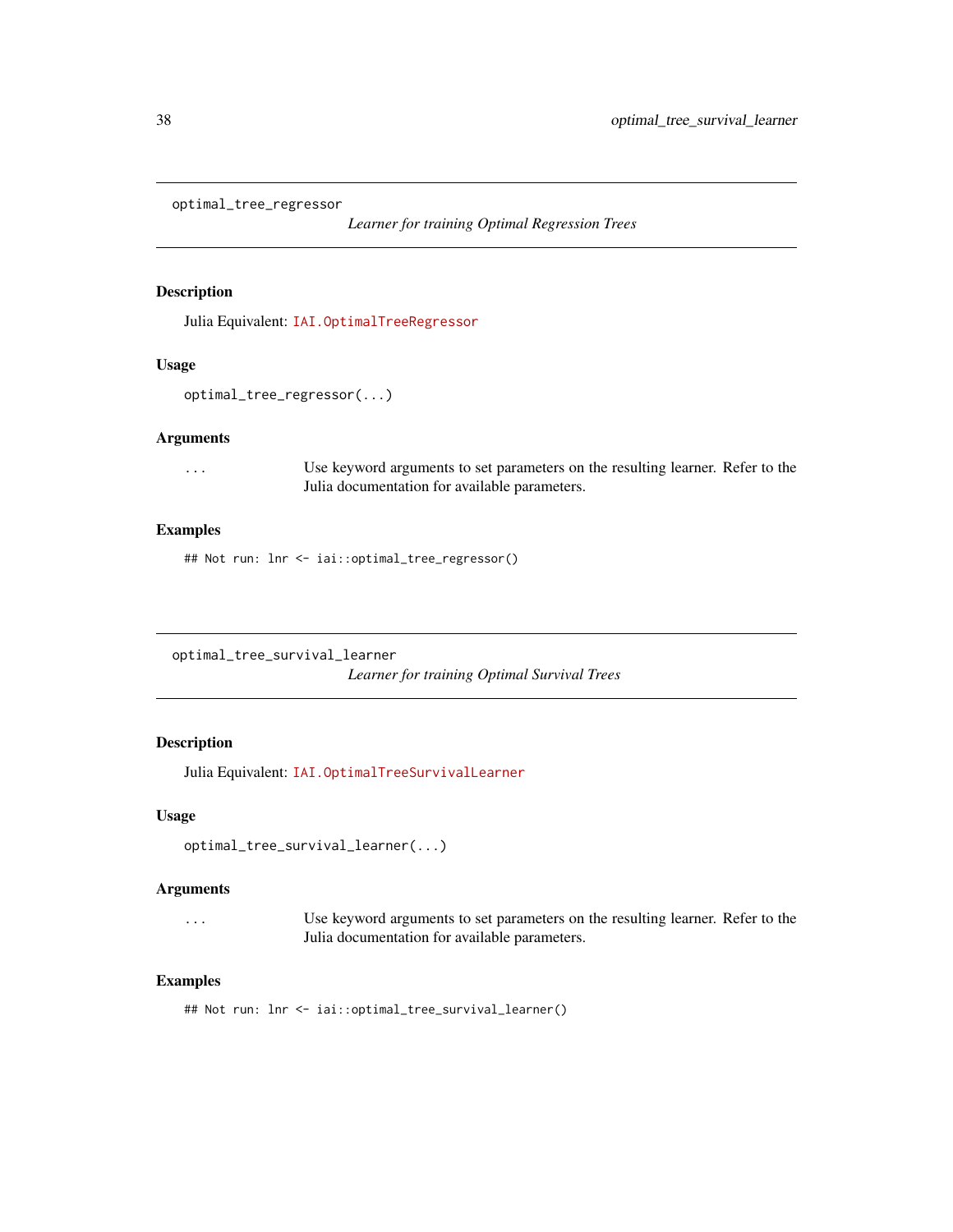<span id="page-38-0"></span>optimal\_tree\_survivor *Learner for training Optimal Survival Trees*

#### Description

This function was deprecated and renamed to [optimal\\_tree\\_survival\\_learner\(\)](#page-37-1) in iai 2.0.0. This is for consistency with the IAI v2.0.0 Julia release.

#### Usage

```
optimal_tree_survivor(...)
```
#### Arguments

... Use keyword arguments to set parameters on the resulting learner. Refer to the Julia documentation for available parameters.

### Examples

## Not run: lnr <- iai::optimal\_tree\_survivor()

opt\_knn\_imputation\_learner

*Learner for conducting optimal k-NN imputation*

#### Description

Julia Equivalent: [IAI.OptKNNImputationLearner](https://docs.interpretable.ai/v2.0.0/OptImpute/reference/#IAI.OptKNNImputationLearner)

#### Usage

```
opt_knn_imputation_learner(...)
```
## Arguments

... Use keyword arguments to set parameters on the resulting learner. Refer to the Julia documentation for available parameters.

#### Examples

## Not run: lnr <- iai::opt\_knn\_imputation\_learner()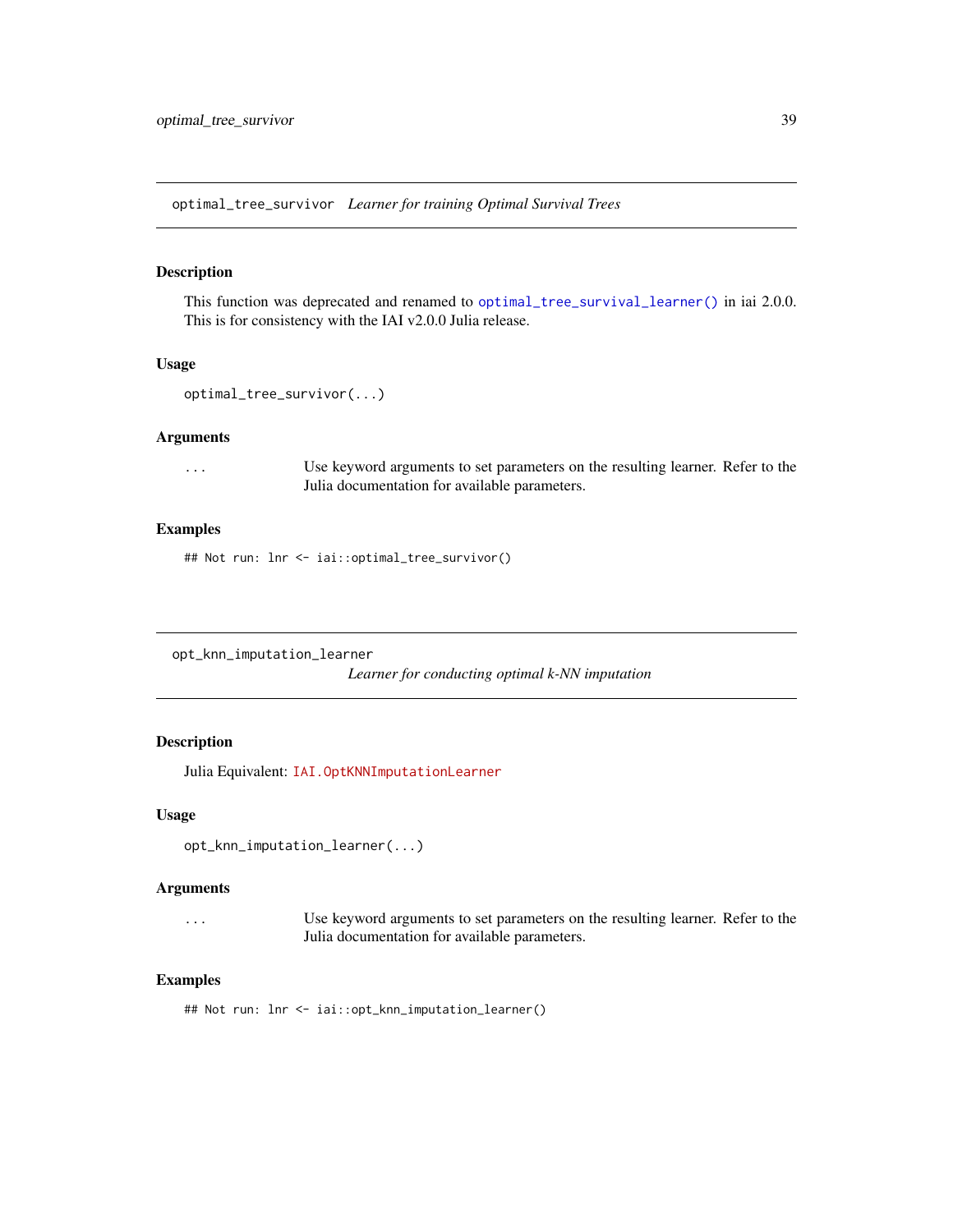<span id="page-39-0"></span>opt\_svm\_imputation\_learner

*Learner for conducting optimal SVM imputation*

## Description

Julia Equivalent: [IAI.OptSVMImputationLearner](https://docs.interpretable.ai/v2.0.0/OptImpute/reference/#IAI.OptSVMImputationLearner)

#### Usage

opt\_svm\_imputation\_learner(...)

#### Arguments

... Use keyword arguments to set parameters on the resulting learner. Refer to the Julia documentation for available parameters.

## Examples

## Not run: lnr <- iai::opt\_svm\_imputation\_learner()

opt\_tree\_imputation\_learner

*Learner for conducting optimal tree-based imputation*

## Description

Julia Equivalent: [IAI.OptTreeImputationLearner](https://docs.interpretable.ai/v2.0.0/OptImpute/reference/#IAI.OptTreeImputationLearner)

#### Usage

opt\_tree\_imputation\_learner(...)

### Arguments

... Use keyword arguments to set parameters on the resulting learner. Refer to the Julia documentation for available parameters.

#### Examples

## Not run: lnr <- iai::opt\_tree\_imputation\_learner()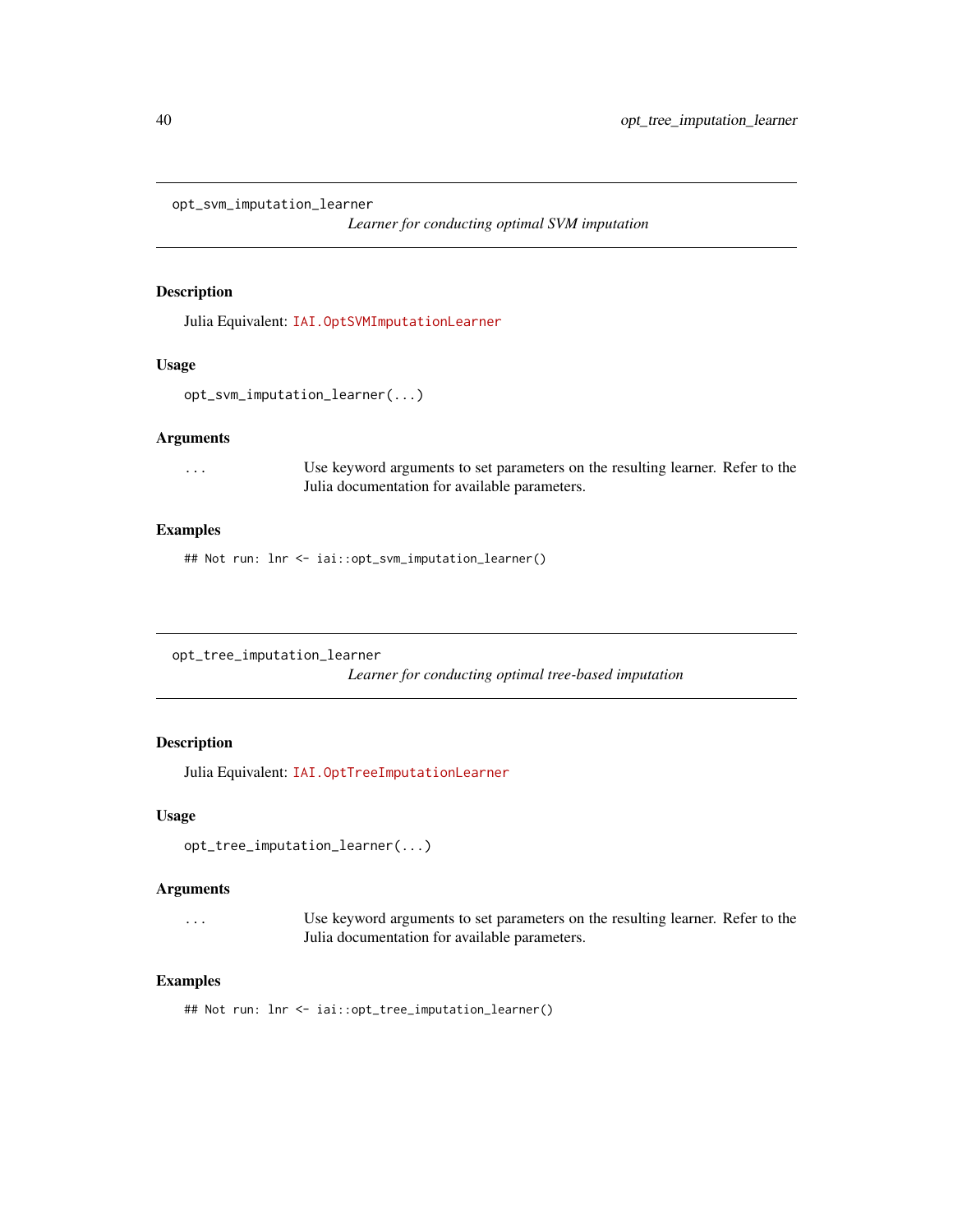<span id="page-40-0"></span>

Julia Equivalent: [IAI.predict](https://docs.interpretable.ai/v2.0.0/IAIBase/reference/#IAI.predict)

#### Usage

predict(lnr, X)

## Arguments

| lnr | The learner or grid to use for prediction. |
|-----|--------------------------------------------|
|     | The features of the data.                  |

## Examples

## Not run: iai::predict(lnr, X)

```
predict_expected_survival_time
```
*Return the expected survival time estimate made by a model for each point in the features.*

## Description

Julia Equivalent: [IAI.predict\\_expected\\_survival\\_time](https://docs.interpretable.ai/v2.0.0/IAIBase/reference/#IAI.predict_expected_survival_time)

## Usage

```
predict_expected_survival_time(lnr, X)
```
## Arguments

| lnr | The learner or grid to use for prediction. |
|-----|--------------------------------------------|
|     | The features of the data.                  |

## IAI Compatibility

Requires IAI version 2.0 or higher.

## Examples

## Not run: iai::predict\_expected\_survival\_time(lnr, X)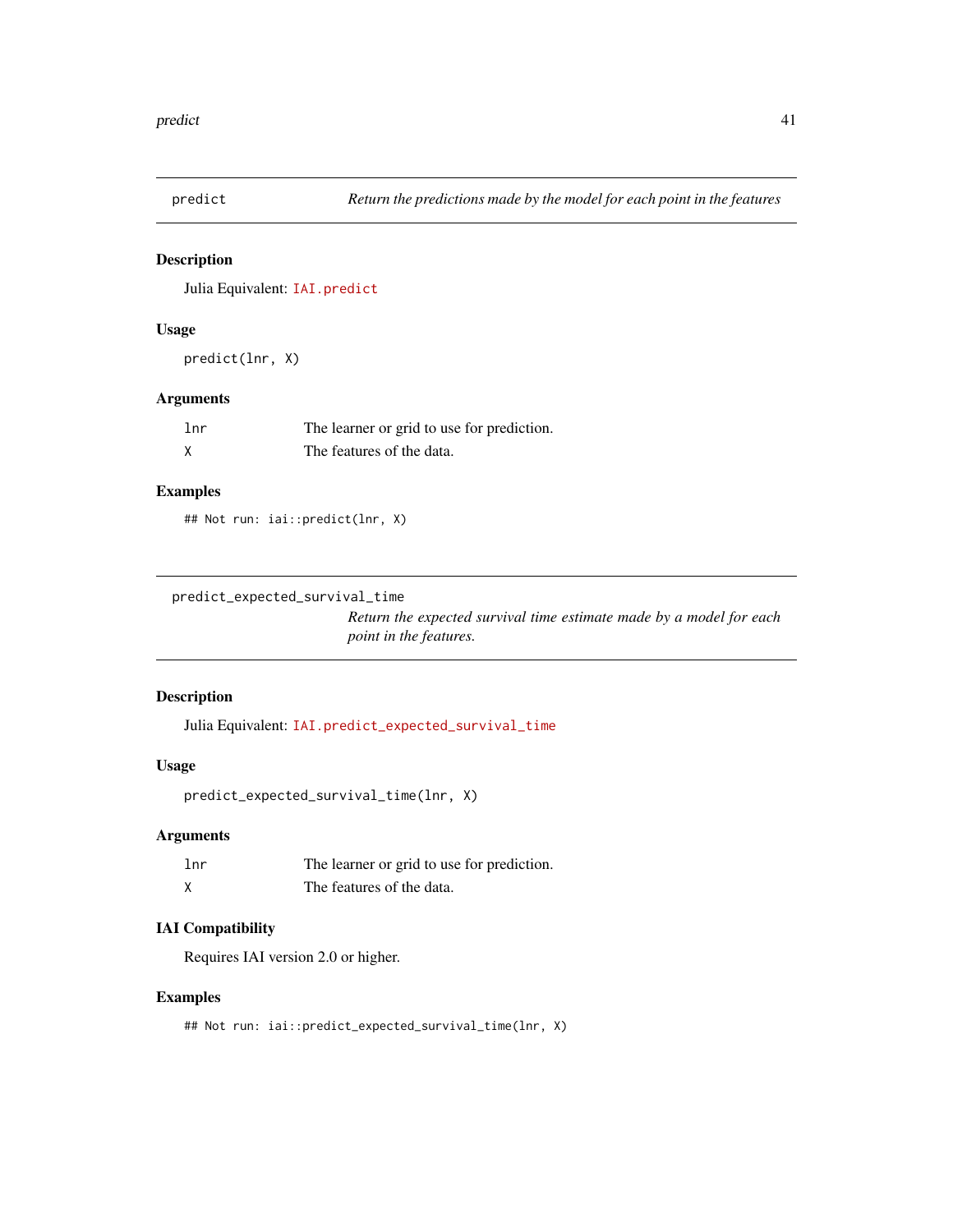<span id="page-41-0"></span>

A higher hazard coefficient estimate corresponds to a smaller predicted survival time.

## Usage

```
predict_hazard(lnr, X)
```
## Arguments

| 1 <sub>nr</sub> | The learner or grid to use for prediction. |
|-----------------|--------------------------------------------|
|                 | The features of the data.                  |

## Details

Julia Equivalent: [IAI.predict\\_hazard](https://docs.interpretable.ai/v2.0.0/IAIBase/reference/#IAI.predict_hazard)

## IAI Compatibility

Requires IAI version 1.2 or higher.

## Examples

## Not run: iai::predict\_hazard(lnr, X)

| predict_outcomes | Return the the predicted outcome for each treatment made by a model |
|------------------|---------------------------------------------------------------------|
|                  | for each point in the features                                      |

## Description

Julia Equivalent: [IAI.predict\\_outcomes](https://docs.interpretable.ai/v2.0.0/IAIBase/reference/#IAIBase-API-Reference-1) (for prescription or policy learners as appropriate)

## Usage

predict\_outcomes(lnr, X, ...)

## Arguments

| lnr                     | The learner or grid to use for prediction.   |
|-------------------------|----------------------------------------------|
|                         | The features of the data.                    |
| $\cdot$ $\cdot$ $\cdot$ | For policy learners only, the reward matrix. |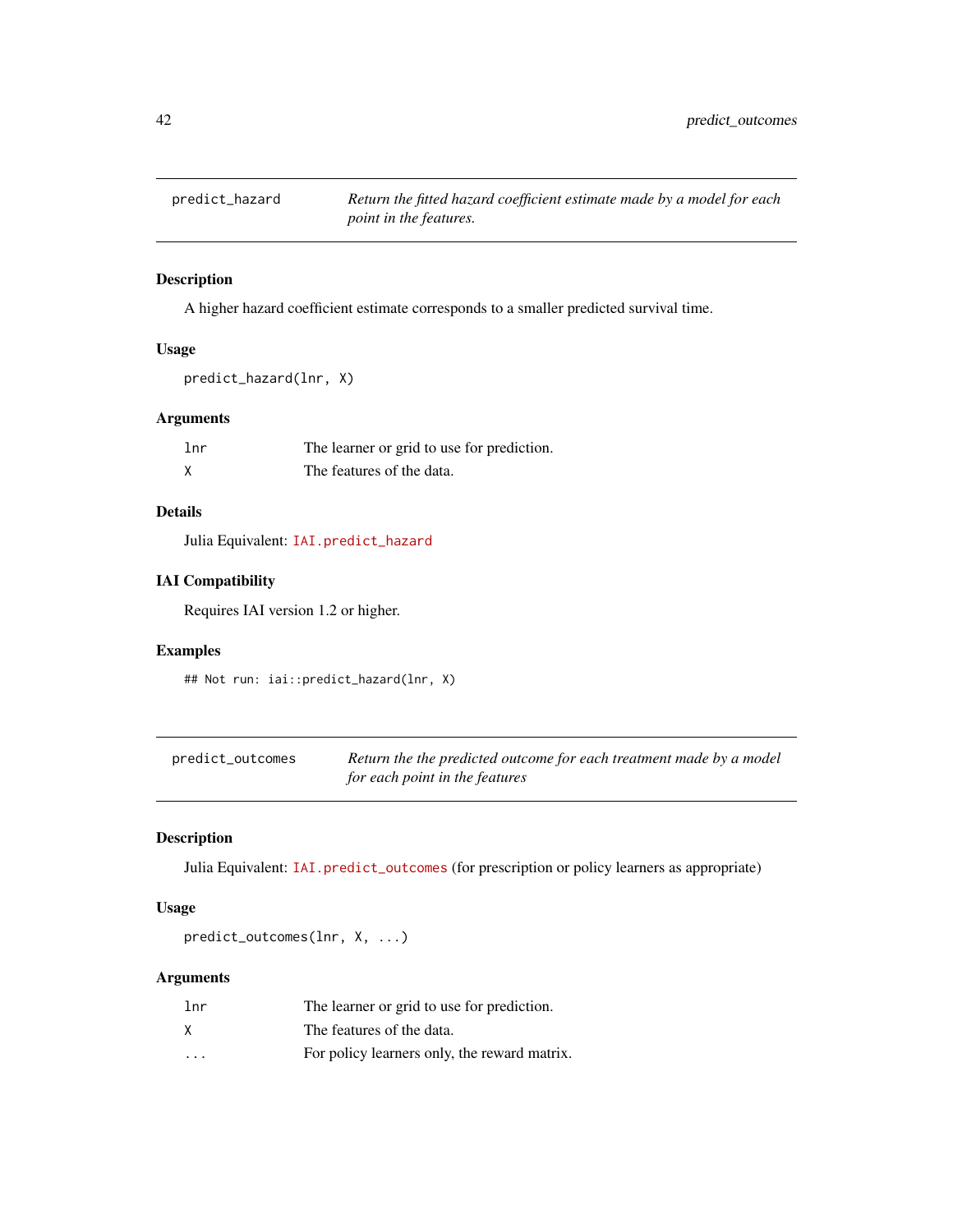## <span id="page-42-0"></span>predict\_proba 43

## IAI Compatibility

Requires IAI version 2.0 or higher for policy learners.

## Examples

```
## Not run: iai::predict_outcomes(lnr, X, ...)
```

| predict_proba | Return the probabilities of class membership predicted by a model for |
|---------------|-----------------------------------------------------------------------|
|               | each point in the features                                            |

## Description

Julia Equivalent: [IAI.predict\\_proba](https://docs.interpretable.ai/v2.0.0/IAIBase/reference/#IAI.predict_proba)

## Usage

predict\_proba(lnr, X)

## Arguments

| lnr | The learner or grid to use for prediction. |
|-----|--------------------------------------------|
|     | The features of the data.                  |

## Examples

## Not run: iai::predict\_proba(lnr, X)

| print_path | Print the decision path through the learner for each sample in the |
|------------|--------------------------------------------------------------------|
|            | <i>features</i>                                                    |

## Description

Julia Equivalent: [IAI.print\\_path](https://docs.interpretable.ai/v2.0.0/IAITrees/reference/#IAI.print_path)

### Usage

print\_path(lnr, X, ...)

## Arguments

| 1 <sub>nr</sub> | The learner or grid to query.                              |
|-----------------|------------------------------------------------------------|
| X               | The features of the data.                                  |
| $\cdot$         | Refer to the Julia documentation for available parameters. |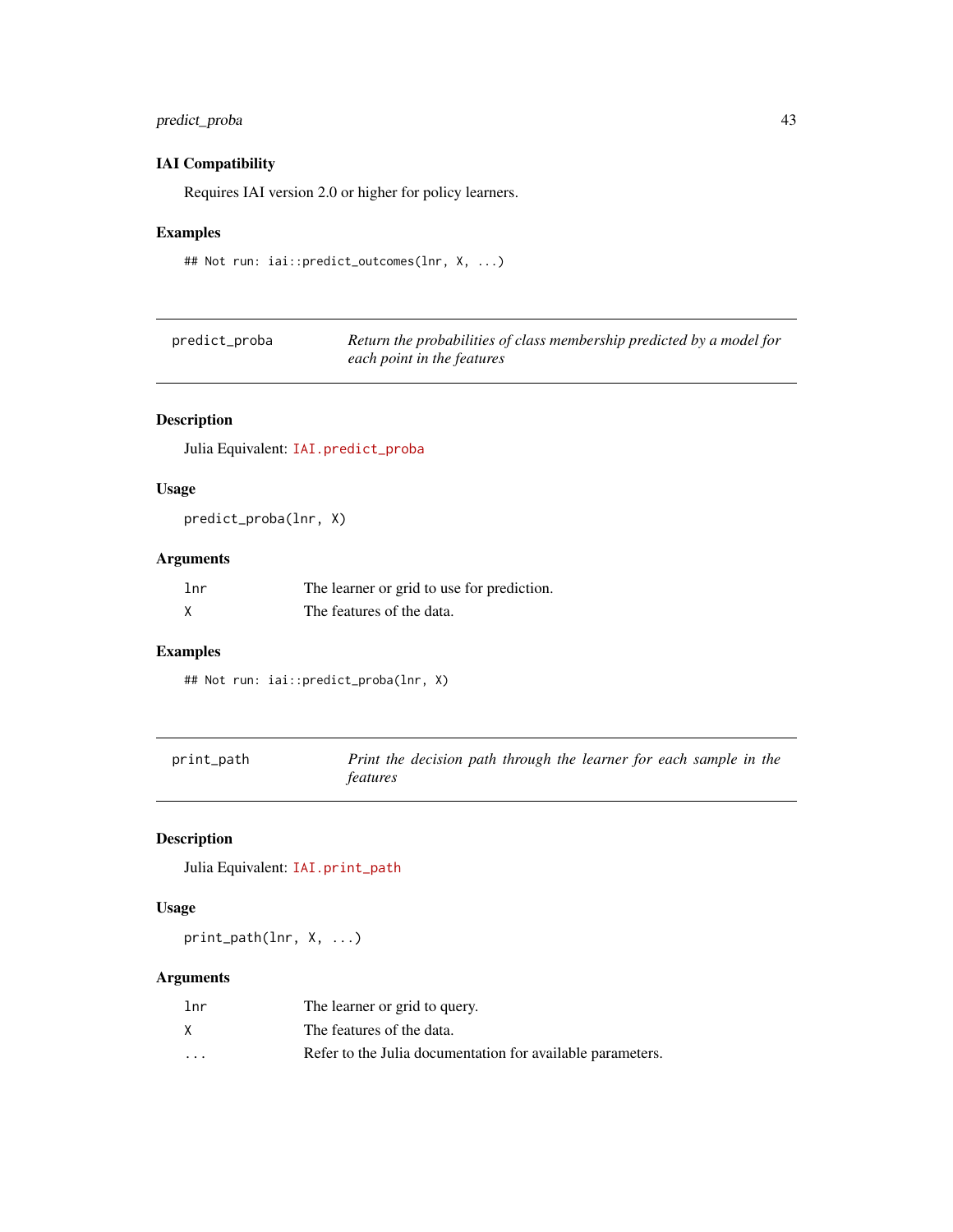## Examples

```
## Not run:
iai::print_path(lnr, X)
iai::print_path(lnr, X, 1)
## End(Not run)
```
questionnaire *Specify an interactive questionnaire of a tree learner*

## Description

Julia Equivalent: [IAI.Questionnaire](https://docs.interpretable.ai/v2.0.0/IAITrees/reference/#IAI.Questionnaire)

## Usage

questionnaire(lnr, ...)

## Arguments

| 1 <sub>nr</sub> | The learner to visualize.                                  |
|-----------------|------------------------------------------------------------|
| .               | Refer to the Julia documentation for available parameters. |

## IAI Compatibility

Requires IAI version 1.1 or higher.

## Examples

## Not run: iai::questionnaire(lnr)

rand\_imputation\_learner

*Learner for conducting random imputation*

## Description

Julia Equivalent: [IAI.RandImputationLearner](https://docs.interpretable.ai/v2.0.0/OptImpute/reference/#IAI.RandImputationLearner)

## Usage

rand\_imputation\_learner(...)

<span id="page-43-0"></span>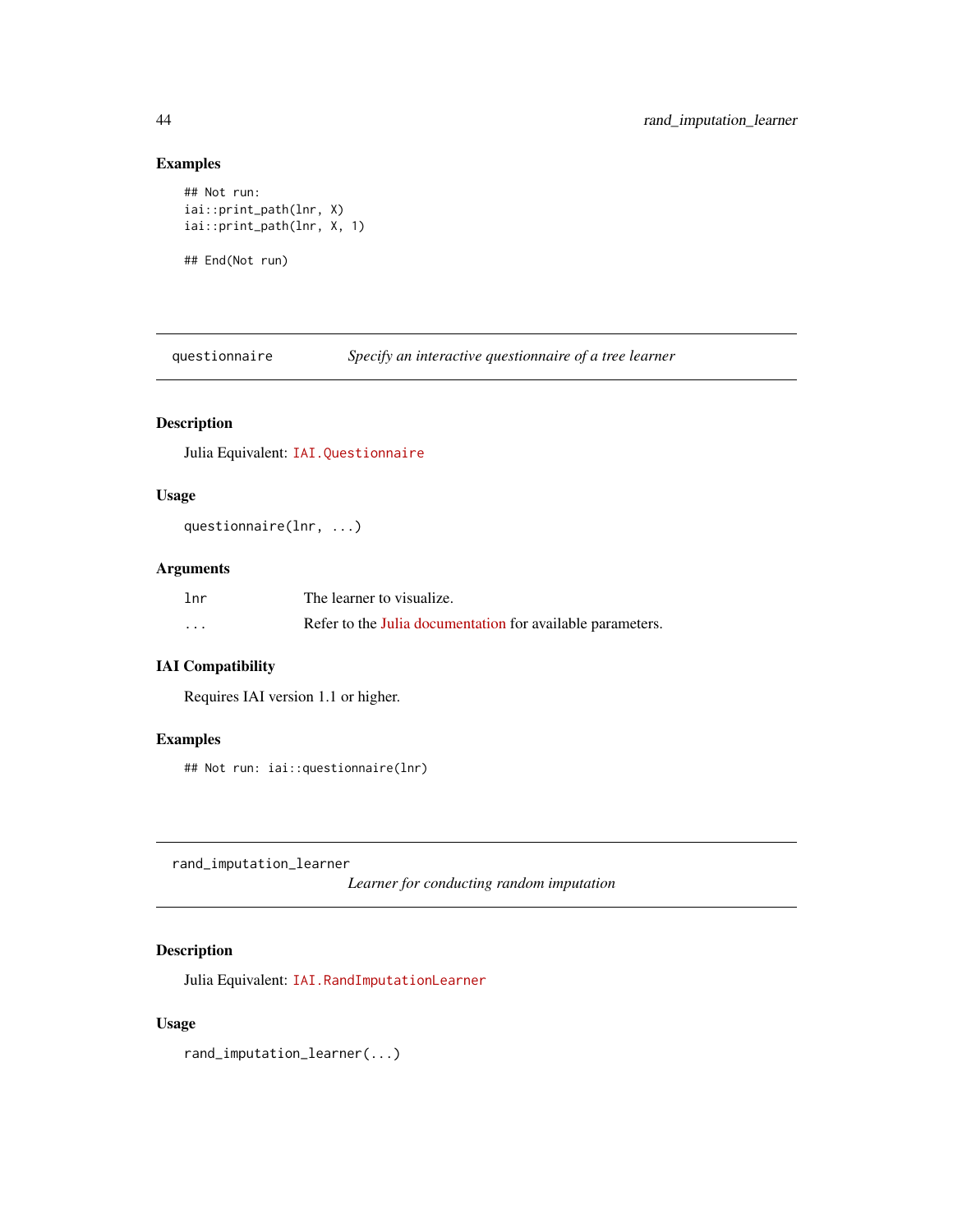#### <span id="page-44-0"></span>read\_json 45

## Arguments

... Use keyword arguments to set parameters on the resulting learner. Refer to the Julia documentation for available parameters.

## Examples

## Not run: lnr <- iai::rand\_imputation\_learner()

read\_json *Read in a learner or grid saved in JSON format*

## Description

Julia Equivalent: [IAI.read\\_json](https://docs.interpretable.ai/v2.0.0/IAIBase/reference/#IAI.read_json)

## Usage

read\_json(filename)

## Arguments

filename The location of the JSON file.

## Examples

## Not run: obj <- iai::read\_json("out.json")

| reset_display_label | Reset the predicted probability displayed to be that of the predicted |
|---------------------|-----------------------------------------------------------------------|
|                     | label when visualizing a learner                                      |

#### Description

Julia Equivalent: [IAI.reset\\_display\\_label!](https://docs.interpretable.ai/v2.0.0/IAITrees/reference/#IAI.reset_display_label!)

### Usage

reset\_display\_label(lnr)

#### Arguments

lnr The learner to modify.

## Examples

## Not run: iai::reset\_display\_label(lnr)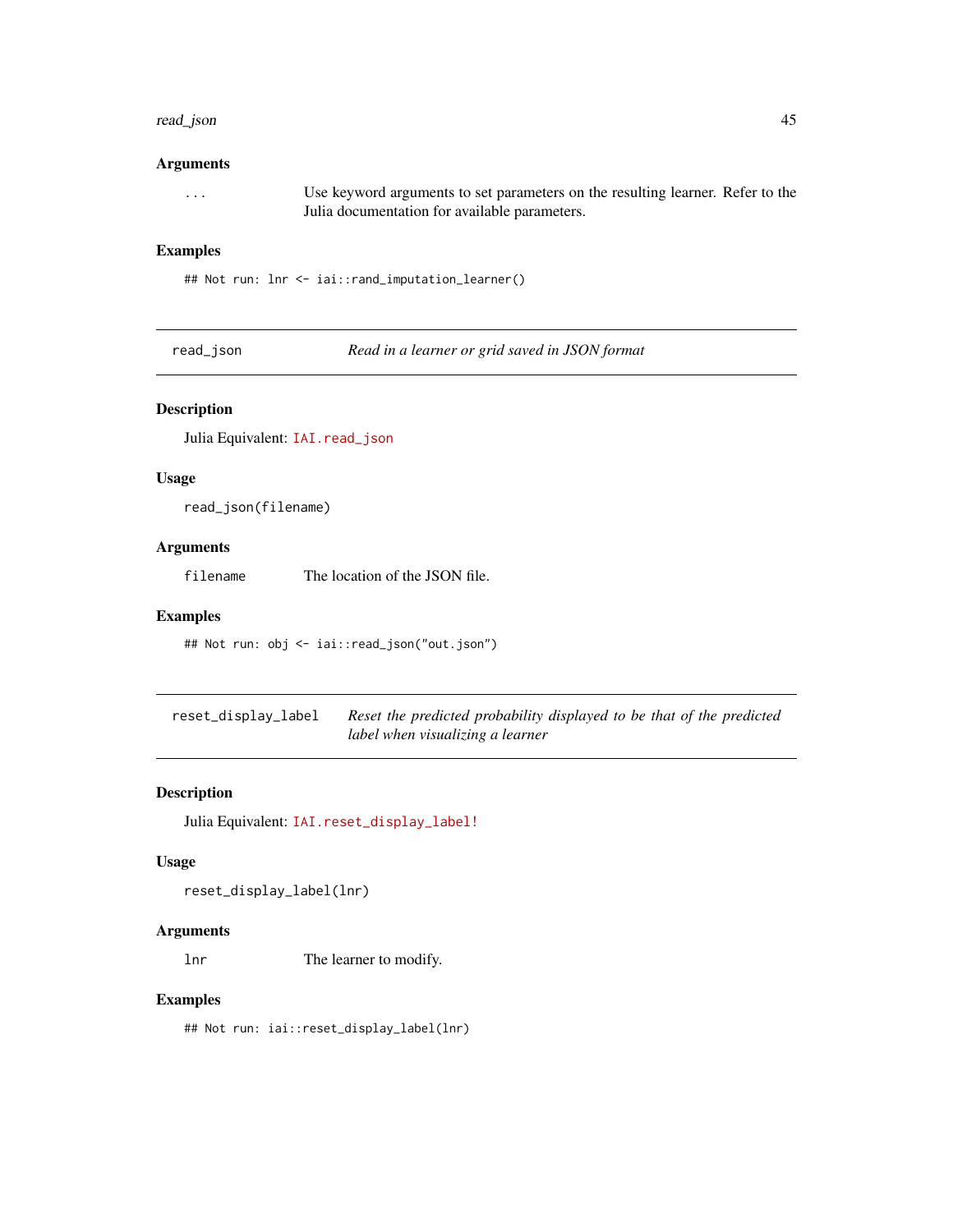<span id="page-45-0"></span>

Julia Equivalent: [IAI.RewardEstimator](https://docs.interpretable.ai/v2.0.0/RewardEstimation/reference/#IAI.RewardEstimator)

## Usage

```
reward_estimator(...)
```
## Arguments

... Use keyword arguments to set parameters on the resulting learner. Refer to the Julia documentation for available parameters.

## IAI Compatibility

Requires IAI version 2.0 or higher.

## Examples

## Not run: lnr <- iai::reward\_estimator()

roc\_curve *Generic function for constructing an ROC curve*

## Description

Julia Equivalent: [IAI.ROCCurve](https://docs.interpretable.ai/v2.0.0/IAIBase/reference/#IAI.ROCCurve)

### Usage

roc\_curve(obj, ...)

## Arguments

| obi                     | The object controlling which method is used     |
|-------------------------|-------------------------------------------------|
| $\cdot$ $\cdot$ $\cdot$ | Arguments depending on the specific method used |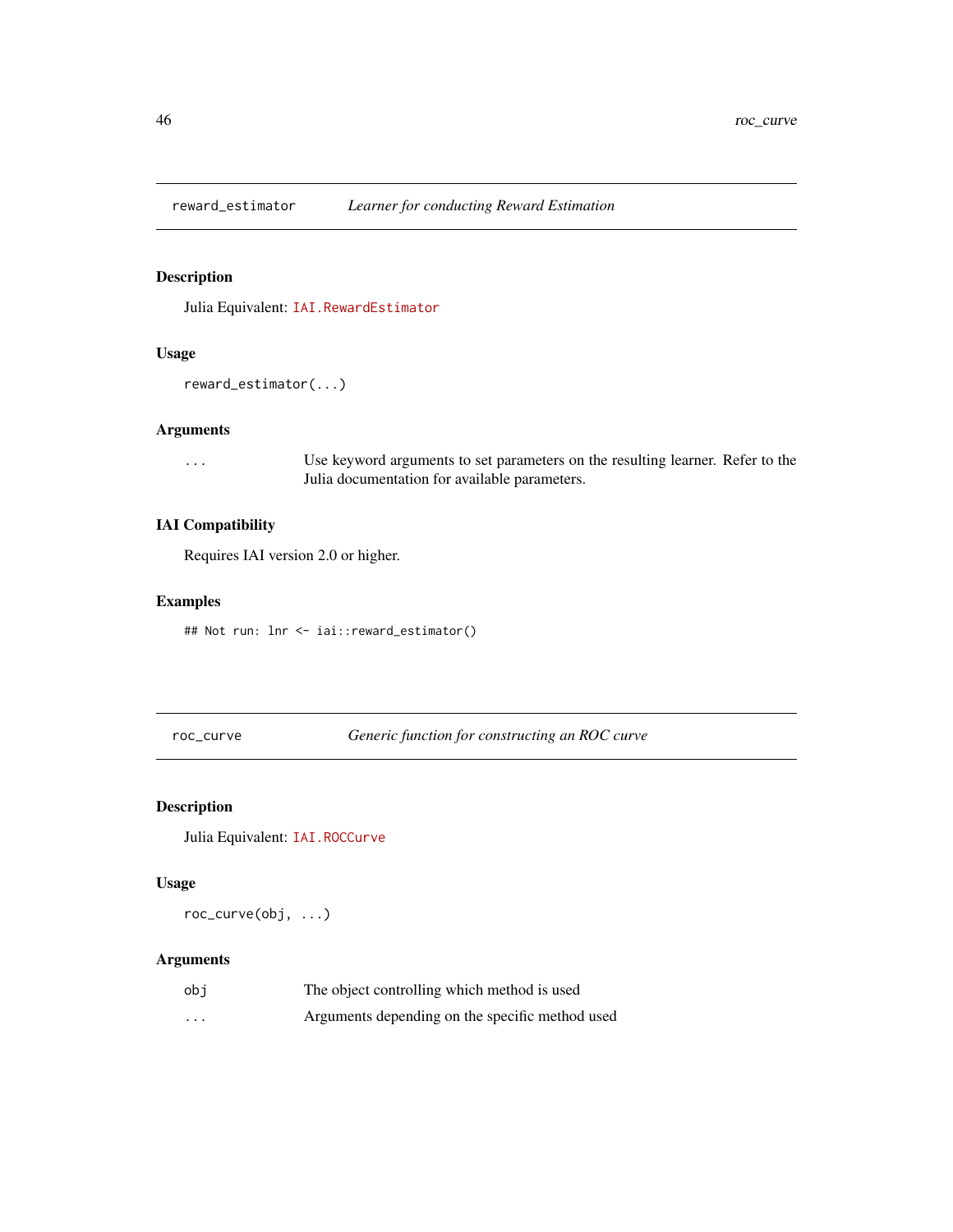<span id="page-46-0"></span>roc\_curve.default *Construct an ROC curve from predicted probabilities and true labels*

## Description

Julia Equivalent: [IAI.ROCCurve](https://docs.interpretable.ai/v2.0.0/IAIBase/reference/#IAI.ROCCurve)

#### Usage

```
## Default S3 method:
roc_curve(obj, y, positive_label = stop("`positive_label` is required"), ...)
```
## Arguments

| obi | The predicted probabilities for each point in the data.            |
|-----|--------------------------------------------------------------------|
| - V | The true labels of the data.                                       |
|     | positive_label The label for which probability is being predicted. |
| .   | Additional arguments (unused)                                      |

## IAI Compatibility

Requires IAI version 2.0 or higher.

#### Examples

## Not run: iai::roc\_curve(probs, y, positive\_label=positive\_label)

roc\_curve.learner *Construct an ROC curve using a trained model on the given data*

### Description

Julia Equivalent: [IAI.ROCCurve](https://docs.interpretable.ai/v2.0.0/IAIBase/reference/#IAI.ROCCurve)

## Usage

```
## S3 method for class 'learner'
roc_curve(obj, X, y, ...)
```
## Arguments

| obi                  | The learner or grid to use for prediction. |
|----------------------|--------------------------------------------|
| X                    | The features of the data.                  |
| У                    | The labels of the data.                    |
| $\sim$ $\sim$ $\sim$ | Additional arguments (unused)              |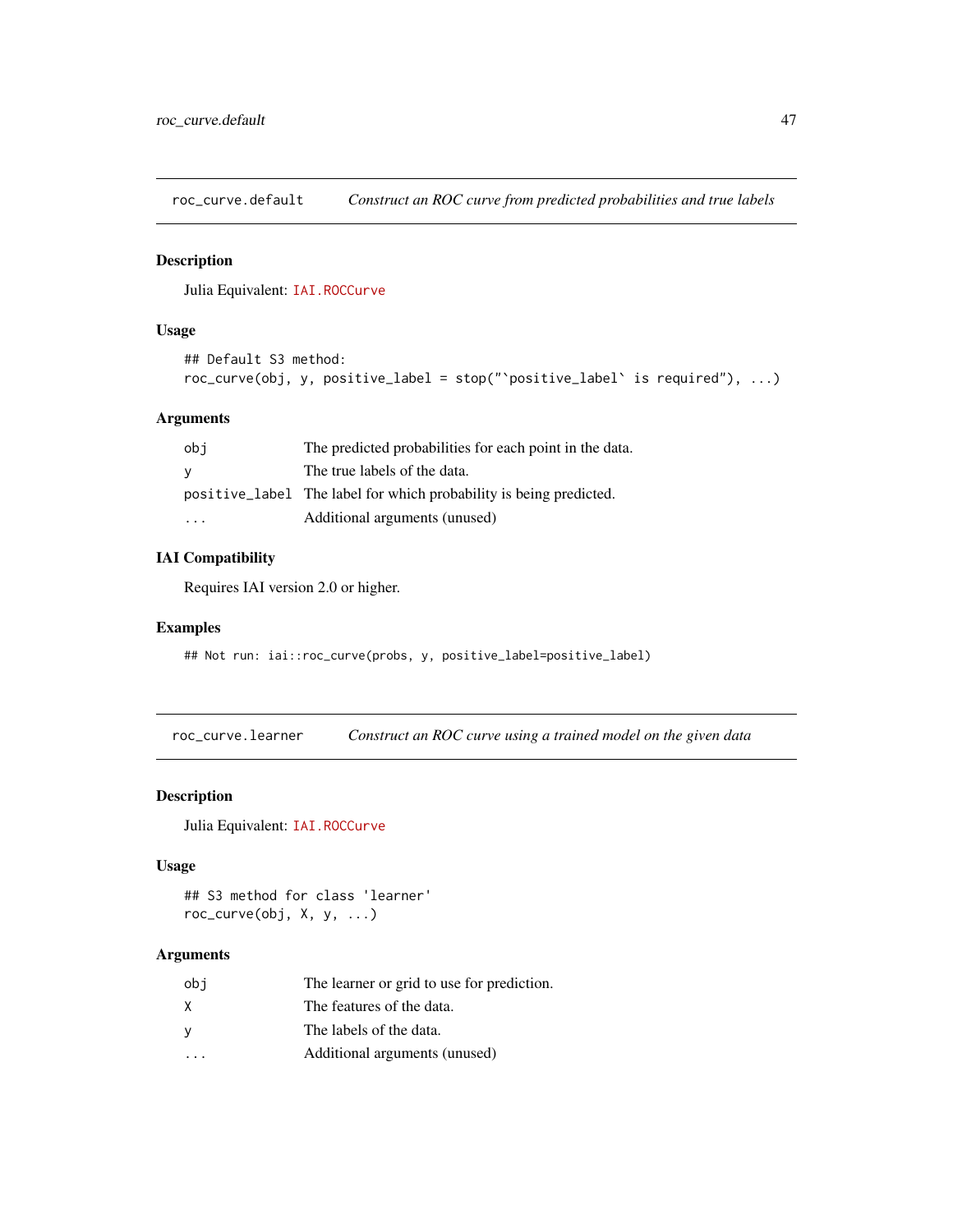## Examples

## Not run: iai::roc\_curve(lnr, X, y)

## score *Calculate the score for a model on the given data*

#### Description

Julia Equivalent: [IAI.score](https://docs.interpretable.ai/v2.0.0/IAIBase/reference/#IAI.score)

#### Usage

score(lnr, X, ...)

## Arguments

| 1 <sub>nr</sub> | The learner or grid to evaluate.                                                                                                                         |
|-----------------|----------------------------------------------------------------------------------------------------------------------------------------------------------|
| X.              | The features of the data.                                                                                                                                |
| $\cdot$         | Other parameters, including zero or more target vectors as required by the prob-<br>lem type. Refer to the Julia documentation for available parameters. |

## Examples

## Not run: iai::score(lnr, X, y)

set\_display\_label *Show the probability of a specified label when visualizing a learner*

## Description

Julia Equivalent: [IAI.set\\_display\\_label!](https://docs.interpretable.ai/v2.0.0/IAITrees/reference/#IAI.set_display_label!)

## Usage

set\_display\_label(lnr, display\_label)

## Arguments

| lnr           | The learner to modify.                     |
|---------------|--------------------------------------------|
| display_label | The label for which to show probabilities. |

## Examples

## Not run: iai::set\_display\_label(lnr, "A")

<span id="page-47-0"></span>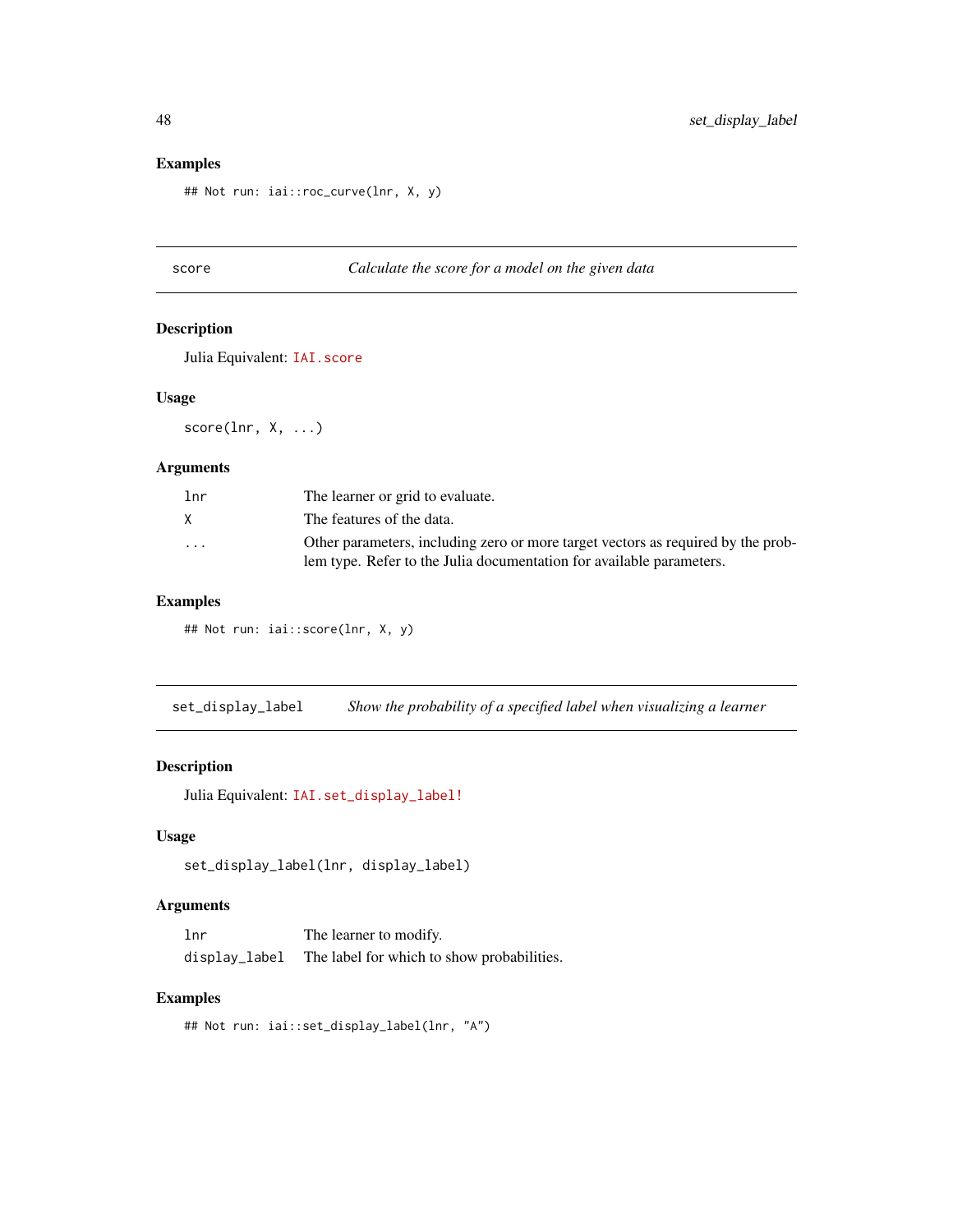<span id="page-48-0"></span>set\_julia\_seed *Set the random seed in Julia*

## Description

Julia Equivalent: [Random.seed!](https://docs.julialang.org/en/v1/stdlib/Random/index.html#Random.seed!)

## Usage

set\_julia\_seed(seed)

## Arguments

seed The seed to set

## Examples

## Not run: iai::set\_julia\_seed(1)

set\_params *Set all supplied parameters on a learner*

## Description

Julia Equivalent: [IAI.set\\_params!](https://docs.interpretable.ai/v2.0.0/IAIBase/reference/#IAI.set_params!)

## Usage

set\_params(lnr, ...)

## Arguments

| lnr                     | The learner to modify.                |
|-------------------------|---------------------------------------|
| $\cdot$ $\cdot$ $\cdot$ | The parameters to set on the learner. |

## Examples

## Not run: iai::set\_params(lnr, random\_seed = 1)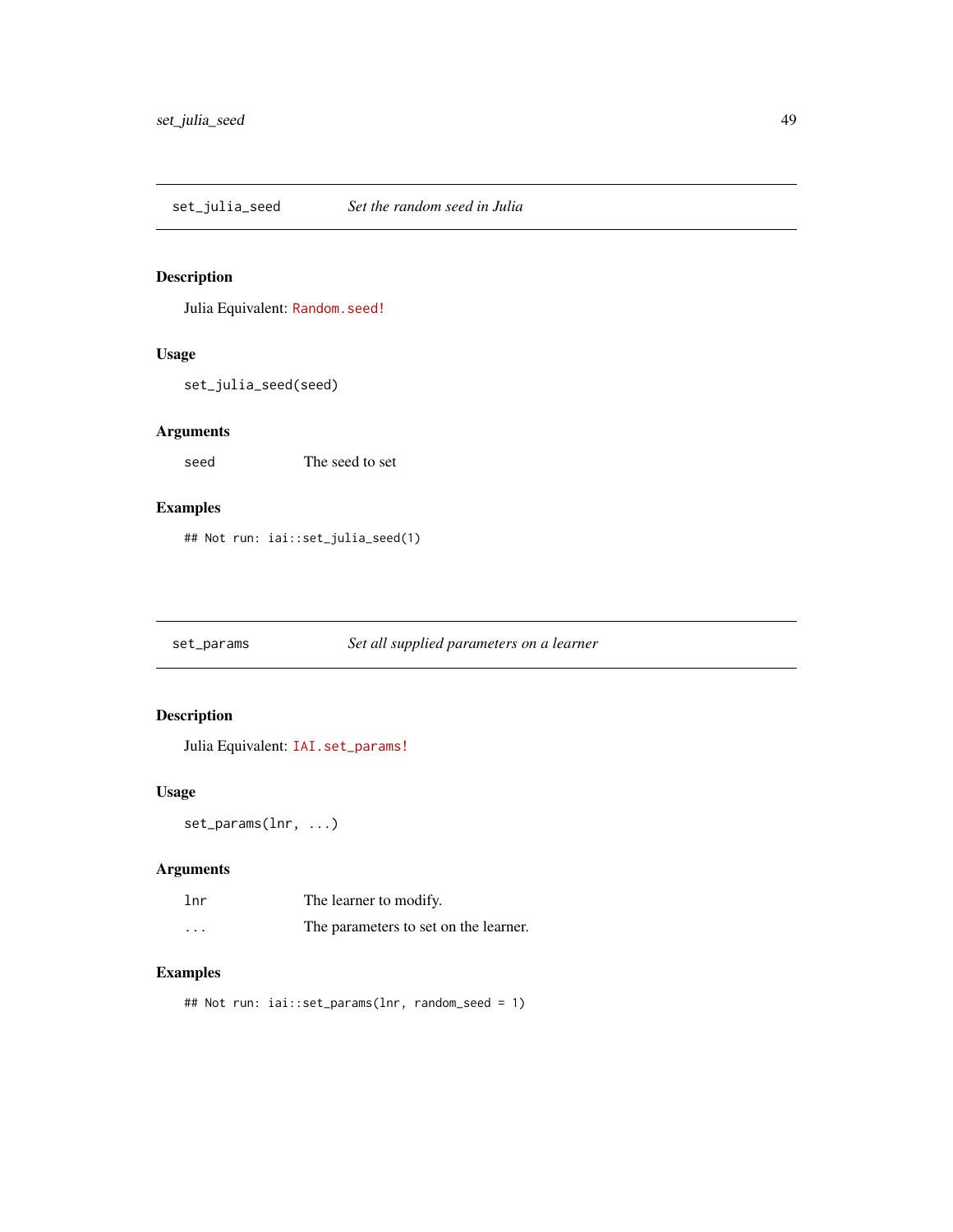<span id="page-49-0"></span>set\_rich\_output\_param *Sets a global rich output parameter*

## Description

Julia Equivalent: [IAI.set\\_rich\\_output\\_param!](https://docs.interpretable.ai/v2.0.0/IAIBase/reference/#IAI.set_rich_output_param!)

## Usage

set\_rich\_output\_param(key, value)

## Arguments

| kev   | The parameter to set. |
|-------|-----------------------|
| value | The value to set      |

## Examples

## Not run: iai::set\_rich\_output\_param("simple\_layout", TRUE)

| set threshold | For a binary classification problem, update the the predicted labels  |
|---------------|-----------------------------------------------------------------------|
|               | in the leaves of the learner to predict a label only if the predicted |
|               | probability is at least the specified threshold.                      |

## Description

Julia Equivalent: [IAI.set\\_threshold!](https://docs.interpretable.ai/v2.0.0/IAITrees/reference/#IAI.set_threshold!)

## Usage

```
set_threshold(lnr, label, threshold, ...)
```
## Arguments

| 1 <sub>nr</sub> | The learner to modify.                                            |
|-----------------|-------------------------------------------------------------------|
| label           | The referenced label.                                             |
| threshold       | The probability threshold above which label will be be predicted. |
| $\cdot$         | Refer to the Julia documentation for available parameters.        |

## Examples

## Not run: iai::set\_threshold(lnr, "A", 0.4)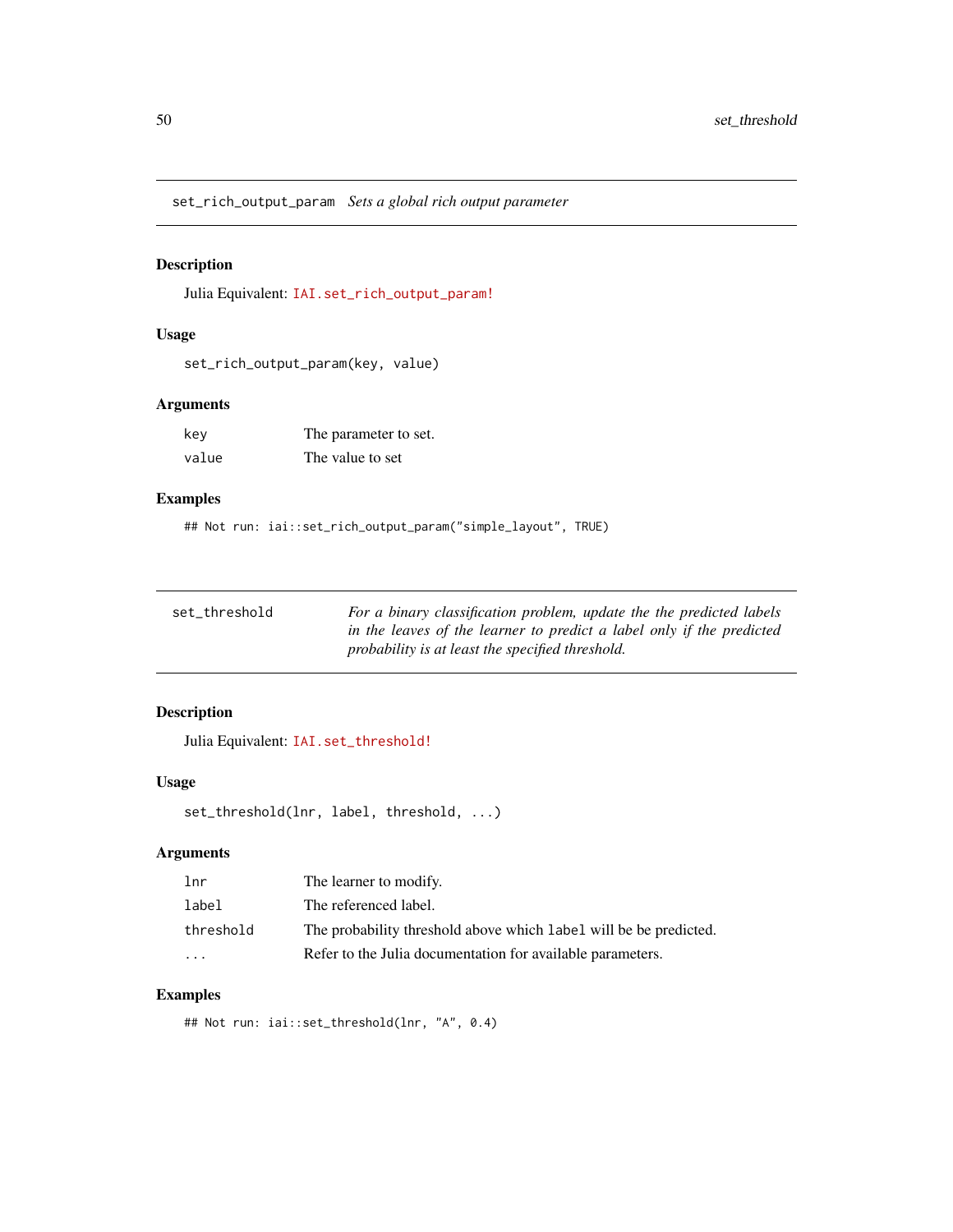<span id="page-50-0"></span>show\_in\_browser *Show interactive visualization of an object (such as a learner or curve) in the default browser*

### Description

Julia Equivalent: [IAI.show\\_in\\_browser](https://docs.interpretable.ai/v2.0.0/IAIBase/reference/#IAI.show_in_browser)

#### Usage

```
show_in_browser(obj, ...)
```
## Arguments

| obi     | The object to visualize.                                   |
|---------|------------------------------------------------------------|
| $\cdot$ | Refer to the Julia documentation for available parameters. |

## IAI Compatibility

Showing a grid search requires IAI version 2.0 or higher.

## Examples

```
## Not run: iai::show_in_browser(lnr)
```

| show_questionnaire | Show an interactive questionnaire based on a learner in default |  |
|--------------------|-----------------------------------------------------------------|--|
|                    | <i>browser</i>                                                  |  |

## Description

Julia Equivalent: [IAI.show\\_questionnaire](https://docs.interpretable.ai/v2.0.0/IAITrees/reference/#IAI.show_questionnaire)

## Usage

```
show_questionnaire(lnr, ...)
```
## Arguments

| lnr                     | The learner or grid to visualize.                          |
|-------------------------|------------------------------------------------------------|
| $\cdot$ $\cdot$ $\cdot$ | Refer to the Julia documentation for available parameters. |

## IAI Compatibility

Showing a grid search requires IAI version 2.0 or higher.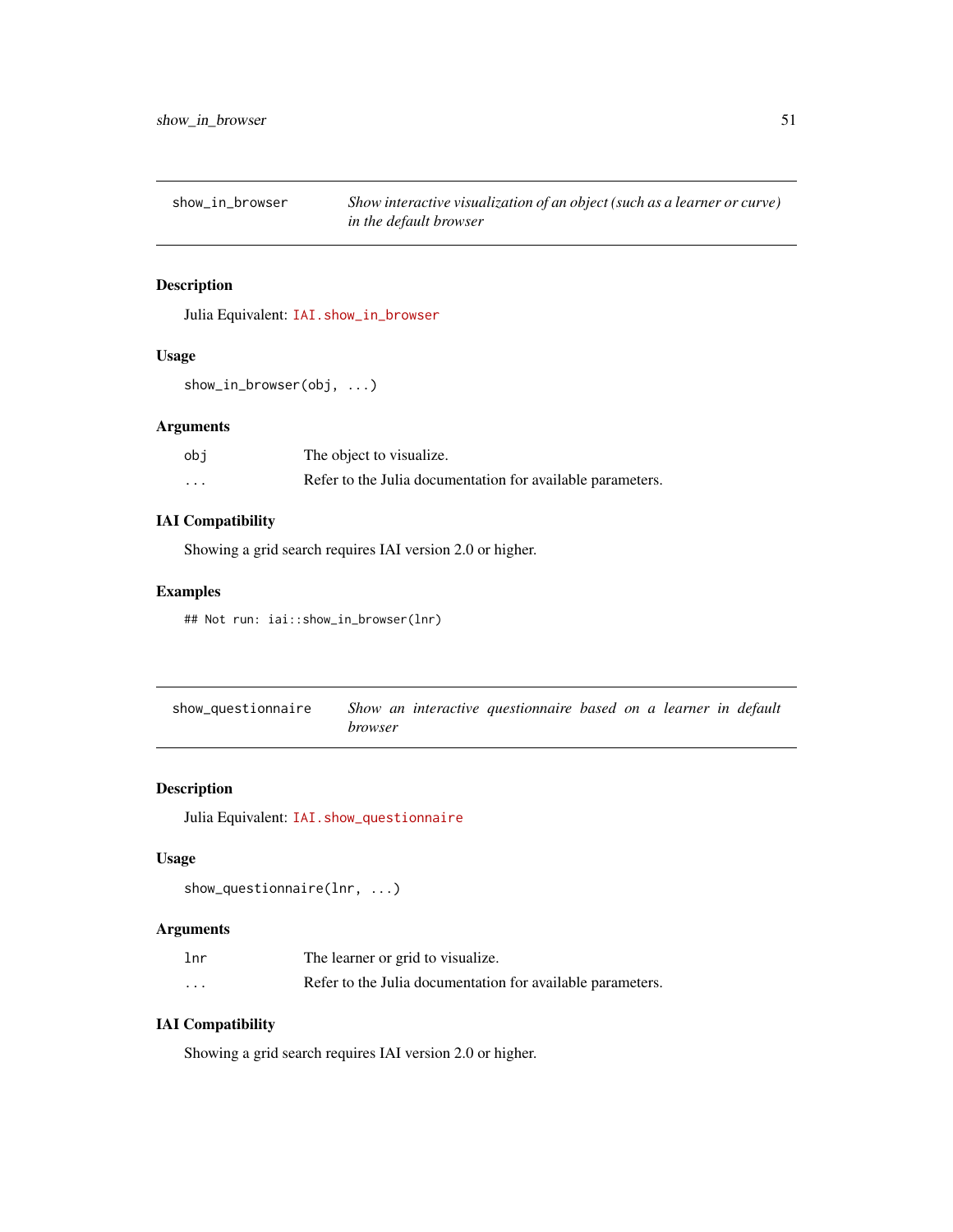## Examples

## Not run: iai::show\_questionnaire(lnr)

single\_knn\_imputation\_learner *Learner for conducting heuristic k-NN imputation*

## Description

Julia Equivalent: [IAI.SingleKNNImputationLearner](https://docs.interpretable.ai/v2.0.0/OptImpute/reference/#IAI.SingleKNNImputationLearner)

## Usage

```
single_knn_imputation_learner(...)
```
## Arguments

| . | Use keyword arguments to set parameters on the resulting learner. Refer to the |
|---|--------------------------------------------------------------------------------|
|   | Julia documentation for available parameters.                                  |

## Examples

## Not run: lnr <- iai::single\_knn\_imputation\_learner()

split\_data *Split the data into training and test datasets*

## Description

```
Julia Equivalent: IAI.split_data
```
## Usage

split\_data(task, X, ...)

## Arguments

| task    | The type of problem.                                                                                                                                     |
|---------|----------------------------------------------------------------------------------------------------------------------------------------------------------|
| X       | The features of the data.                                                                                                                                |
| $\cdot$ | Other parameters, including zero or more target vectors as required by the prob-<br>lem type. Refer to the Julia documentation for available parameters. |

<span id="page-51-0"></span>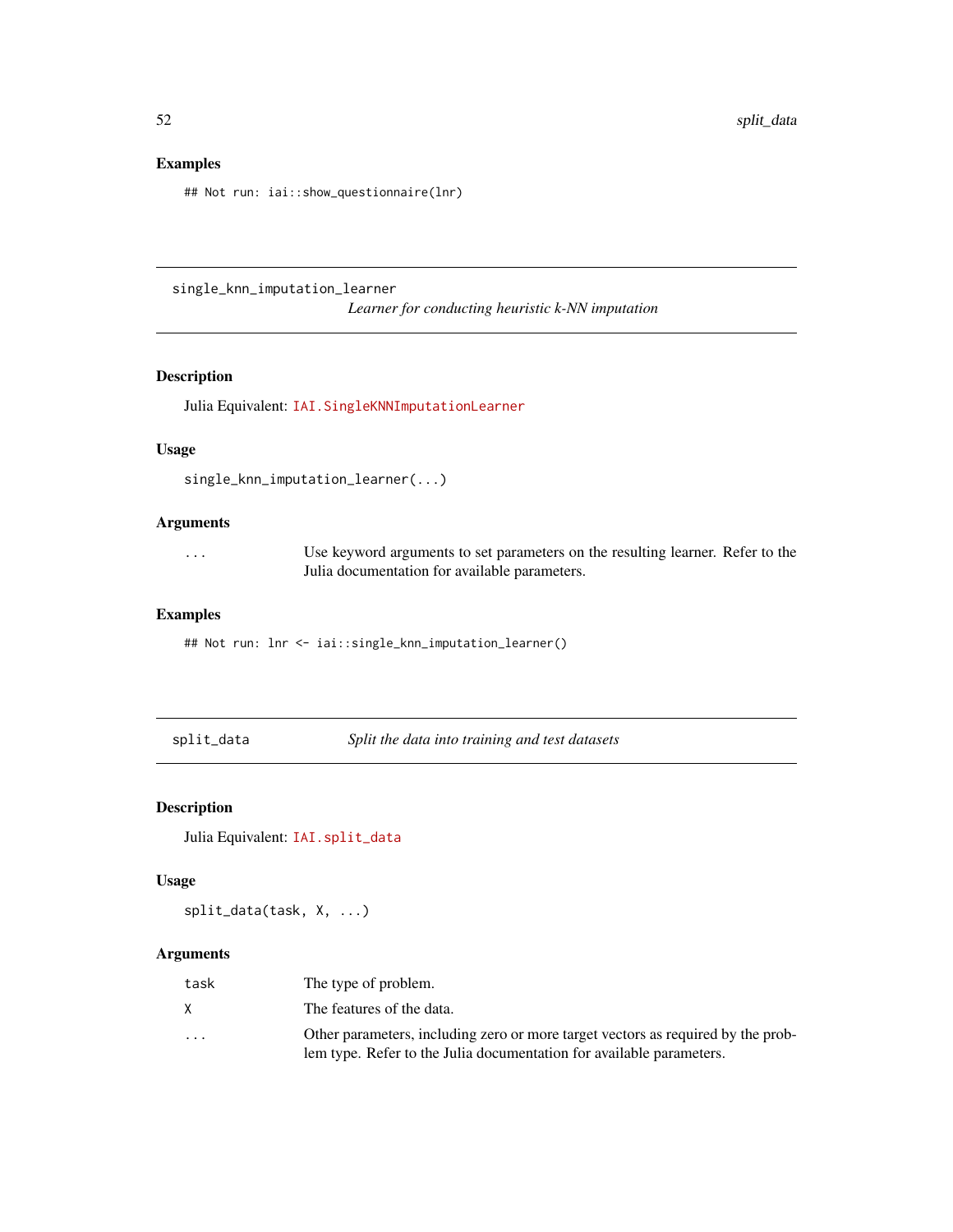#### <span id="page-52-0"></span>transform 53

## Examples

```
X \leftarrow \text{iris}[, 1:4]y <- iris$Species
split <- iai::split_data("classification", X, y, train_proportion = 0.75)
train_X <- split$train$X
train_y <- split$train$y
test_X <- split$test$X
test_y <- split$test$y
```

| transform | Impute missing values in a dataframe using a fitted imputation model |  |  |  |  |  |  |
|-----------|----------------------------------------------------------------------|--|--|--|--|--|--|
|-----------|----------------------------------------------------------------------|--|--|--|--|--|--|

## Description

Julia Equivalent: [IAI.transform](https://docs.interpretable.ai/v2.0.0/IAIBase/reference/#IAI.transform)

## Usage

transform(lnr, X)

## Arguments

| 1 <sub>nr</sub> | The learner or grid to use for imputation |
|-----------------|-------------------------------------------|
|                 | The features of the data.                 |

## Examples

## Not run: iai::transform(lnr, X)

tree\_plot *Specify an interactive tree visualization of a tree learner*

## Description

Julia Equivalent: [IAI.TreePlot](https://docs.interpretable.ai/v2.0.0/IAITrees/reference/#IAI.TreePlot)

## Usage

tree\_plot(lnr, ...)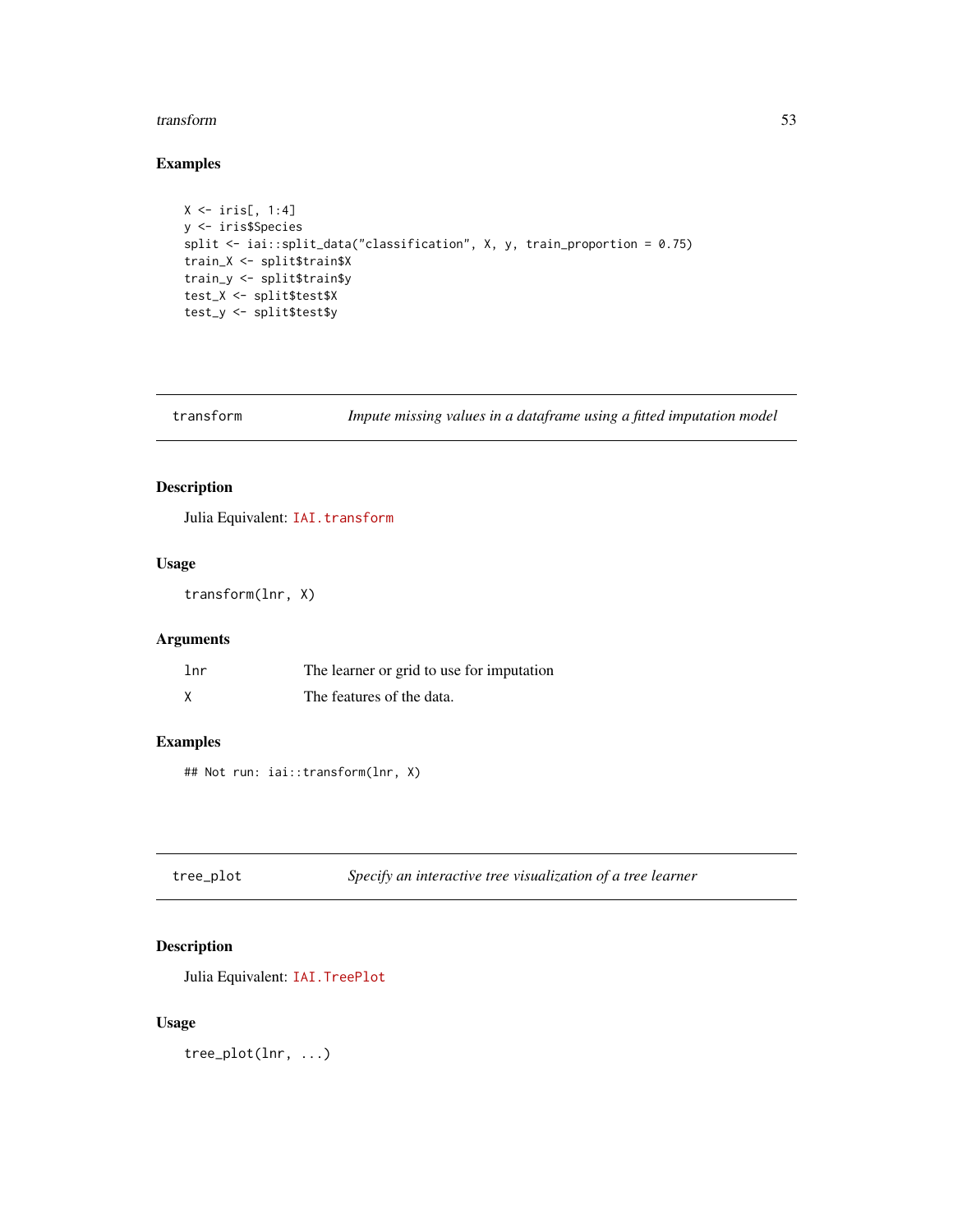## <span id="page-53-0"></span>Arguments

| 1 <sub>nr</sub> | The learner to visualize.                                                                    |
|-----------------|----------------------------------------------------------------------------------------------|
| $\cdots$        | Refer to the Julia documentation on advanced tree visualization for available<br>parameters. |

## IAI Compatibility

Requires IAI version 1.1 or higher.

## Examples

## Not run: iai::tree\_plot(lnr)

| variable_importance | Generate a ranking of the variables in the learner according to their |
|---------------------|-----------------------------------------------------------------------|
|                     | importance during training. The results are normalized so that they   |
|                     | sum to one.                                                           |

## Description

Julia Equivalent: [IAI.variable\\_importance](https://docs.interpretable.ai/v2.0.0/IAIBase/reference/#IAI.variable_importance)

## Usage

```
variable_importance(lnr)
```
## Arguments

lnr The learner to query.

## Examples

## Not run: iai::variable\_importance(lnr)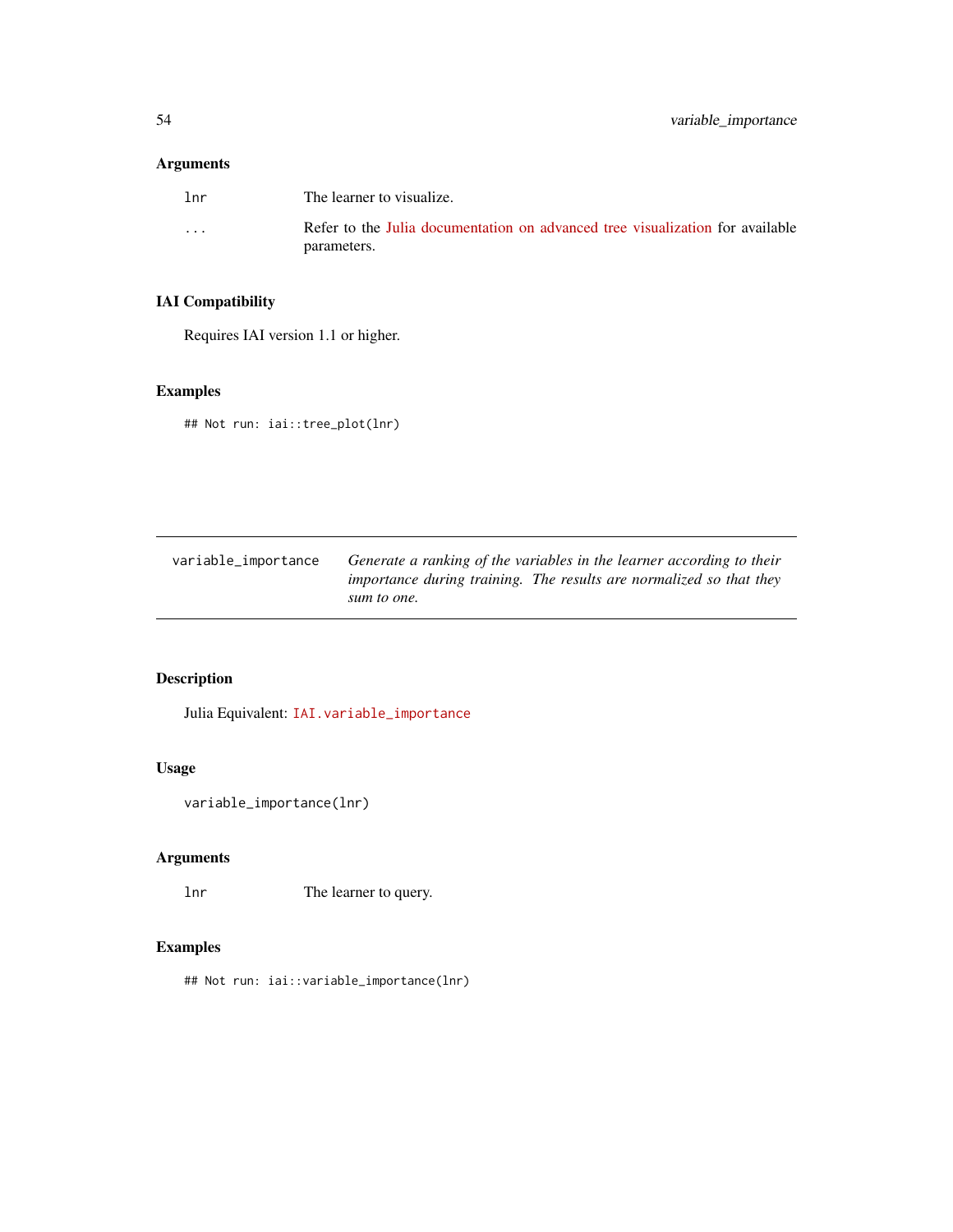<span id="page-54-0"></span>

Julia Equivalent: [IAI.write\\_dot](https://docs.interpretable.ai/v2.0.0/IAITrees/reference/#IAI.write_dot)

#### Usage

```
write_dot(filename, lnr, ...)
```
## Arguments

| filename | Where to save the output.                                  |
|----------|------------------------------------------------------------|
| lnr      | The learner to output.                                     |
| $\cdot$  | Refer to the Julia documentation for available parameters. |

## Examples

## Not run: iai::write\_dot(file.path(tempdir(), "tree.dot"), lnr)

| write_html | Output a learner as an interactive browser visualization in HTML for- |
|------------|-----------------------------------------------------------------------|
|            | mat                                                                   |

## Description

Julia Equivalent: [IAI.write\\_html](https://docs.interpretable.ai/v2.0.0/IAITrees/reference/#IAI.write_html)

### Usage

```
write_html(filename, lnr, ...)
```
## Arguments

| filename             | Where to save the output.                                  |
|----------------------|------------------------------------------------------------|
| lnr                  | The learner or grid to output.                             |
| $\ddot{\phantom{0}}$ | Refer to the Julia documentation for available parameters. |

## IAI Compatibility

Outputting a grid search requires IAI version 2.0 or higher.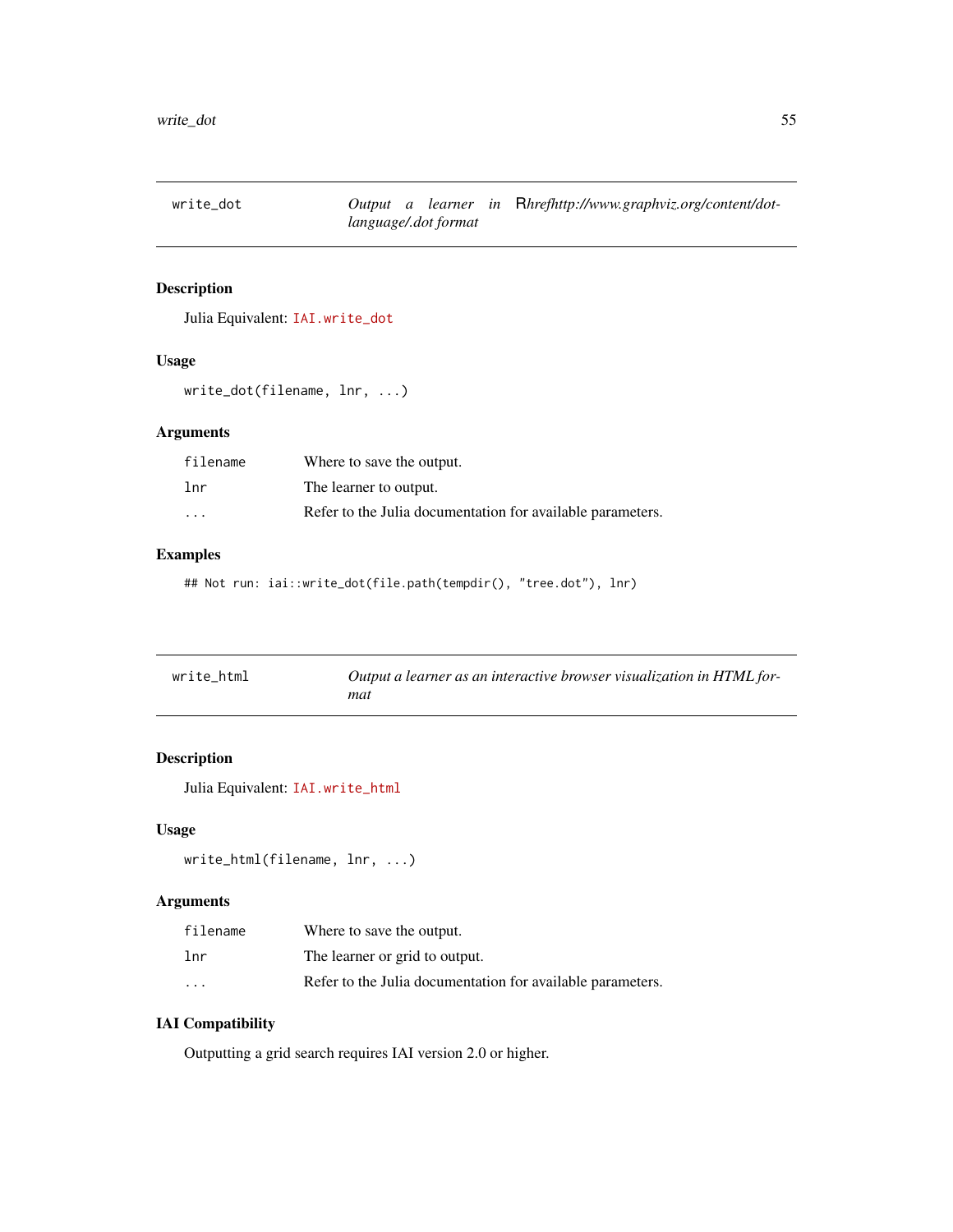## <span id="page-55-0"></span>Examples

```
## Not run: iai::write_html(file.path(tempdir(), "tree.html"), lnr)
```
write\_json *Output a learner or grid in JSON format*

#### Description

Julia Equivalent: [IAI.write\\_json](https://docs.interpretable.ai/v2.0.0/IAIBase/reference/#IAI.write_json)

### Usage

write\_json(filename, obj, ...)

#### Arguments

| filename | Where to save the output.                                  |
|----------|------------------------------------------------------------|
| obi      | The learner or grid to output.                             |
| $\cdot$  | Refer to the Julia documentation for available parameters. |

## Examples

## Not run: iai::write\_json(file.path(tempdir(), "out.json"), obj)

| write_png | Output a learner as a PNG image |
|-----------|---------------------------------|
|-----------|---------------------------------|

## Description

Julia Equivalent: [IAI.write\\_png](https://docs.interpretable.ai/v2.0.0/IAITrees/reference/#IAI.write_png)

### Usage

```
write_png(filename, lnr, ...)
```
#### Arguments

| filename | Where to save the output.                                  |
|----------|------------------------------------------------------------|
| lnr      | The learner to output.                                     |
| $\cdot$  | Refer to the Julia documentation for available parameters. |

## Examples

## Not run: iai::write\_png(file.path(tempdir(), "tree.png"), lnr)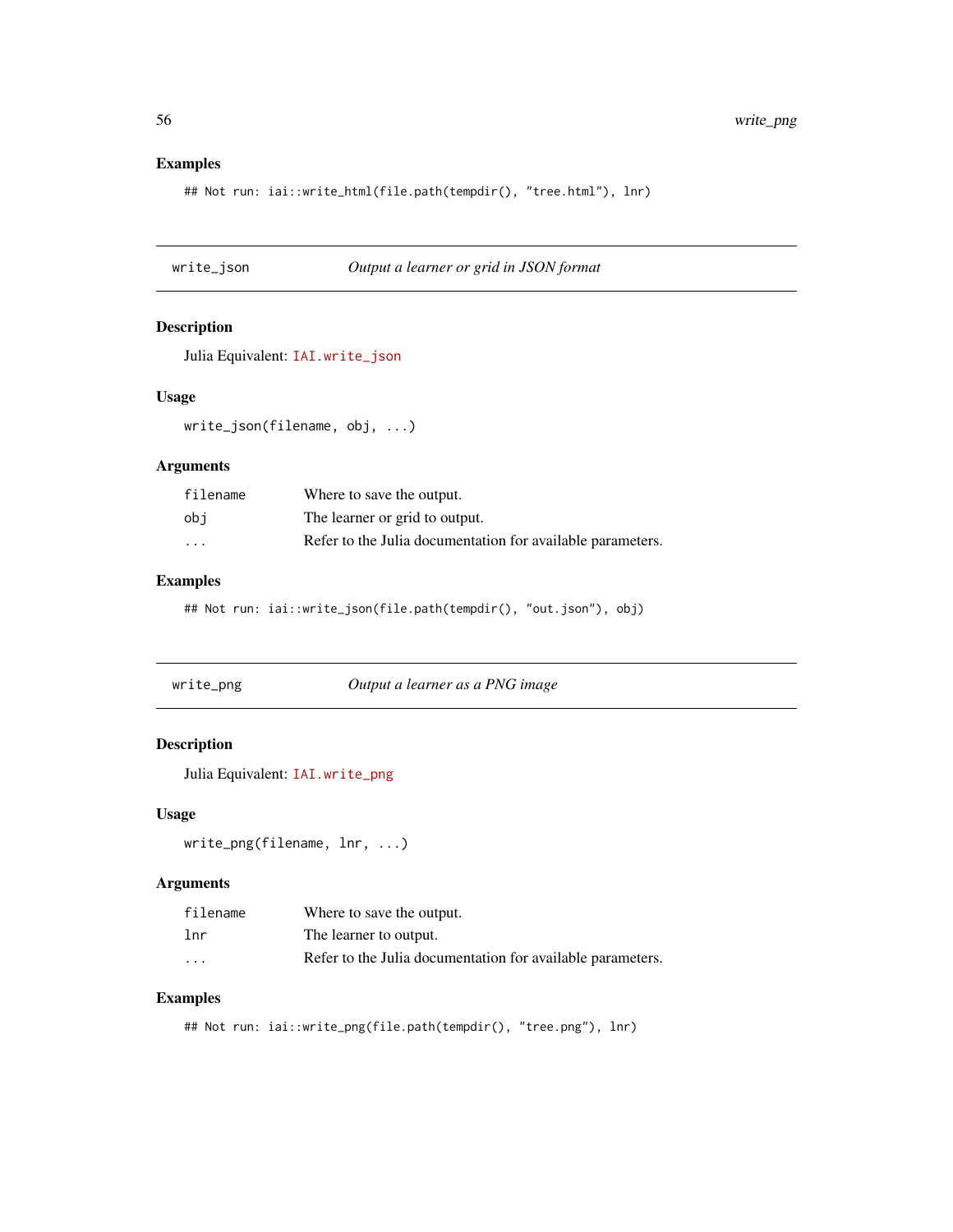<span id="page-56-0"></span>write\_questionnaire *Output a learner as an interactive questionnaire in HTML format*

## Description

Julia Equivalent: [IAI.write\\_questionnaire](https://docs.interpretable.ai/v2.0.0/IAITrees/reference/#IAI.write_questionnaire)

## Usage

```
write_questionnaire(filename, lnr, ...)
```
## Arguments

| filename | Where to save the output.                                  |
|----------|------------------------------------------------------------|
| lnr      | The learner or grid to output.                             |
| $\cdot$  | Refer to the Julia documentation for available parameters. |

## IAI Compatibility

Outputting a grid search requires IAI version 2.0 or higher.

## Examples

```
## Not run: iai::write_questionnaire(file.path(tempdir(), "questionnaire.html"), lnr)
```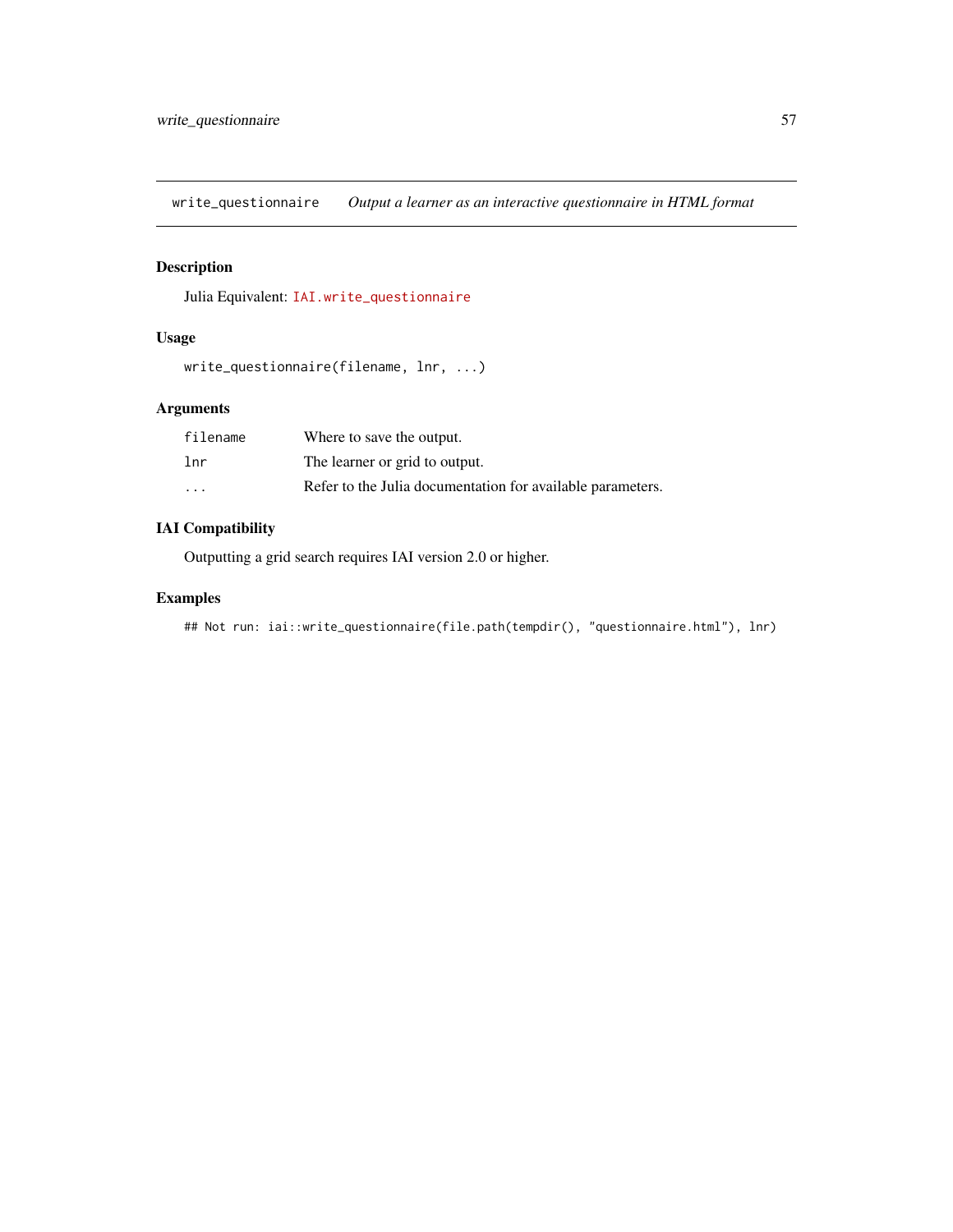# <span id="page-57-0"></span>**Index**

apply, [4](#page-3-0) apply\_nodes, [4](#page-3-0) as.mixeddata, [5](#page-4-0) clone, [5](#page-4-0) decision\_path, [6](#page-5-0) delete\_rich\_output\_param, [6](#page-5-0) fit,  $7$ fit\_cv, [7](#page-6-0) fit\_predict, [8](#page-7-0) fit\_transform, [9](#page-8-0) fit\_transform\_cv, [9](#page-8-0) get\_best\_params, [10](#page-9-0) get\_classification\_label, [11](#page-10-0) get\_classification\_proba, [11](#page-10-0) get\_depth, [12](#page-11-0) get\_grid\_results, [12](#page-11-0) get\_learner, [13](#page-12-0) get\_lower\_child, [13](#page-12-0) get\_num\_nodes, [14](#page-13-0) get\_num\_samples, [14](#page-13-0) get\_params, [15](#page-14-0) get\_parent, [15](#page-14-0) get\_policy\_treatment\_rank, [16](#page-15-0) get\_prediction\_constant, [16](#page-15-0) get\_prediction\_weights, [17](#page-16-0) get\_prescription\_treatment\_rank, [17](#page-16-0) get\_regression\_constant, [18](#page-17-0) get\_regression\_weights, [18](#page-17-0) get\_rich\_output\_params, [19](#page-18-0) get\_split\_categories, [19](#page-18-0) get\_split\_feature, [20](#page-19-0) get\_split\_threshold, [20](#page-19-0) get\_split\_weights, [21](#page-20-0) get\_survival\_curve, [21](#page-20-0) get\_survival\_curve\_data, [22](#page-21-0) get\_upper\_child, [22](#page-21-0)

grid\_search, [23](#page-22-0)

```
iai_setup, 23
imputation_learner, 24
impute, 24
impute_cv, 25
is_categoric_split, 25
is_hyperplane_split, 26
is_leaf, 26
is_mixed_ordinal_split, 27
is_mixed_parallel_split, 27
is_ordinal_split, 28
is_parallel_split, 28
mean_imputation_learner, 29
missing_goes_lower, 29
multi_questionnaire, 30
multi_questionnaire.default, 30
multi_questionnaire.grid_search, 31
multi_tree_plot, 32
multi_tree_plot.default, 32
multi_tree_plot.grid_search, 33
```

```
opt_knn_imputation_learner, 39
opt_svm_imputation_learner, 40
opt_tree_imputation_learner, 40
optimal_feature_selection_classifier,
        34
optimal_feature_selection_regressor,
        34
optimal_tree_classifier, 35
optimal_tree_policy_maximizer, 35
optimal_tree_policy_minimizer, 36
optimal_tree_prescription_maximizer,
        37
optimal_tree_prescription_minimizer,
        37
optimal_tree_regressor, 38
optimal_tree_survival_learner, 38
optimal_tree_survival_learner(), 39
```